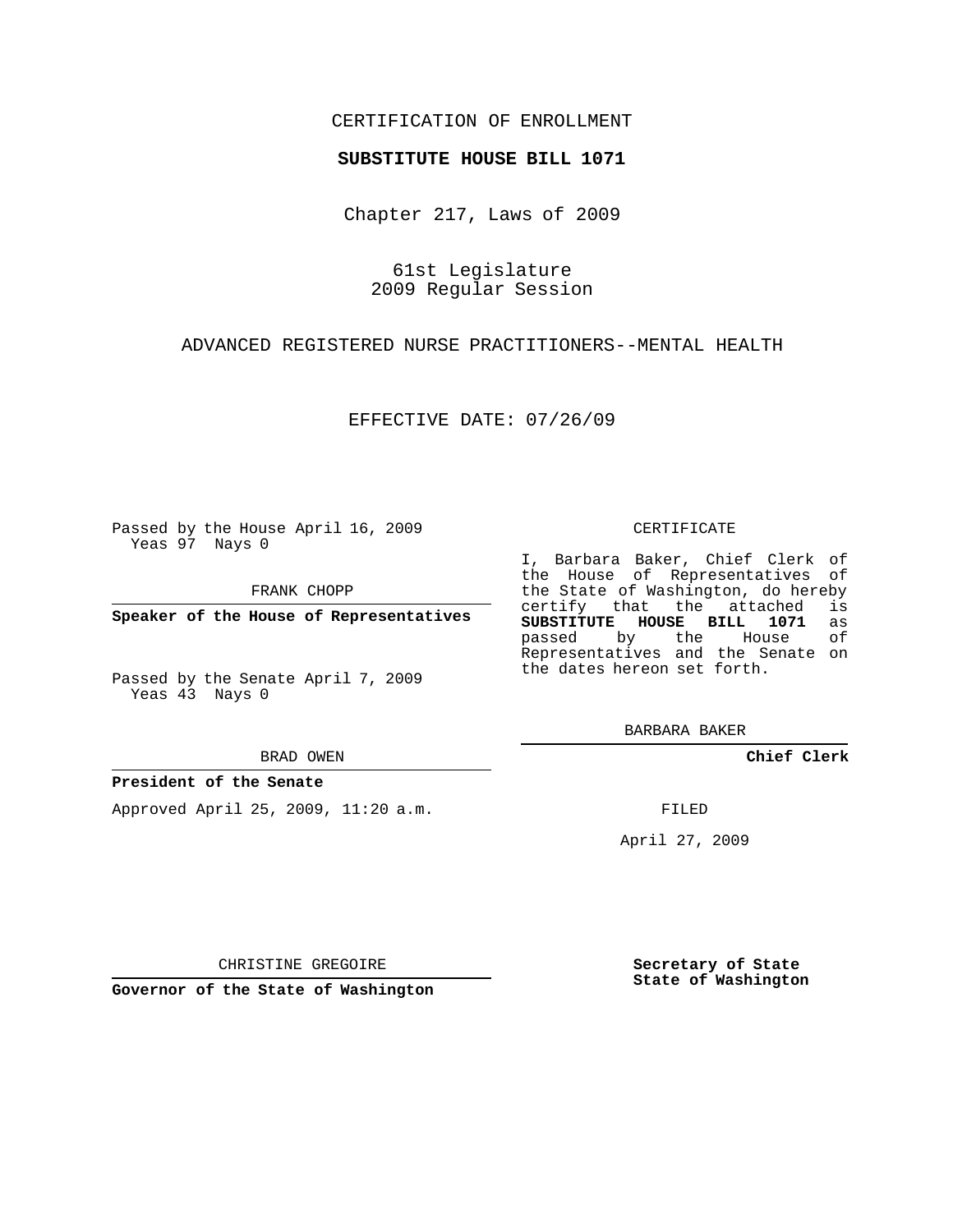## **SUBSTITUTE HOUSE BILL 1071** \_\_\_\_\_\_\_\_\_\_\_\_\_\_\_\_\_\_\_\_\_\_\_\_\_\_\_\_\_\_\_\_\_\_\_\_\_\_\_\_\_\_\_\_\_

\_\_\_\_\_\_\_\_\_\_\_\_\_\_\_\_\_\_\_\_\_\_\_\_\_\_\_\_\_\_\_\_\_\_\_\_\_\_\_\_\_\_\_\_\_

AS AMENDED BY THE SENATE

Passed Legislature - 2009 Regular Session

**State of Washington 61st Legislature 2009 Regular Session By** House Health Care & Wellness (originally sponsored by Representatives Green, Morrell, Dickerson, and Kenney)

READ FIRST TIME 02/03/09.

 AN ACT Relating to advanced registered nurse practitioners; and amending RCW 71.05.210, 71.05.230, 71.05.290, 71.05.300, 71.05.360, 71.05.390, 71.05.420, 71.05.630, 71.05.660, 71.06.040, 71.12.540, 71.32.140, 71.32.250, 71.32.260, 71.34.355, 71.34.720, 71.34.730, 71.34.750, 71.34.770, and 71.05.020.

6 BE IT ENACTED BY THE LEGISLATURE OF THE STATE OF WASHINGTON:

 7 **Sec. 1.** RCW 71.05.210 and 2000 c 94 s 6 are each amended to read 8 as follows:

 9 Each person involuntarily detained and accepted or admitted at an 10 evaluation and treatment facility  $(1)$  shall, within twenty-four hours 11 of his or her admission or acceptance at the facility, be examined and 12 evaluated by (a) a licensed physician who may be assisted by a 13 physician assistant according to chapter 18.71A RCW ( $(\theta \neq r)$ ) and a mental 14 health professional, (b) an advanced registered nurse practitioner 15 according to chapter 18.79 RCW and a mental health professional, <u>or (c)</u> 16 a licensed physician and a psychiatric advanced registered nurse 17 practitioner and (2) shall receive such treatment and care as his or 18 her condition requires including treatment on an outpatient basis for 19 the period that he or she is detained, except that, beginning twenty-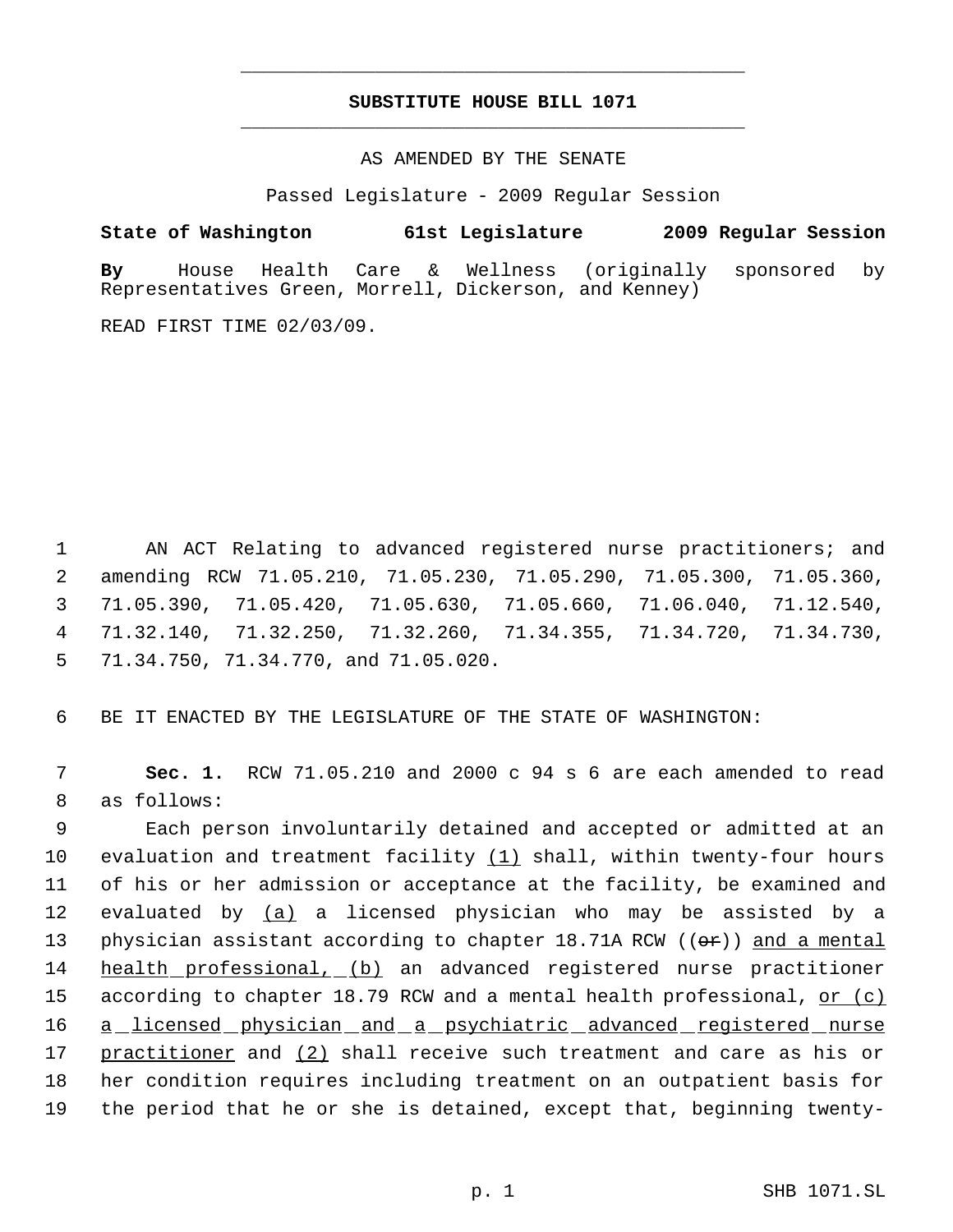four hours prior to a trial or hearing pursuant to RCW 71.05.215, 2 71.05.240, 71.05.310, 71.05.320, 71.05.340, or  $((71.05.370))$  71.05.217, the individual may refuse psychiatric medications, but may not refuse:  $((+1))$   $(a)$  Any other medication previously prescribed by a person 5 licensed under Title 18 RCW; or  $((+2))$  (b) emergency lifesaving treatment, and the individual shall be informed at an appropriate time of his or her right of such refusal. The person shall be detained up to seventy-two hours, if, in the opinion of the professional person in charge of the facility, or his or her professional designee, the person presents a likelihood of serious harm, or is gravely disabled. A person who has been detained for seventy-two hours shall no later than the end of such period be released, unless referred for further care on a voluntary basis, or detained pursuant to court order for further treatment as provided in this chapter.

 If, after examination and evaluation, the mental health 16 professional and licensed physician ((and mental health professional)) 17 or psychiatric advanced registered nurse practitioner determine that the initial needs of the person would be better served by placement in a chemical dependency treatment facility, then the person shall be referred to an approved treatment program defined under RCW 70.96A.020.

 An evaluation and treatment center admitting or accepting any person pursuant to this chapter whose physical condition reveals the need for hospitalization shall assure that such person is transferred to an appropriate hospital for evaluation or admission for treatment. Notice of such fact shall be given to the court, the designated 26 attorney, and the ((county)) designated mental health professional and the court shall order such continuance in proceedings under this chapter as may be necessary, but in no event may this continuance be more than fourteen days.

 **Sec. 2.** RCW 71.05.230 and 2006 c 333 s 302 are each amended to read as follows:

 A person detained for seventy-two hour evaluation and treatment may be detained for not more than fourteen additional days of involuntary intensive treatment or ninety additional days of a less restrictive alternative to involuntary intensive treatment. There shall be no fee for filing petitions for fourteen days of involuntary intensive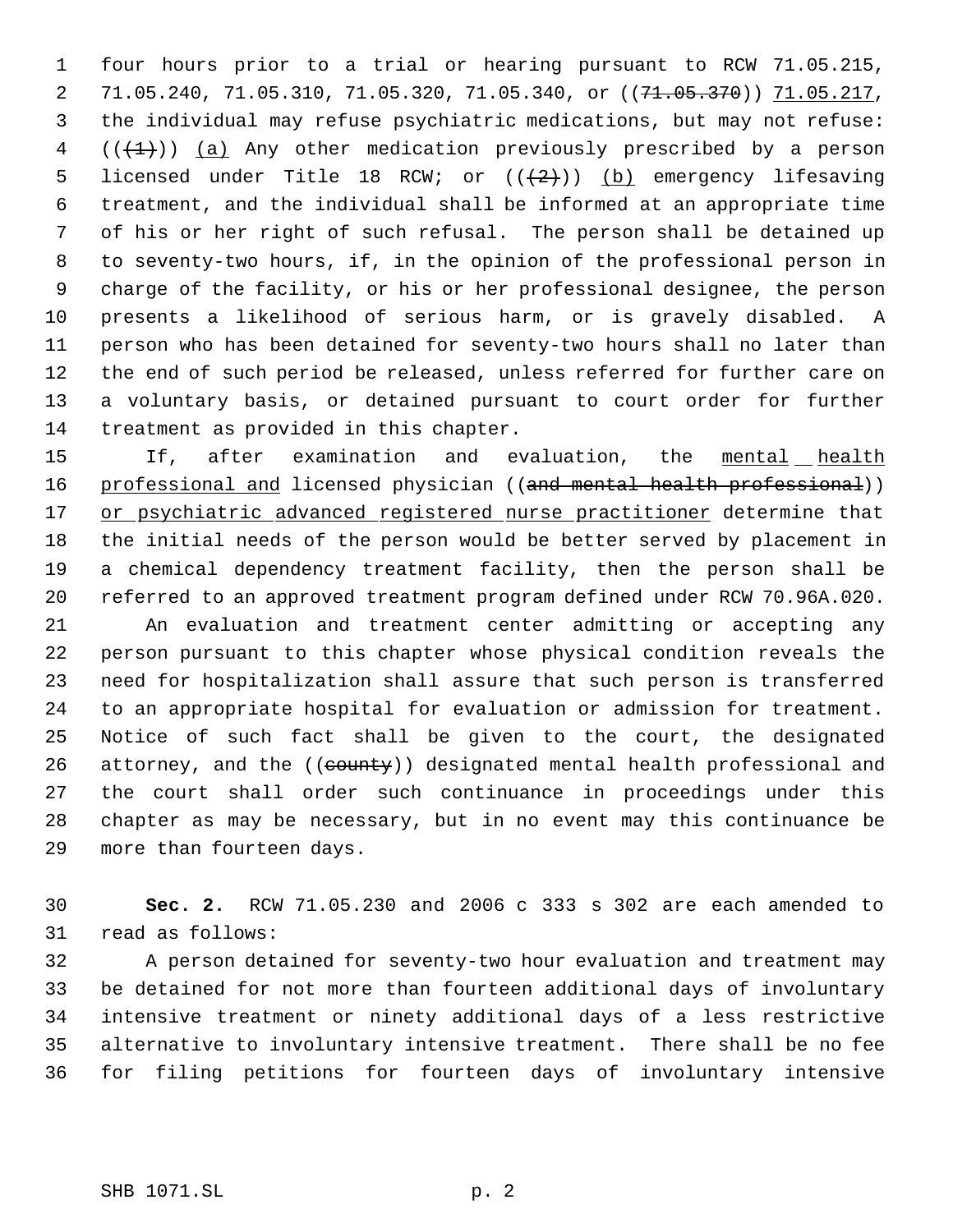treatment. A petition may only be filed if the following conditions are met:

 (1) The professional staff of the agency or facility providing evaluation services has analyzed the person's condition and finds that the condition is caused by mental disorder and either results in a likelihood of serious harm, or results in the detained person being 7 gravely disabled and are prepared to testify those conditions are met; and

 (2) The person has been advised of the need for voluntary treatment and the professional staff of the facility has evidence that he or she 11 has not in good faith volunteered; and

 (3) The facility providing intensive treatment is certified to 13 provide such treatment by the department; and

 (4) The professional staff of the agency or facility or the designated mental health professional has filed a petition for fourteen day involuntary detention or a ninety day less restrictive alternative 17 with the court. The petition must be signed either by:

18  $(a)$  Two physicians  $((or by))$  *i* 

19  $(b)$  One physician and a mental health professional((who)) $\frac{i}{b}$ 

20 (c) Two psychiatric advanced registered nurse practitioners;

 (d) One psychiatric advanced registered nurse practitioner and a mental health professional; or

23 (e) A physician and a psychiatric advanced registered nurse 24 practitioner. The persons signing the petition must have examined the person. If involuntary detention is sought the petition shall state facts that support the finding that such person, as a result of mental disorder, presents a likelihood of serious harm, or is gravely disabled and that there are no less restrictive alternatives to detention in the best interest of such person or others. The petition shall state specifically that less restrictive alternative treatment was considered and specify why treatment less restrictive than detention is not appropriate. If an involuntary less restrictive alternative is sought, the petition shall state facts that support the finding that such person, as a result of mental disorder, presents a likelihood of serious harm, or is gravely disabled and shall set forth the less restrictive alternative proposed by the facility; and

(5) A copy of the petition has been served on the detained person,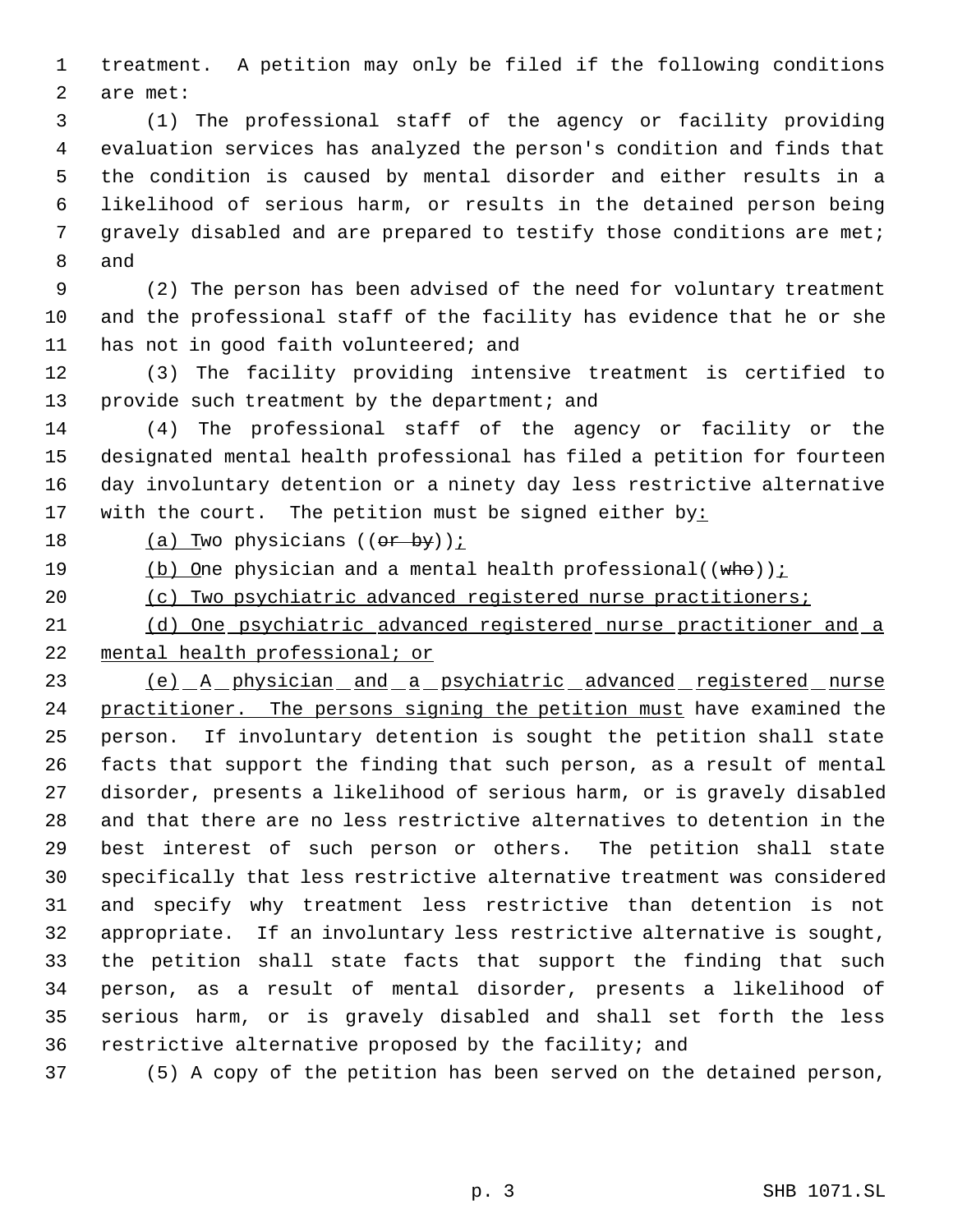his or her attorney and his or her guardian or conservator, if any, prior to the probable cause hearing; and

 (6) The court at the time the petition was filed and before the probable cause hearing has appointed counsel to represent such person 5 if no other counsel has appeared; and

 (7) The court has ordered a fourteen day involuntary intensive treatment or a ninety day less restrictive alternative treatment after a probable cause hearing has been held pursuant to RCW 71.05.240; and

 (8) At the conclusion of the initial commitment period, the professional staff of the agency or facility or the designated mental health professional may petition for an additional period of either ninety days of less restrictive alternative treatment or ninety days of involuntary intensive treatment as provided in RCW 71.05.290; and

 (9) If the hospital or facility designated to provide outpatient treatment is other than the facility providing involuntary treatment, the outpatient facility so designated has agreed to assume such responsibility.

 **Sec. 3.** RCW 71.05.290 and 2008 c 213 s 7 are each amended to read as follows:

 (1) At any time during a person's fourteen day intensive treatment period, the professional person in charge of a treatment facility or his or her professional designee or the designated mental health professional may petition the superior court for an order requiring such person to undergo an additional period of treatment. Such petition must be based on one or more of the grounds set forth in RCW 71.05.280.

 (2) The petition shall summarize the facts which support the need 28 for further confinement and shall be supported by affidavits signed by: 29 (a) Two examining physicians  $((7 \text{ or } by))$  i

 (b) One examining physician and examining mental health professional;

(c) Two psychiatric advanced registered nurse practitioners;

 (d) One psychiatric advanced registered nurse practitioner and a mental health professional; or

 (e) An examining physician and an examining psychiatric advanced 36 registered nurse practitioner. The affidavits shall describe in detail the behavior of the detained person which supports the petition and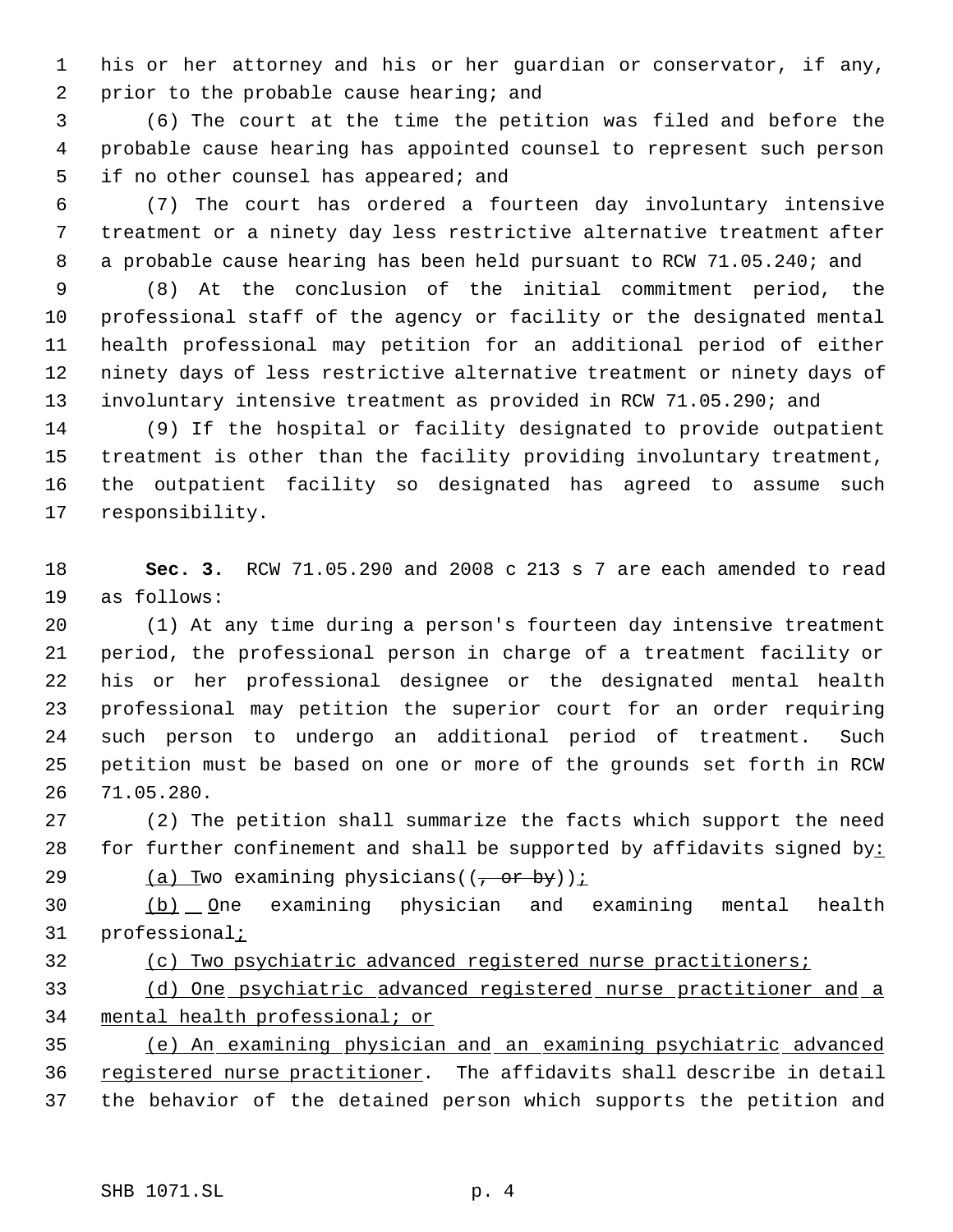shall explain what, if any, less restrictive treatments which are alternatives to detention are available to such person, and shall state the willingness of the affiant to testify to such facts in subsequent judicial proceedings under this chapter.

 (3) If a person has been determined to be incompetent pursuant to RCW 10.77.086(4), then the professional person in charge of the treatment facility or his or her professional designee or the designated mental health professional may directly file a petition for one hundred eighty day treatment under RCW 71.05.280(3). No petition for initial detention or fourteen day detention is required before such a petition may be filed.

 **Sec. 4.** RCW 71.05.300 and 2008 c 213 s 8 are each amended to read as follows:

 (1) The petition for ninety day treatment shall be filed with the clerk of the superior court at least three days before expiration of the fourteen-day period of intensive treatment. At the time of filing such petition, the clerk shall set a time for the person to come before the court on the next judicial day after the day of filing unless such appearance is waived by the person's attorney, and the clerk shall notify the designated mental health professional. The designated mental health professional shall immediately notify the person detained, his or her attorney, if any, and his or her guardian or conservator, if any, the prosecuting attorney, and the regional support network administrator, and provide a copy of the petition to such persons as soon as possible. The regional support network administrator or designee may review the petition and may appear and testify at the full hearing on the petition.

 (2) At the time set for appearance the detained person shall be brought before the court, unless such appearance has been waived and the court shall advise him or her of his or her right to be represented by an attorney and of his or her right to a jury trial. If the detained person is not represented by an attorney, or is indigent or is unwilling to retain an attorney, the court shall immediately appoint an attorney to represent him or her. The court shall, if requested, appoint a reasonably available licensed physician, psychiatric advanced 36 registered nurse practitioner, psychologist, or psychiatrist,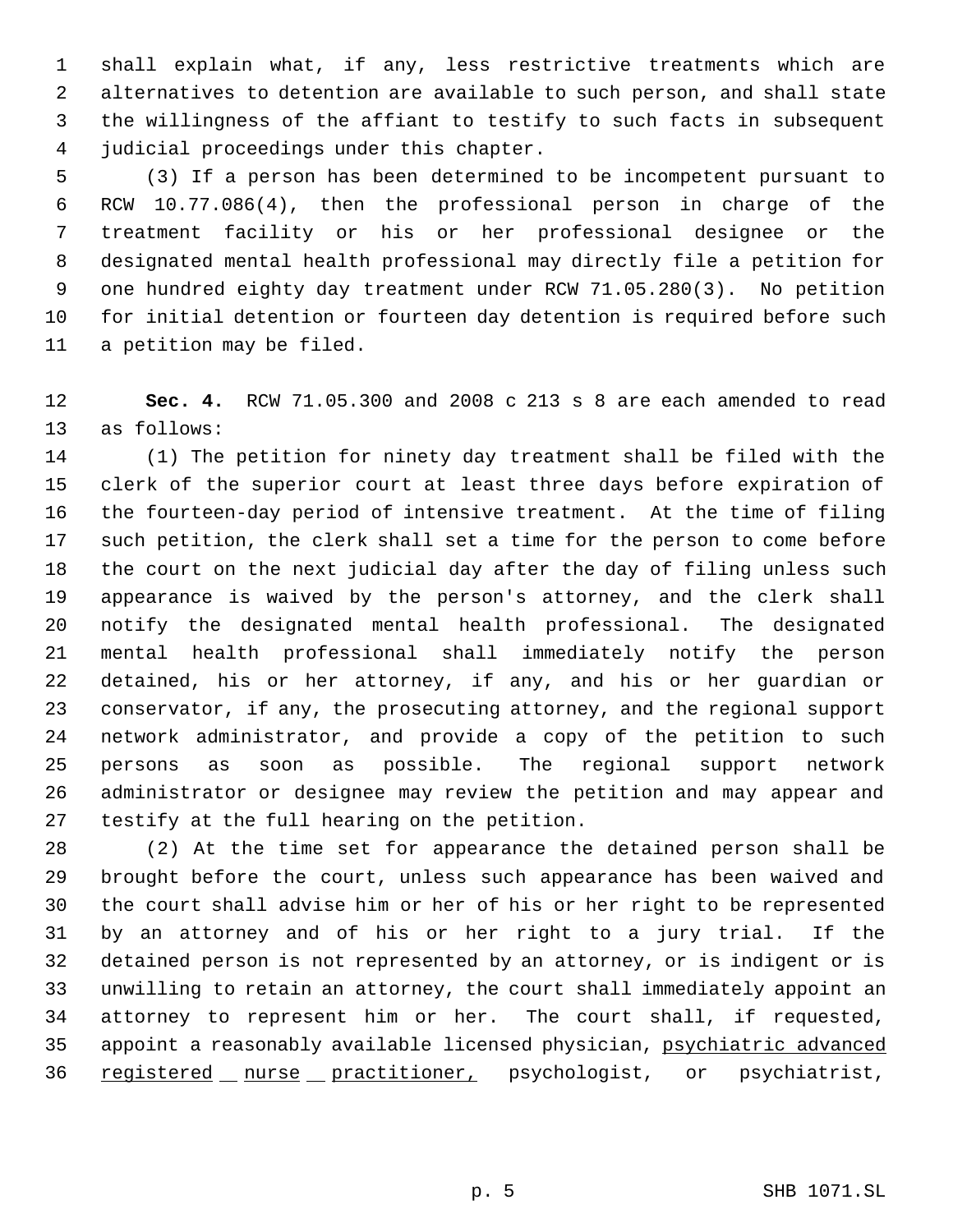designated by the detained person to examine and testify on behalf of the detained person.

 (3) The court may, if requested, also appoint a professional person as defined in RCW 71.05.020 to seek less restrictive alternative courses of treatment and to testify on behalf of the detained person. In the case of a person with a developmental disability who has been determined to be incompetent pursuant to RCW 10.77.086(4), then the appointed professional person under this section shall be a developmental disabilities professional.

 (4) The court shall also set a date for a full hearing on the petition as provided in RCW 71.05.310.

 **Sec. 5.** RCW 71.05.360 and 2007 c 375 s 14 are each amended to read as follows:

 (1)(a) Every person involuntarily detained or committed under the provisions of this chapter shall be entitled to all the rights set forth in this chapter, which shall be prominently posted in the facility, and shall retain all rights not denied him or her under this chapter except as chapter 9.41 RCW may limit the right of a person to purchase or possess a firearm or to qualify for a concealed pistol license.

 (b) No person shall be presumed incompetent as a consequence of receiving an evaluation or voluntary or involuntary treatment for a mental disorder, under this chapter or any prior laws of this state dealing with mental illness. Competency shall not be determined or withdrawn except under the provisions of chapter 10.77 or 11.88 RCW.

 (c) Any person who leaves a public or private agency following evaluation or treatment for mental disorder shall be given a written statement setting forth the substance of this section.

 (2) Each person involuntarily detained or committed pursuant to this chapter shall have the right to adequate care and individualized treatment.

 (3) The provisions of this chapter shall not be construed to deny to any person treatment by spiritual means through prayer in accordance with the tenets and practices of a church or religious denomination.

 (4) Persons receiving evaluation or treatment under this chapter shall be given a reasonable choice of an available physician,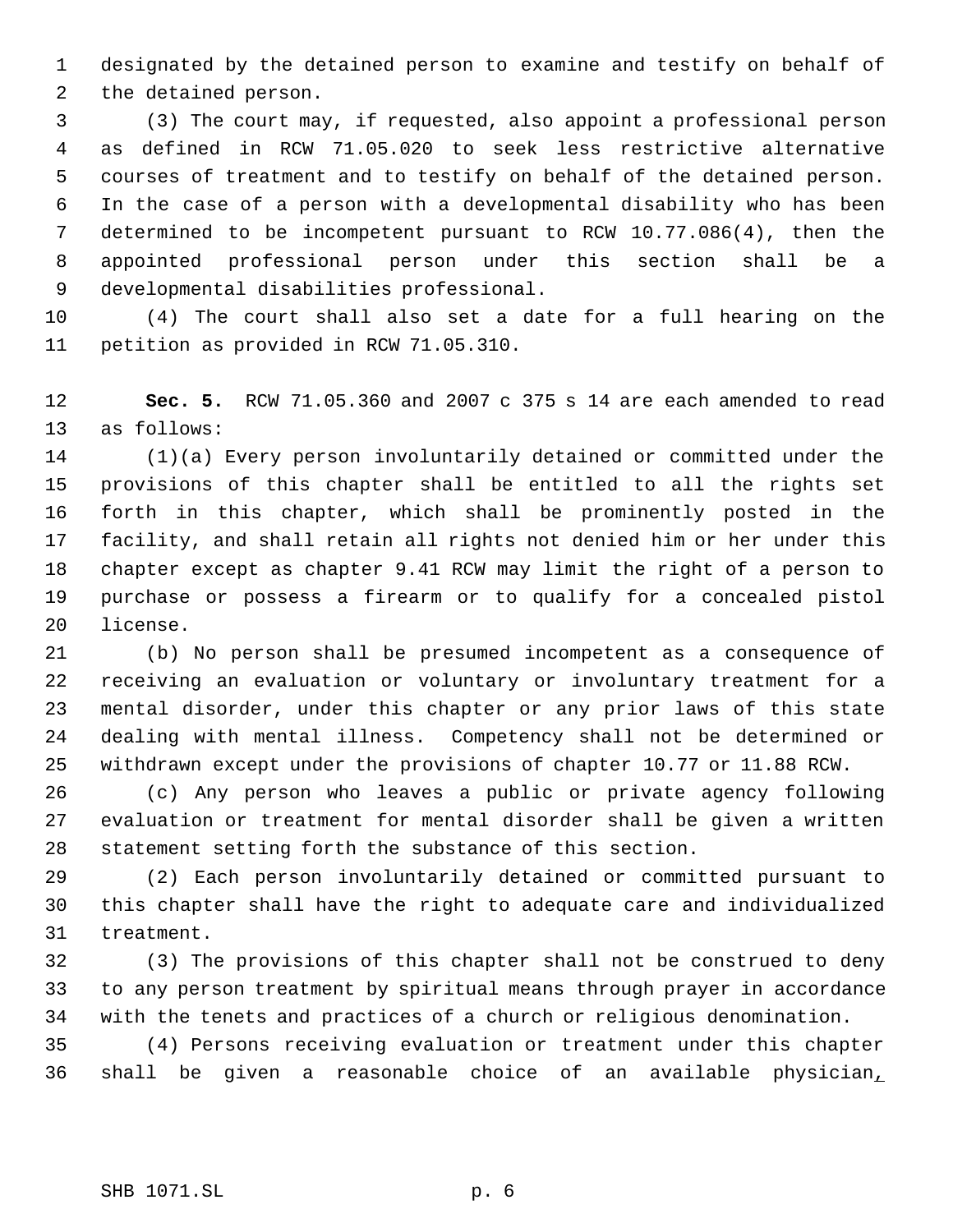1 psychiatric advanced registered nurse practitioner, or other professional person qualified to provide such services.

 (5) Whenever any person is detained for evaluation and treatment pursuant to this chapter, both the person and, if possible, a responsible member of his or her immediate family, personal representative, guardian, or conservator, if any, shall be advised as soon as possible in writing or orally, by the officer or person taking him or her into custody or by personnel of the evaluation and treatment facility where the person is detained that unless the person is released or voluntarily admits himself or herself for treatment within seventy-two hours of the initial detention:

 (a) A judicial hearing in a superior court, either by a judge or court commissioner thereof, shall be held not more than seventy-two hours after the initial detention to determine whether there is probable cause to detain the person after the seventy-two hours have expired for up to an additional fourteen days without further automatic hearing for the reason that the person is a person whose mental disorder presents a likelihood of serious harm or that the person is gravely disabled;

 (b) The person has a right to communicate immediately with an attorney; has a right to have an attorney appointed to represent him or 22 her before and at the probable cause hearing if he or she is indigent; and has the right to be told the name and address of the attorney that 24 the mental health professional has designated pursuant to this chapter;

 (c) The person has the right to remain silent and that any statement he or she makes may be used against him or her;

 (d) The person has the right to present evidence and to cross- examine witnesses who testify against him or her at the probable cause hearing; and

 (e) The person has the right to refuse psychiatric medications, including antipsychotic medication beginning twenty-four hours prior to the probable cause hearing.

 (6) When proceedings are initiated under RCW 71.05.153, no later than twelve hours after such person is admitted to the evaluation and treatment facility the personnel of the evaluation and treatment facility or the designated mental health professional shall serve on such person a copy of the petition for initial detention and the name,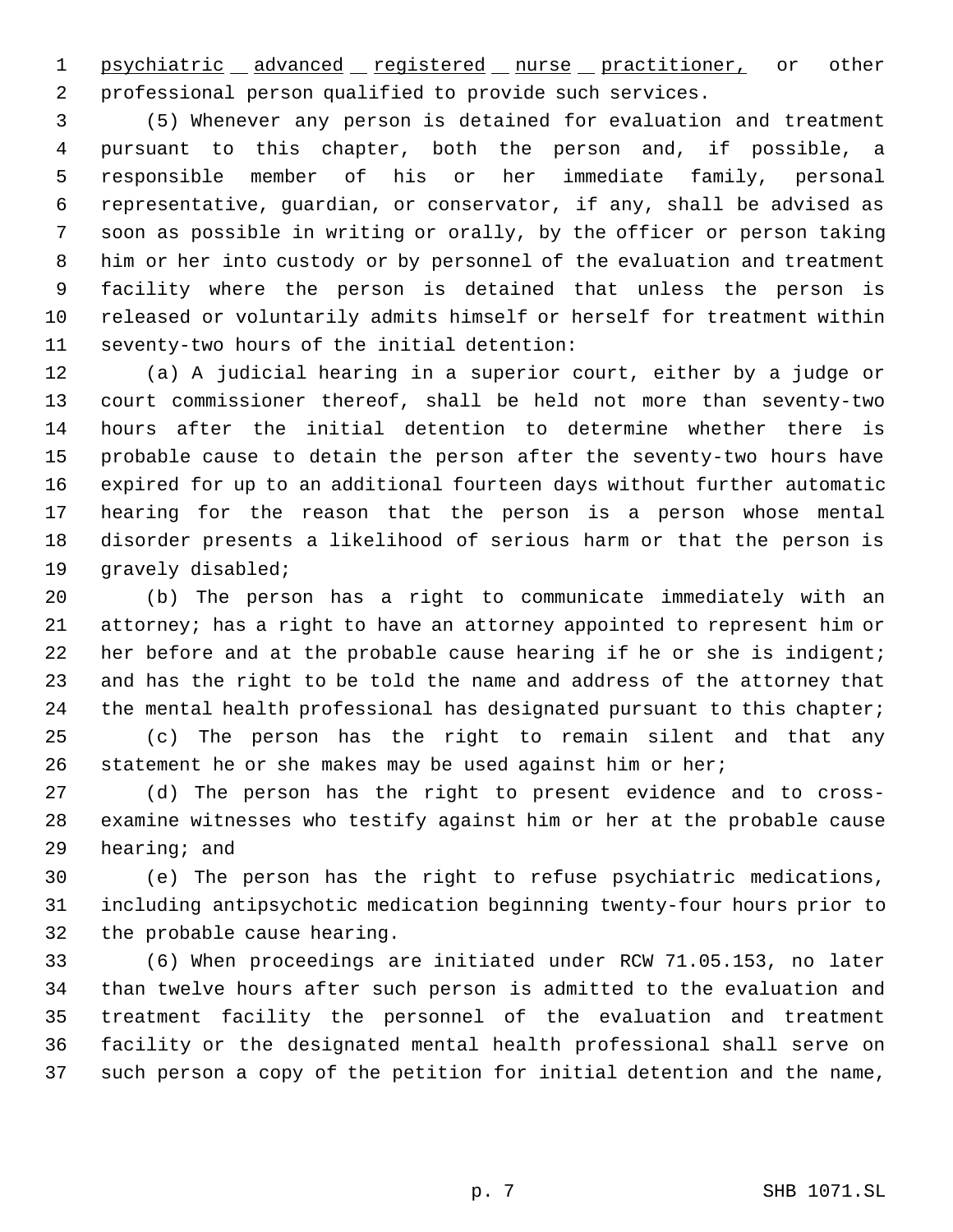business address, and phone number of the designated attorney and shall forthwith commence service of a copy of the petition for initial detention on the designated attorney.

 (7) The judicial hearing described in subsection (5) of this section is hereby authorized, and shall be held according to the provisions of subsection (5) of this section and rules promulgated by the supreme court.

 (8) At the probable cause hearing the detained person shall have the following rights in addition to the rights previously specified:

(a) To present evidence on his or her behalf;

(b) To cross-examine witnesses who testify against him or her;

(c) To be proceeded against by the rules of evidence;

(d) To remain silent;

(e) To view and copy all petitions and reports in the court file.

15 (9) ((The physician-patient privilege or the psychologist-client 16 privilege - shall - be)) Privileges between patients and physicians, 17 psychologists, or psychiatric advanced registered nurse practitioners 18 are deemed waived in proceedings under this chapter relating to the administration of antipsychotic medications. As to other proceedings under this chapter, the privileges shall be waived when a court of competent jurisdiction in its discretion determines that such waiver is necessary to protect either the detained person or the public.

 The waiver of a privilege under this section is limited to records or testimony relevant to evaluation of the detained person for purposes of a proceeding under this chapter. Upon motion by the detained person or on its own motion, the court shall examine a record or testimony sought by a petitioner to determine whether it is within the scope of the waiver.

 The record maker shall not be required to testify in order to introduce medical or psychological records of the detained person so long as the requirements of RCW 5.45.020 are met except that portions of the record which contain opinions as to the detained person's mental state must be deleted from such records unless the person making such conclusions is available for cross-examination.

 (10) Insofar as danger to the person or others is not created, each person involuntarily detained, treated in a less restrictive alternative course of treatment, or committed for treatment and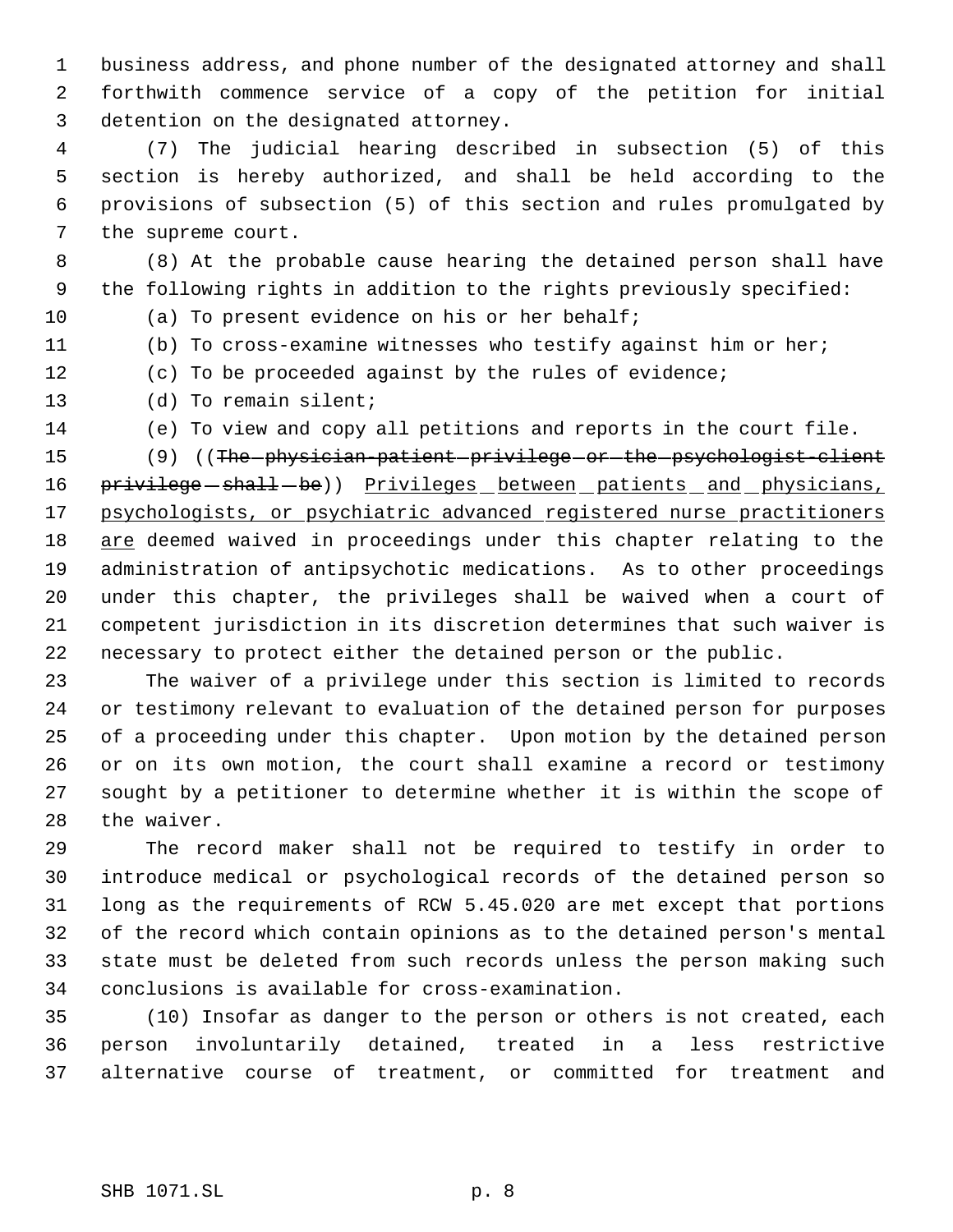evaluation pursuant to this chapter shall have, in addition to other rights not specifically withheld by law, the following rights:

 (a) To wear his or her own clothes and to keep and use his or her own personal possessions, except when deprivation of same is essential to protect the safety of the resident or other persons;

 (b) To keep and be allowed to spend a reasonable sum of his or her own money for canteen expenses and small purchases;

 (c) To have access to individual storage space for his or her private use;

10 (d) To have visitors at reasonable times;

 (e) To have reasonable access to a telephone, both to make and receive confidential calls, consistent with an effective treatment program;

 (f) To have ready access to letter writing materials, including stamps, and to send and receive uncensored correspondence through the mails;

 (g) To discuss treatment plans and decisions with professional persons;

 (h) Not to consent to the administration of antipsychotic medications and not to thereafter be administered antipsychotic medications unless ordered by a court under RCW 71.05.217 or pursuant to an administrative hearing under RCW 71.05.215;

 (i) Not to consent to the performance of electroconvulsant therapy or surgery, except emergency life-saving surgery, unless ordered by a court under RCW 71.05.217;

 (j) Not to have psychosurgery performed on him or her under any circumstances;

 (k) To dispose of property and sign contracts unless such person has been adjudicated an incompetent in a court proceeding directed to that particular issue.

 (11) Every person involuntarily detained shall immediately be informed of his or her right to a hearing to review the legality of his or her detention and of his or her right to counsel, by the professional person in charge of the facility providing evaluation and treatment, or his or her designee, and, when appropriate, by the court. If the person so elects, the court shall immediately appoint an attorney to assist him or her.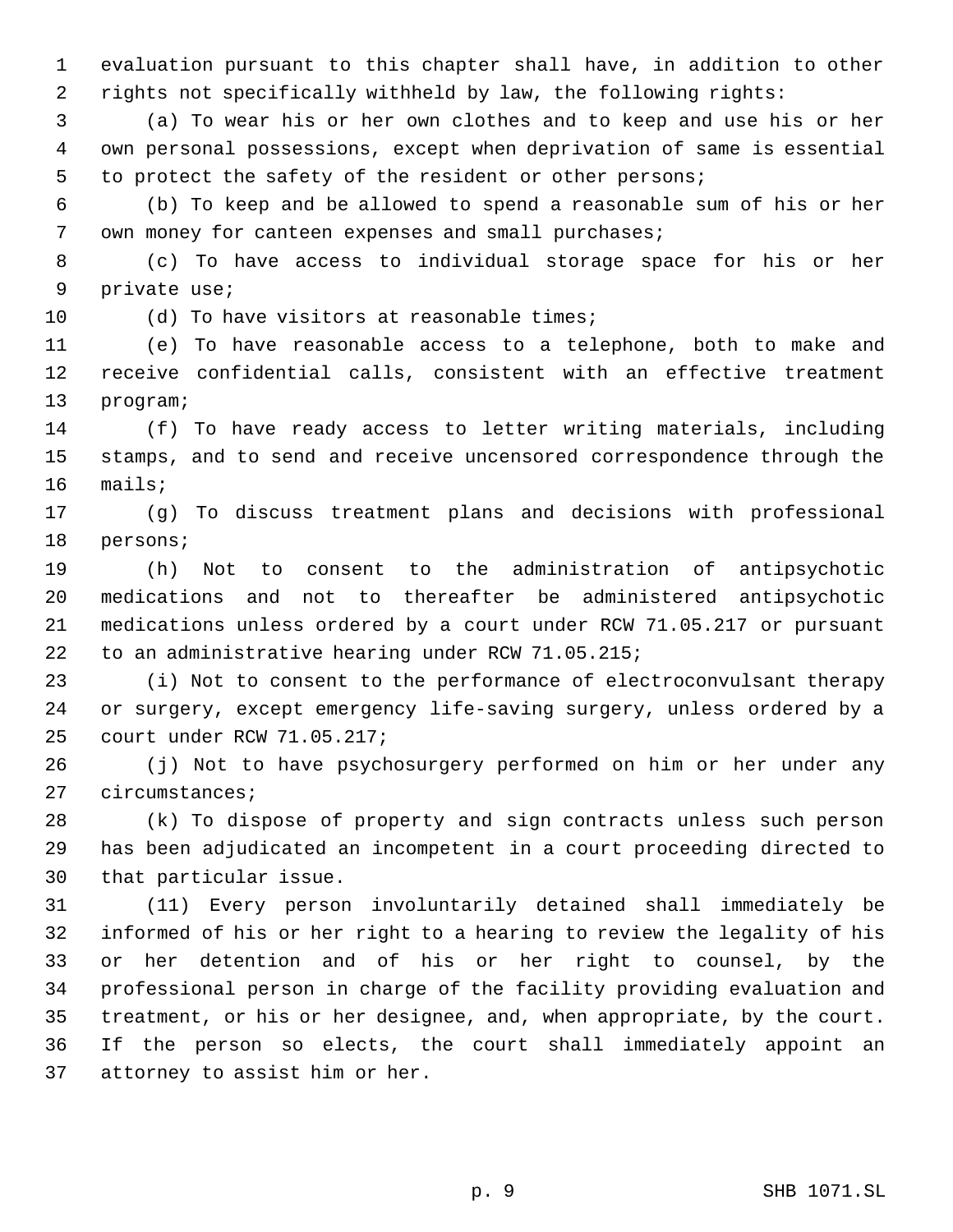(12) A person challenging his or her detention or his or her attorney shall have the right to designate and have the court appoint 3 a reasonably available independent physician<sub>1</sub> psychiatric advanced 4 registered nurse practitioner, or licensed mental health professional to examine the person detained, the results of which examination may be used in the proceeding. The person shall, if he or she is financially able, bear the cost of such expert examination, otherwise such expert examination shall be at public expense.

 (13) Nothing contained in this chapter shall prohibit the patient from petitioning by writ of habeas corpus for release.

 (14) Nothing in this chapter shall prohibit a person committed on or prior to January 1, 1974, from exercising a right available to him or her at or prior to January 1, 1974, for obtaining release from confinement.

 (15) Nothing in this section permits any person to knowingly violate a no-contact order or a condition of an active judgment and sentence or an active condition of supervision by the department of corrections.

 **Sec. 6.** RCW 71.05.390 and 2007 c 375 s 15 are each amended to read as follows:

 Except as provided in this section, RCW 71.05.445, 71.05.630, 70.96A.150, or pursuant to a valid release under RCW 70.02.030, the fact of admission and all information and records compiled, obtained, or maintained in the course of providing services to either voluntary or involuntary recipients of services at public or private agencies shall be confidential.

Information and records may be disclosed only:

 (1) In communications between qualified professional persons to meet the requirements of this chapter, in the provision of services or appropriate referrals, or in the course of guardianship proceedings. The consent of the person, or his or her personal representative or guardian, shall be obtained before information or records may be disclosed by a professional person employed by a facility unless provided to a professional person:

(a) Employed by the facility;

(b) Who has medical responsibility for the patient's care;

(c) Who is a designated mental health professional;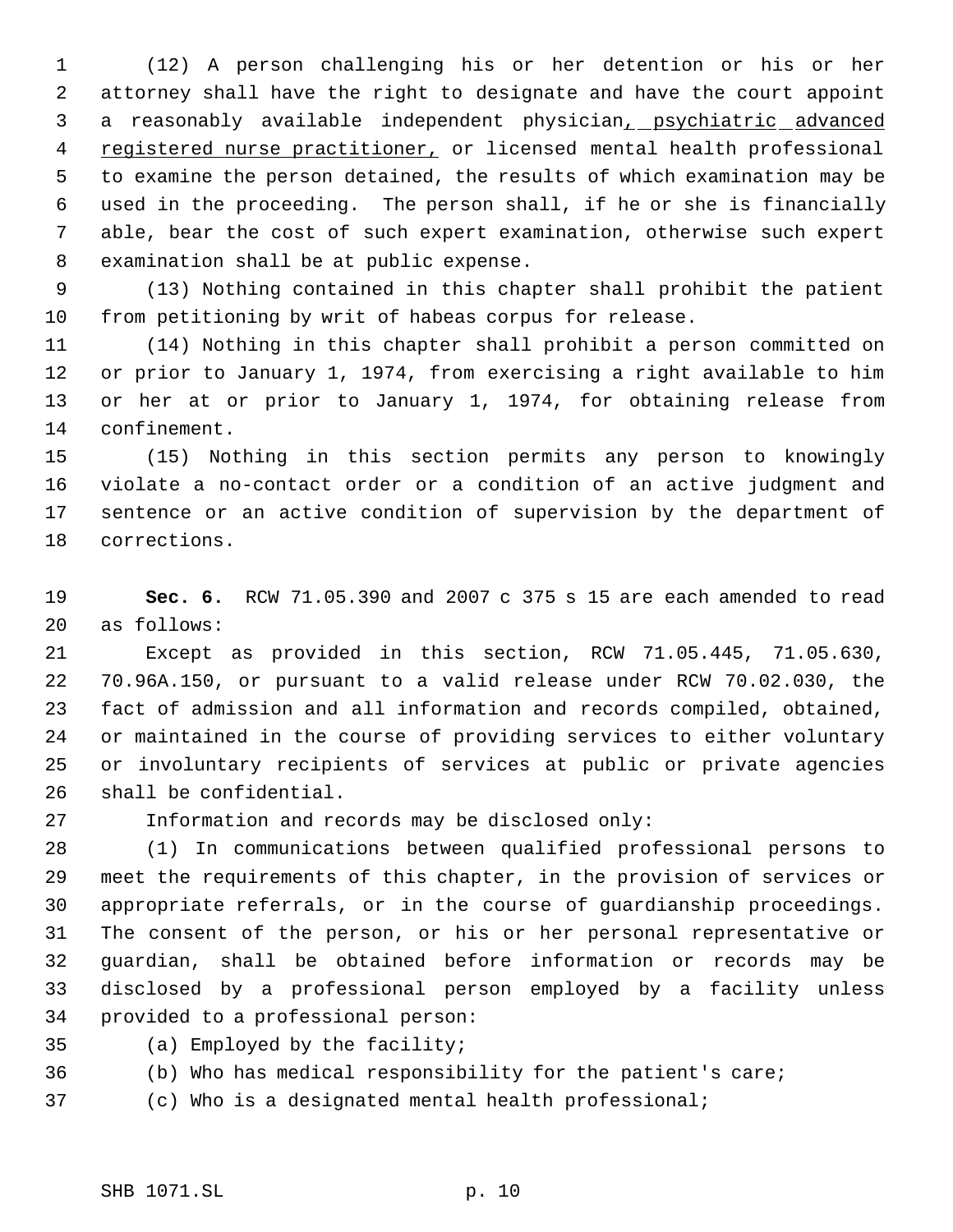(d) Who is providing services under chapter 71.24 RCW;

 (e) Who is employed by a state or local correctional facility where the person is confined or supervised; or

 (f) Who is providing evaluation, treatment, or follow-up services under chapter 10.77 RCW.

 (2) When the communications regard the special needs of a patient and the necessary circumstances giving rise to such needs and the disclosure is made by a facility providing services to the operator of a facility in which the patient resides or will reside.

 (3)(a) When the person receiving services, or his or her guardian, designates persons to whom information or records may be released, or if the person is a minor, when his or her parents make such designation.

 (b) A public or private agency shall release to a person's next of kin, attorney, personal representative, guardian, or conservator, if any:

 (i) The information that the person is presently a patient in the facility or that the person is seriously physically ill;

 (ii) A statement evaluating the mental and physical condition of the patient, and a statement of the probable duration of the patient's confinement, if such information is requested by the next of kin, 22 attorney, personal representative, guardian, or conservator; and

 (iii) Such other information requested by the next of kin or attorney as may be necessary to decide whether or not proceedings should be instituted to appoint a guardian or conservator.

 (4) To the extent necessary for a recipient to make a claim, or for a claim to be made on behalf of a recipient for aid, insurance, or medical assistance to which he or she may be entitled.

 (5)(a) For either program evaluation or research, or both: PROVIDED, That the secretary adopts rules for the conduct of the evaluation or research, or both. Such rules shall include, but need not be limited to, the requirement that all evaluators and researchers must sign an oath of confidentiality substantially as follows:

 "As a condition of conducting evaluation or research concerning persons who have received services from (fill in the facility, agency, or person) I, . . . . . . . . ., agree not to divulge, publish, or otherwise make known to unauthorized persons or the public any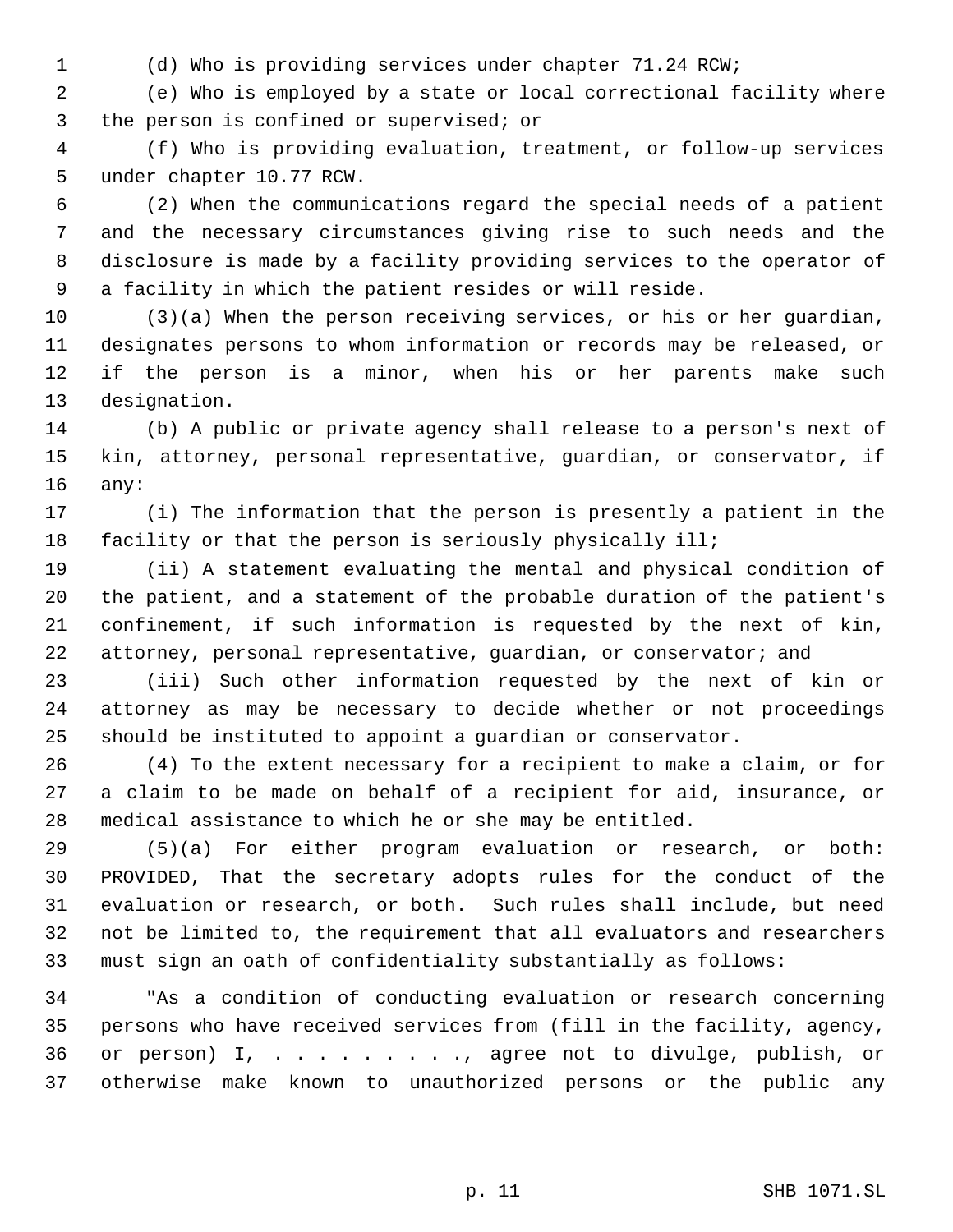information obtained in the course of such evaluation or research regarding persons who have received services such that the person who received such services is identifiable.

 I recognize that unauthorized release of confidential information may subject me to civil liability under the provisions of state law.

/s/ . . . . . . . . . . . . . . . . . . . . ."

 (b) Nothing in this chapter shall be construed to prohibit the compilation and publication of statistical data for use by government or researchers under standards, including standards to assure maintenance of confidentiality, set forth by the secretary.

 (6)(a) To the courts as necessary to the administration of this chapter or to a court ordering an evaluation or treatment under chapter 10.77 RCW solely for the purpose of preventing the entry of any evaluation or treatment order that is inconsistent with any order entered under this chapter.

 (b) To a court or its designee in which a motion under chapter 10.77 RCW has been made for involuntary medication of a defendant for the purpose of competency restoration.

 (c) Disclosure under this subsection is mandatory for the purpose of the health insurance portability and accountability act.

 (7)(a) When a mental health professional is requested by a representative of a law enforcement or corrections agency, including a police officer, sheriff, community corrections officer, a municipal attorney, or prosecuting attorney to undertake an investigation or provide treatment under RCW 71.05.150, 10.31.110, or 71.05.153, the mental health professional shall, if requested to do so, advise the representative in writing of the results of the investigation including a statement of reasons for the decision to detain or release the person investigated. Such written report shall be submitted within seventy- two hours of the completion of the investigation or the request from the law enforcement or corrections representative, whichever occurs later.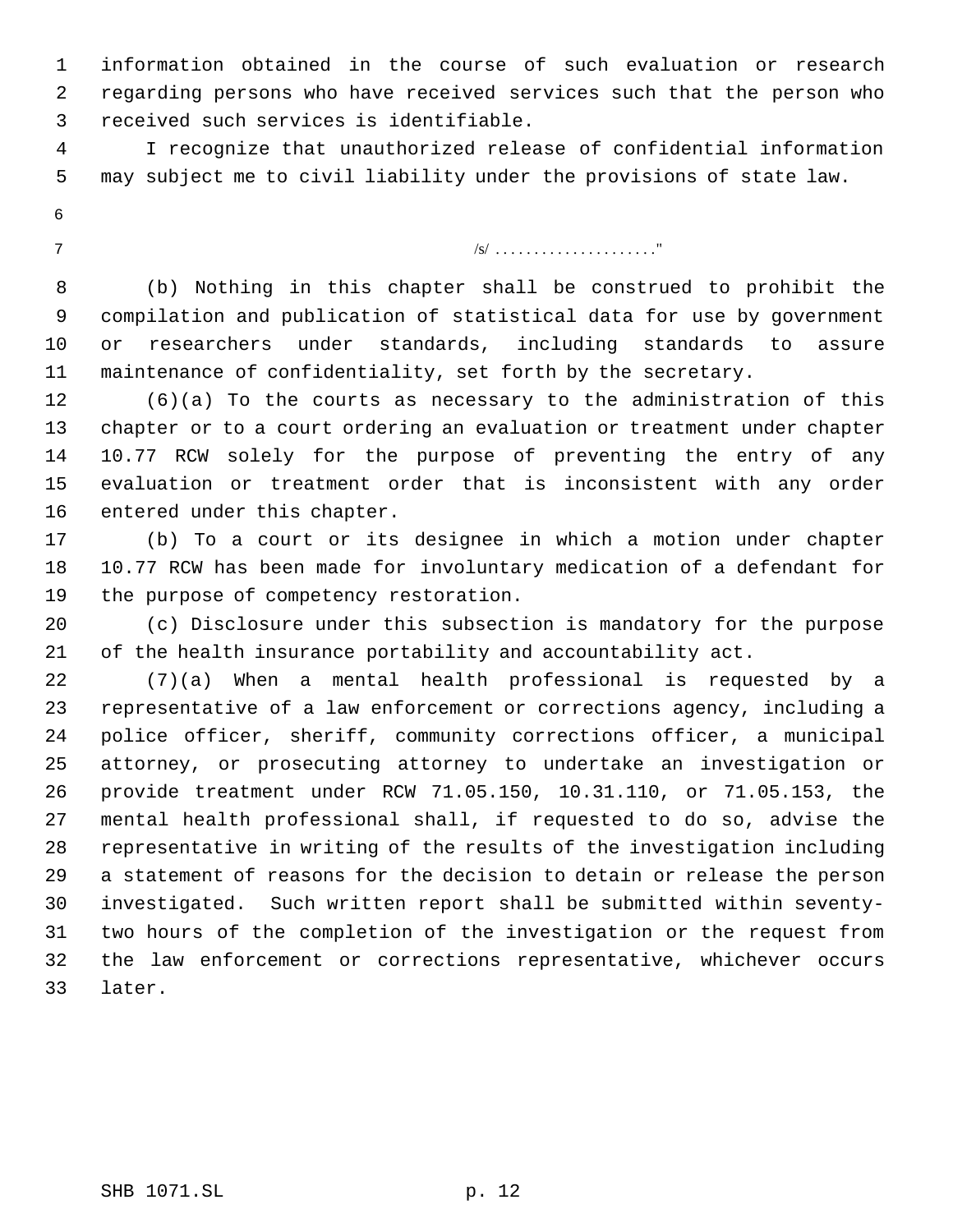(b) To law enforcement officers, public health officers, or personnel of the department of corrections or the indeterminate sentence review board for persons who are the subject of the records and who are committed to the custody or supervision of the department of corrections or indeterminate sentence review board which information or records are necessary to carry out the responsibilities of their office. Except for dissemination of information released pursuant to RCW 71.05.425 and 4.24.550, regarding persons committed under this chapter under RCW 71.05.280(3) and 71.05.320(3)(c) after dismissal of a sex offense as defined in RCW 9.94A.030, the extent of information that may be released is limited as follows:

 (i) Only the fact, place, and date of involuntary commitment, the fact and date of discharge or release, and the last known address shall 14 be disclosed upon request;

 (ii) The law enforcement and public health officers or personnel of the department of corrections or indeterminate sentence review board shall be obligated to keep such information confidential in accordance with this chapter;

 (iii) Additional information shall be disclosed only after giving notice to said person and his or her counsel and upon a showing of clear, cogent, and convincing evidence that such information is necessary and that appropriate safeguards for strict confidentiality are and will be maintained. However, in the event the said person has escaped from custody, said notice prior to disclosure is not necessary and that the facility from which the person escaped shall include an evaluation as to whether the person is of danger to persons or property and has a propensity toward violence;

 (iv) Information and records shall be disclosed to the department of corrections pursuant to and in compliance with the provisions of RCW 71.05.445 for the purposes of completing presentence investigations or risk assessment reports, supervision of an incarcerated offender or offender under supervision in the community, planning for and provision of supervision of an offender, or assessment of an offender's risk to the community; and

 (v) Disclosure under this subsection is mandatory for the purposes of the health insurance portability and accountability act.

(8) To the attorney of the detained person.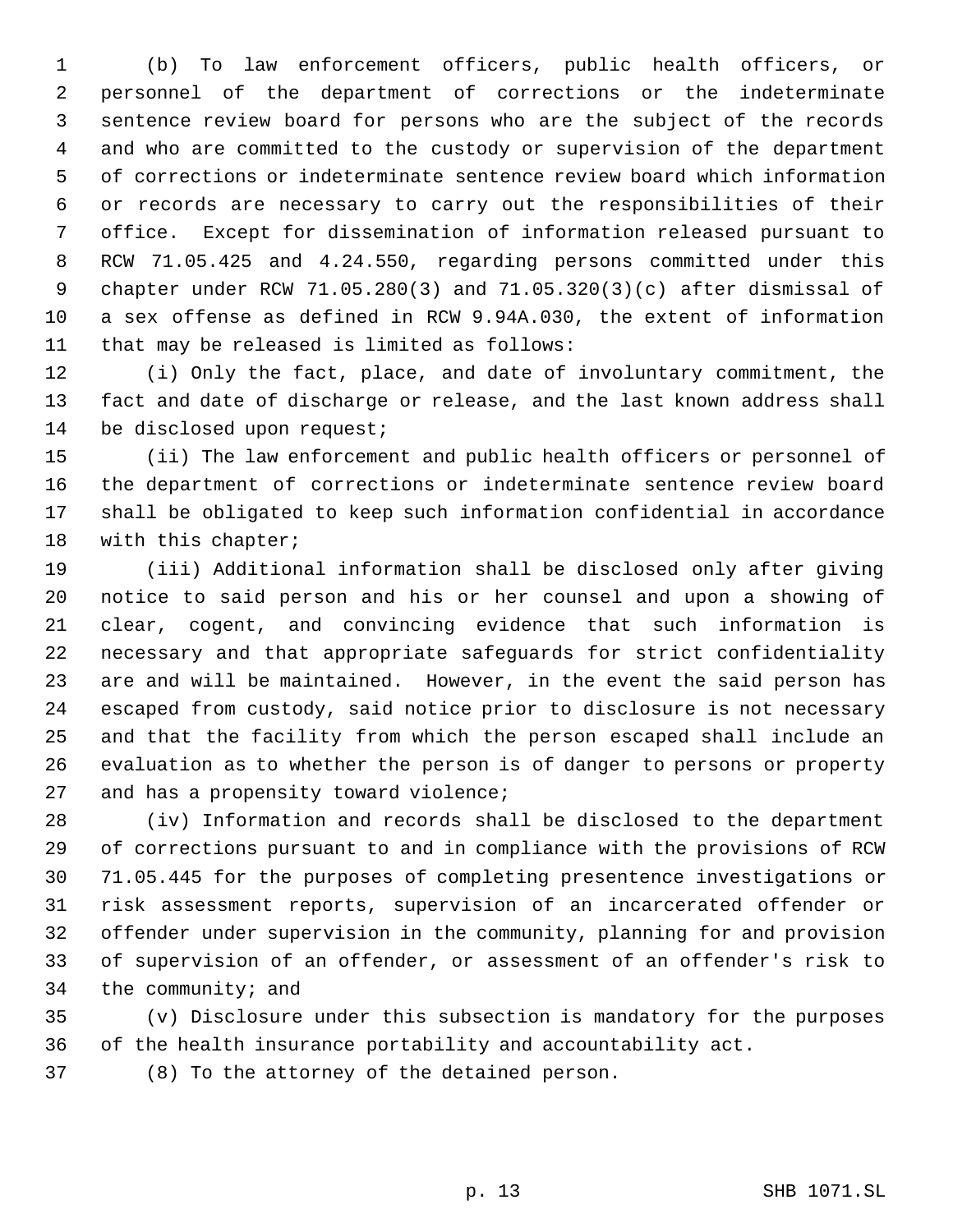(9) To the prosecuting attorney as necessary to carry out the responsibilities of the office under RCW 71.05.330(2) and 71.05.340(1)(b) and 71.05.335. The prosecutor shall be provided access to records regarding the committed person's treatment and prognosis, medication, behavior problems, and other records relevant to the issue of whether treatment less restrictive than inpatient treatment is in the best interest of the committed person or others. Information shall be disclosed only after giving notice to the committed person and the person's counsel.

 (10) To appropriate law enforcement agencies and to a person, when the identity of the person is known to the public or private agency, whose health and safety has been threatened, or who is known to have been repeatedly harassed, by the patient. The person may designate a representative to receive the disclosure. The disclosure shall be made by the professional person in charge of the public or private agency or his or her designee and shall include the dates of commitment, admission, discharge, or release, authorized or unauthorized absence from the agency's facility, and only such other information that is pertinent to the threat or harassment. The decision to disclose or not shall not result in civil liability for the agency or its employees so long as the decision was reached in good faith and without gross negligence.

 (11) To appropriate corrections and law enforcement agencies all necessary and relevant information in the event of a crisis or emergent situation that poses a significant and imminent risk to the public. The decision to disclose or not shall not result in civil liability for the mental health service provider or its employees so long as the decision was reached in good faith and without gross negligence.

 (12) To the persons designated in RCW 71.05.425 for the purposes described in that section.

 (13) Civil liability and immunity for the release of information about a particular person who is committed to the department under RCW 71.05.280(3) and 71.05.320(3)(c) after dismissal of a sex offense as defined in RCW 9.94A.030, is governed by RCW 4.24.550.

 (14) Upon the death of a person, his or her next of kin, personal representative, guardian, or conservator, if any, shall be notified.

 Next of kin who are of legal age and competent shall be notified under this section in the following order: Spouse, parents, children,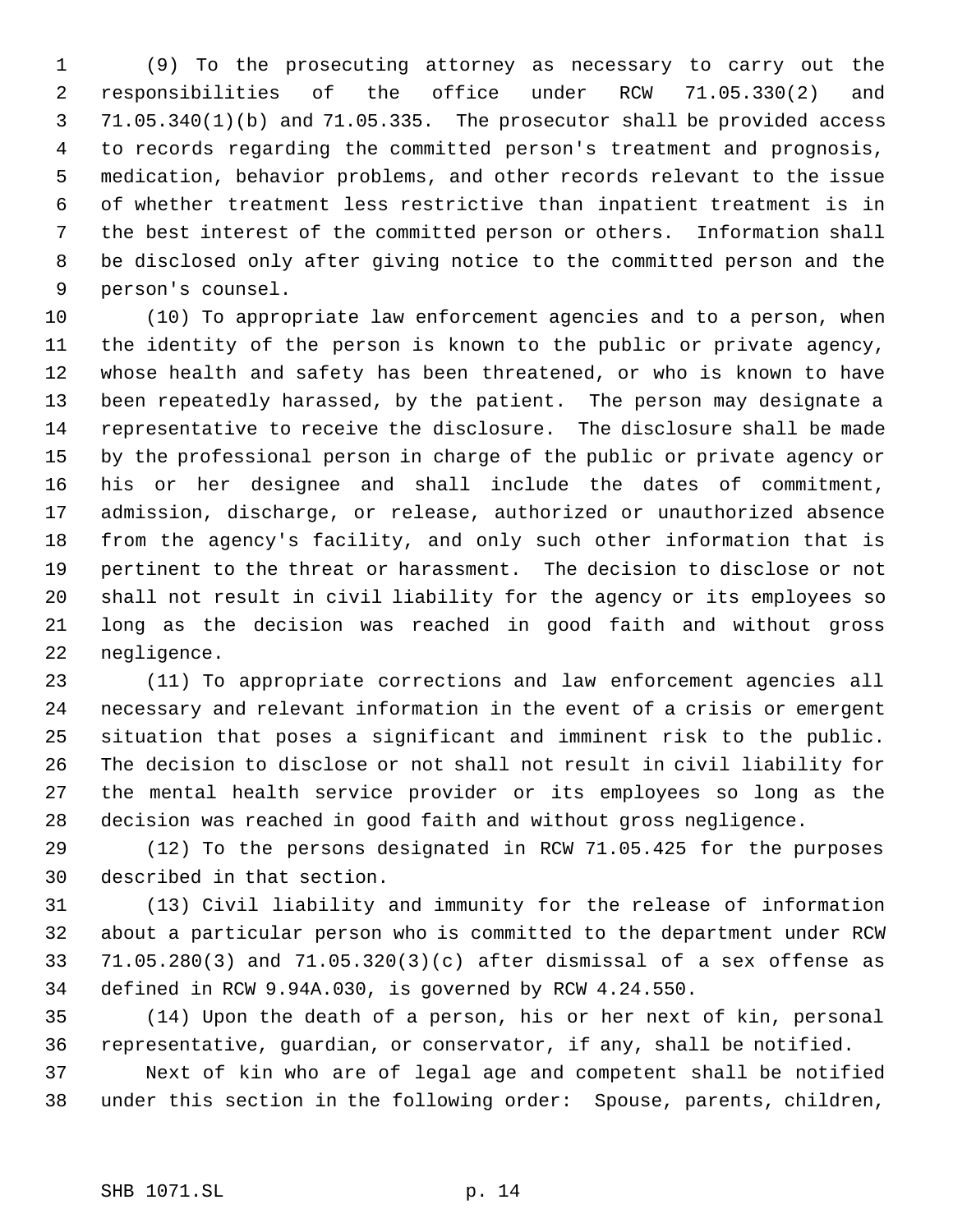brothers and sisters, and other relatives according to the degree of relation. Access to all records and information compiled, obtained, or maintained in the course of providing services to a deceased patient shall be governed by RCW 70.02.140.

 (15) To the department of health for the purposes of determining compliance with state or federal licensure, certification, or registration rules or laws. However, the information and records obtained under this subsection are exempt from public inspection and copying pursuant to chapter 42.56 RCW.

 (16) To mark headstones or otherwise memorialize patients interred at state hospital cemeteries. The department of social and health services shall make available the name, date of birth, and date of death of patients buried in state hospital cemeteries fifty years after the death of a patient.

 (17) To law enforcement officers and to prosecuting attorneys as are necessary to enforce RCW 9.41.040(2)(a)(ii). The extent of information that may be released is limited as follows:

 (a) Only the fact, place, and date of involuntary commitment, an official copy of any order or orders of commitment, and an official copy of any written or oral notice of ineligibility to possess a firearm that was provided to the person pursuant to RCW 9.41.047(1), 22 shall be disclosed upon request;

 (b) The law enforcement and prosecuting attorneys may only release the information obtained to the person's attorney as required by court rule and to a jury or judge, if a jury is waived, that presides over any trial at which the person is charged with violating RCW 9.41.040(2)(a)(ii);

 (c) Disclosure under this subsection is mandatory for the purposes of the health insurance portability and accountability act.

 (18) When a patient would otherwise be subject to the provisions of RCW 71.05.390 and disclosure is necessary for the protection of the patient or others due to his or her unauthorized disappearance from the facility, and his or her whereabouts is unknown, notice of such disappearance, along with relevant information, may be made to relatives, the department of corrections when the person is under the supervision of the department, and governmental law enforcement agencies designated by the physician or psychiatric advanced registered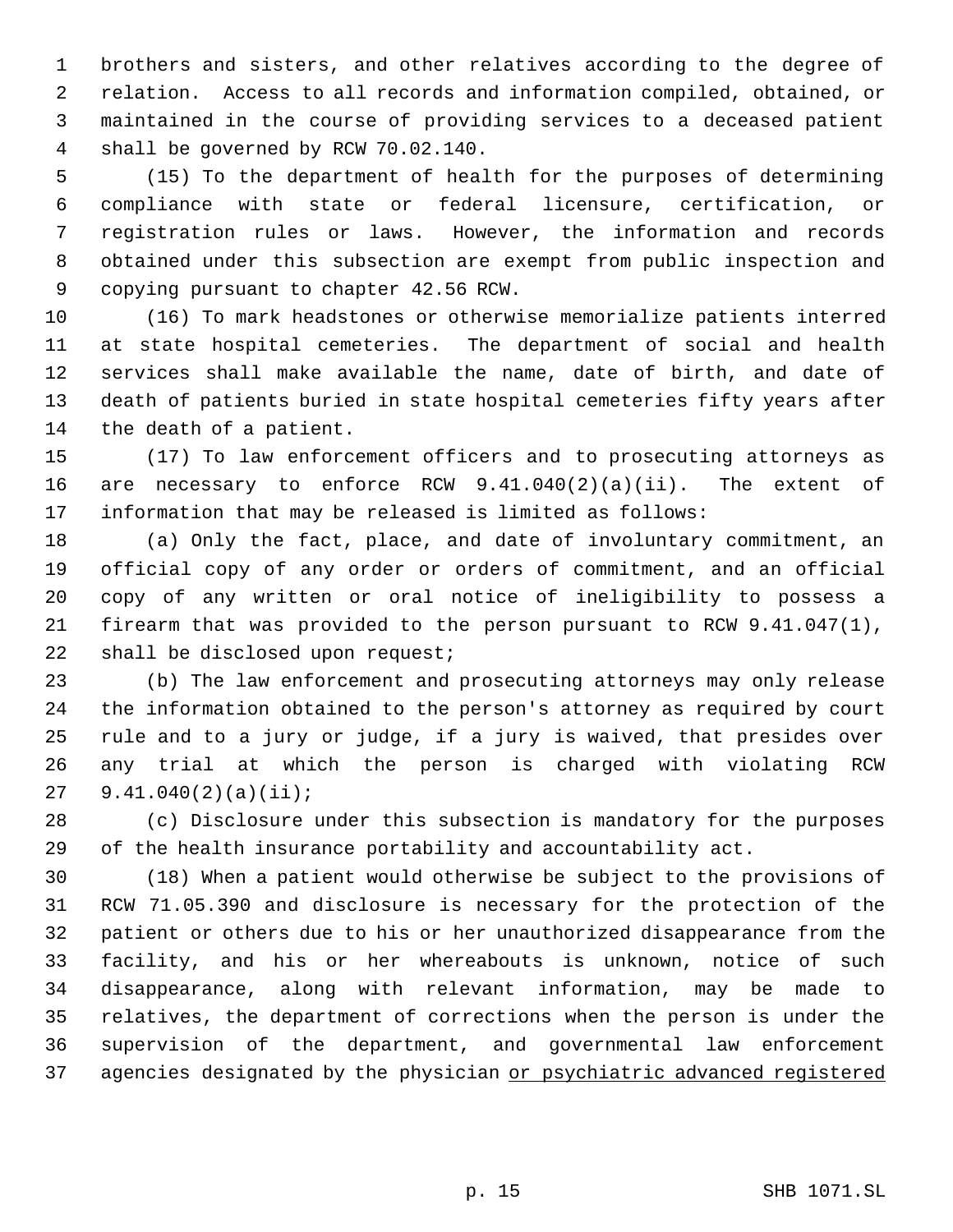1 nurse practitioner in charge of the patient or the professional person in charge of the facility, or his or her professional designee.

 Except as otherwise provided in this chapter, the uniform health care information act, chapter 70.02 RCW, applies to all records and information compiled, obtained, or maintained in the course of providing services.

 (19) The fact of admission, as well as all records, files, evidence, findings, or orders made, prepared, collected, or maintained pursuant to this chapter shall not be admissible as evidence in any legal proceeding outside this chapter without the written consent of the person who was the subject of the proceeding except in a subsequent criminal prosecution of a person committed pursuant to RCW 71.05.280(3) or 71.05.320(3)(c) on charges that were dismissed pursuant to chapter 10.77 RCW due to incompetency to stand trial, in a civil commitment proceeding pursuant to chapter 71.09 RCW, or, in the case of a minor, a guardianship or dependency proceeding. The records and files maintained in any court proceeding pursuant to this chapter shall be confidential and available subsequent to such proceedings only to the person who was the subject of the proceeding or his or her attorney. In addition, the court may order the subsequent release or use of such records or files only upon good cause shown if the court finds that appropriate safeguards for strict confidentiality are and will be maintained.

 **Sec. 7.** RCW 71.05.420 and 2005 c 504 s 110 are each amended to read as follows:

 Except as provided in RCW 71.05.425, when any disclosure of information or records is made as authorized by RCW 71.05.390, the 28 physician or psychiatric advanced registered nurse practitioner in charge of the patient or the professional person in charge of the facility shall promptly cause to be entered into the patient's medical record the date and circumstances under which said disclosure was made, the names and relationships to the patient, if any, of the persons or agencies to whom such disclosure was made, and the information disclosed.

 **Sec. 8.** RCW 71.05.630 and 2007 c 191 s 1 are each amended to read as follows: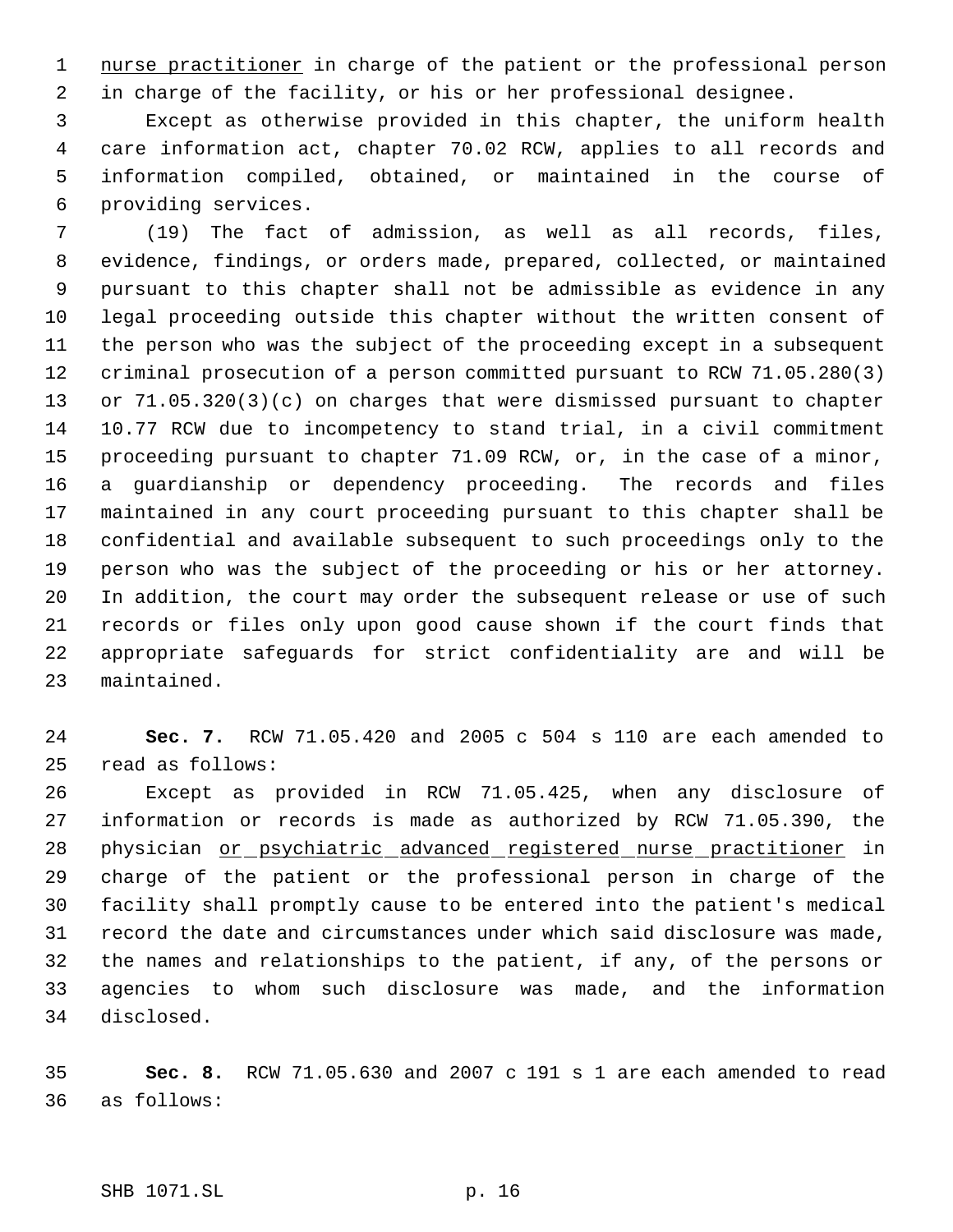(1) Except as otherwise provided by law, all treatment records shall remain confidential and may be released only to the persons designated in this section, or to other persons designated in an informed written consent of the patient.

 (2) Treatment records of a person may be released without informed written consent in the following circumstances:

 (a) To a person, organization, or agency as necessary for management or financial audits, or program monitoring and evaluation. Information obtained under this subsection shall remain confidential and may not be used in a manner that discloses the name or other identifying information about the person whose records are being released.

 (b) To the department, the director of regional support networks, or a qualified staff member designated by the director only when necessary to be used for billing or collection purposes. The information shall remain confidential.

(c) For purposes of research as permitted in chapter 42.48 RCW.

(d) Pursuant to lawful order of a court.

 (e) To qualified staff members of the department, to the director of regional support networks, to resource management services responsible for serving a patient, or to service providers designated by resource management services as necessary to determine the progress and adequacy of treatment and to determine whether the person should be transferred to a less restrictive or more appropriate treatment modality or facility. The information shall remain confidential.

 (f) Within the treatment facility where the patient is receiving treatment, confidential information may be disclosed to persons employed, serving in bona fide training programs, or participating in supervised volunteer programs, at the facility when it is necessary to perform their duties.

 (g) Within the department as necessary to coordinate treatment for mental illness, developmental disabilities, alcoholism, or drug abuse of persons who are under the supervision of the department.

34 (h) To a licensed physician <u>or psychiatric advanced registered</u> nurse practitioner who has determined that the life or health of the person is in danger and that treatment without the information contained in the treatment records could be injurious to the patient's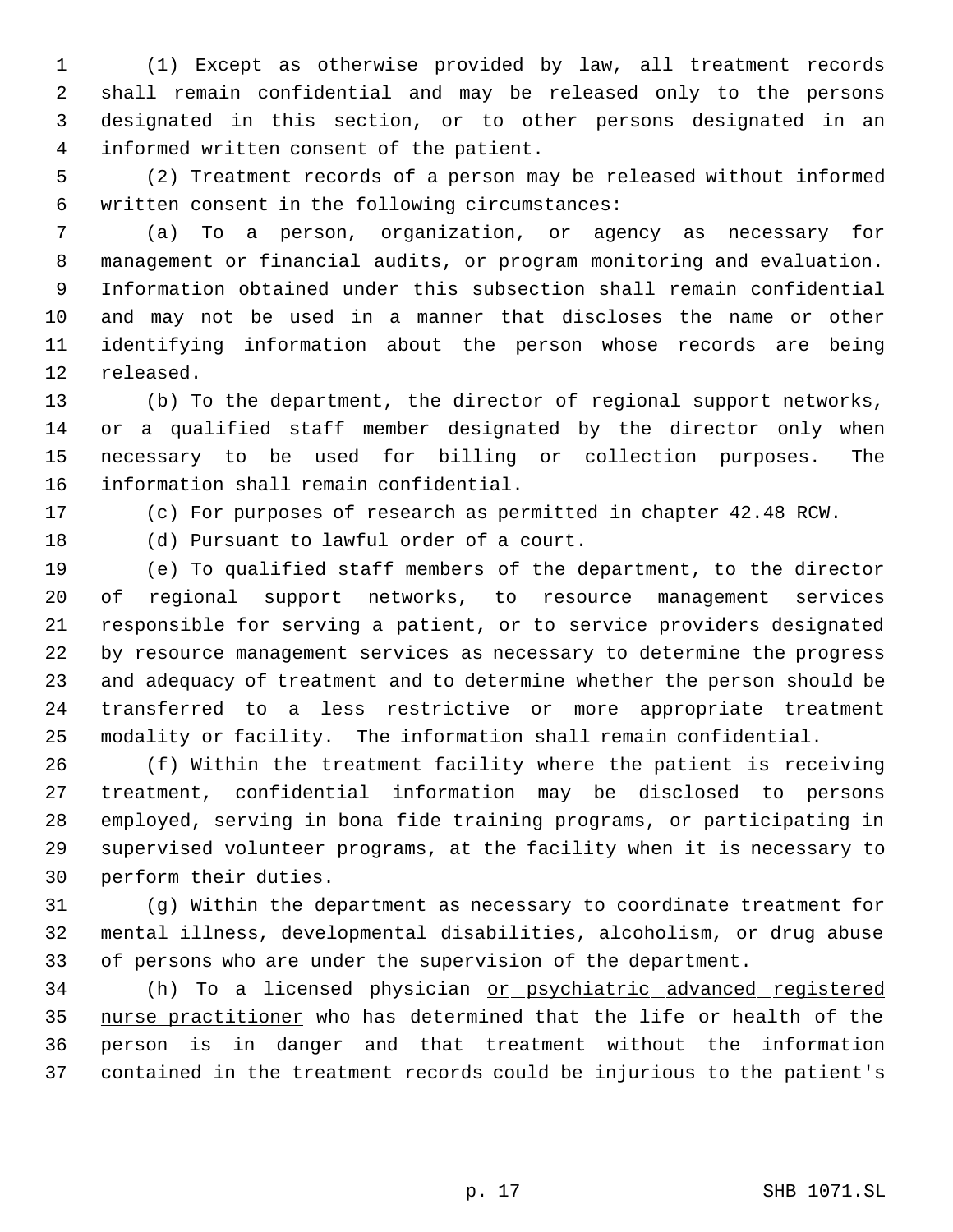health. Disclosure shall be limited to the portions of the records necessary to meet the medical emergency.

 (i) To a facility that is to receive a person who is involuntarily committed under chapter 71.05 RCW, or upon transfer of the person from one treatment facility to another. The release of records under this subsection shall be limited to the treatment records required by law, a record or summary of all somatic treatments, and a discharge summary. The discharge summary may include a statement of the patient's problem, the treatment goals, the type of treatment which has been provided, and recommendation for future treatment, but may not include the patient's complete treatment record.

 (j) Notwithstanding the provisions of RCW 71.05.390(7), to a correctional facility or a corrections officer who is responsible for the supervision of a person who is receiving inpatient or outpatient evaluation or treatment. Except as provided in RCW 71.05.445 and 71.34.345, release of records under this section is limited to:

 (i) An evaluation report provided pursuant to a written supervision plan.

 (ii) The discharge summary, including a record or summary of all somatic treatments, at the termination of any treatment provided as part of the supervision plan.

 (iii) When a person is returned from a treatment facility to a correctional facility, the information provided under (j)(iv) of this subsection.

 (iv) Any information necessary to establish or implement changes in the person's treatment plan or the level or kind of supervision as determined by resource management services. In cases involving a person transferred back to a correctional facility, disclosure shall be made to clinical staff only.

 (k) To the person's counsel or guardian ad litem, without modification, at any time in order to prepare for involuntary commitment or recommitment proceedings, reexaminations, appeals, or other actions relating to detention, admission, commitment, or patient's rights under chapter 71.05 RCW.

 (l) To staff members of the protection and advocacy agency or to staff members of a private, nonprofit corporation for the purpose of protecting and advocating the rights of persons with mental disorders or developmental disabilities. Resource management services may limit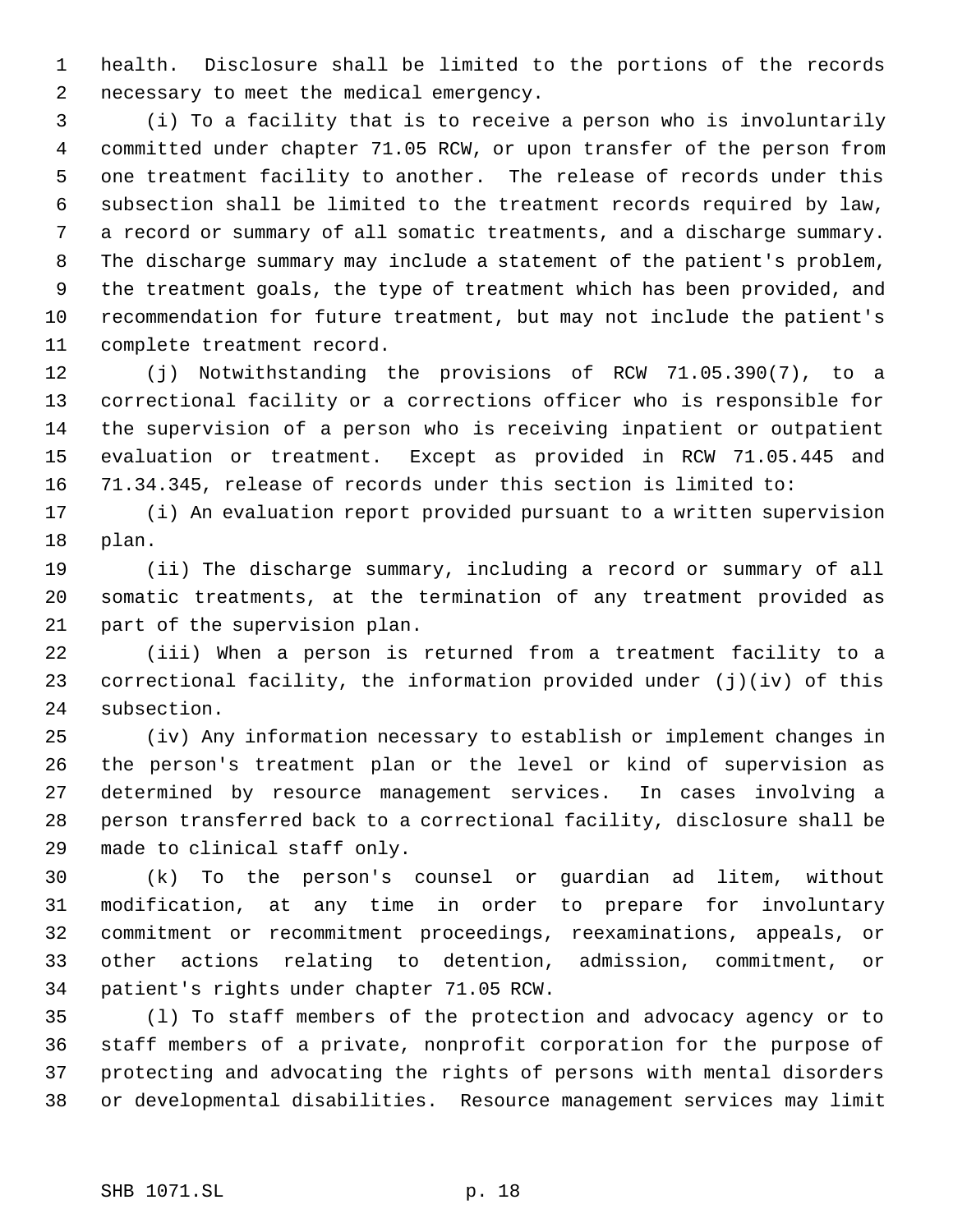the release of information to the name, birthdate, and county of residence of the patient, information regarding whether the patient was voluntarily admitted, or involuntarily committed, the date and place of admission, placement, or commitment, the name and address of a guardian of the patient, and the date and place of the guardian's appointment. Any staff member who wishes to obtain additional information shall notify the patient's resource management services in writing of the request and of the resource management services' right to object. The staff member shall send the notice by mail to the guardian's address. If the guardian does not object in writing within fifteen days after the notice is mailed, the staff member may obtain the additional information. If the guardian objects in writing within fifteen days after the notice is mailed, the staff member may not obtain the additional information.

 (m) For purposes of coordinating health care, the department may release without informed written consent of the patient, information acquired for billing and collection purposes as described in (b) of this subsection to all current treating providers of the patient with prescriptive authority who have written a prescription for the patient within the last twelve months. The department shall notify the patient that billing and collection information has been released to named providers, and provide the substance of the information released and the dates of such release. The department shall not release counseling, inpatient psychiatric hospitalization, or drug and alcohol treatment information without a signed written release from the client.

 (3) Whenever federal law or federal regulations restrict the release of information contained in the treatment records of any patient who receives treatment for chemical dependency, the department may restrict the release of the information as necessary to comply with federal law and regulations.

 **Sec. 9.** RCW 71.05.660 and 2005 c 504 s 114 are each amended to read as follows:

 Nothing in this chapter or chapter 70.96A, 71.05, 71.34, or 70.96B RCW shall be construed to interfere with communications between physicians, psychiatric advanced registered nurse practitioners, or psychologists and patients and attorneys and clients.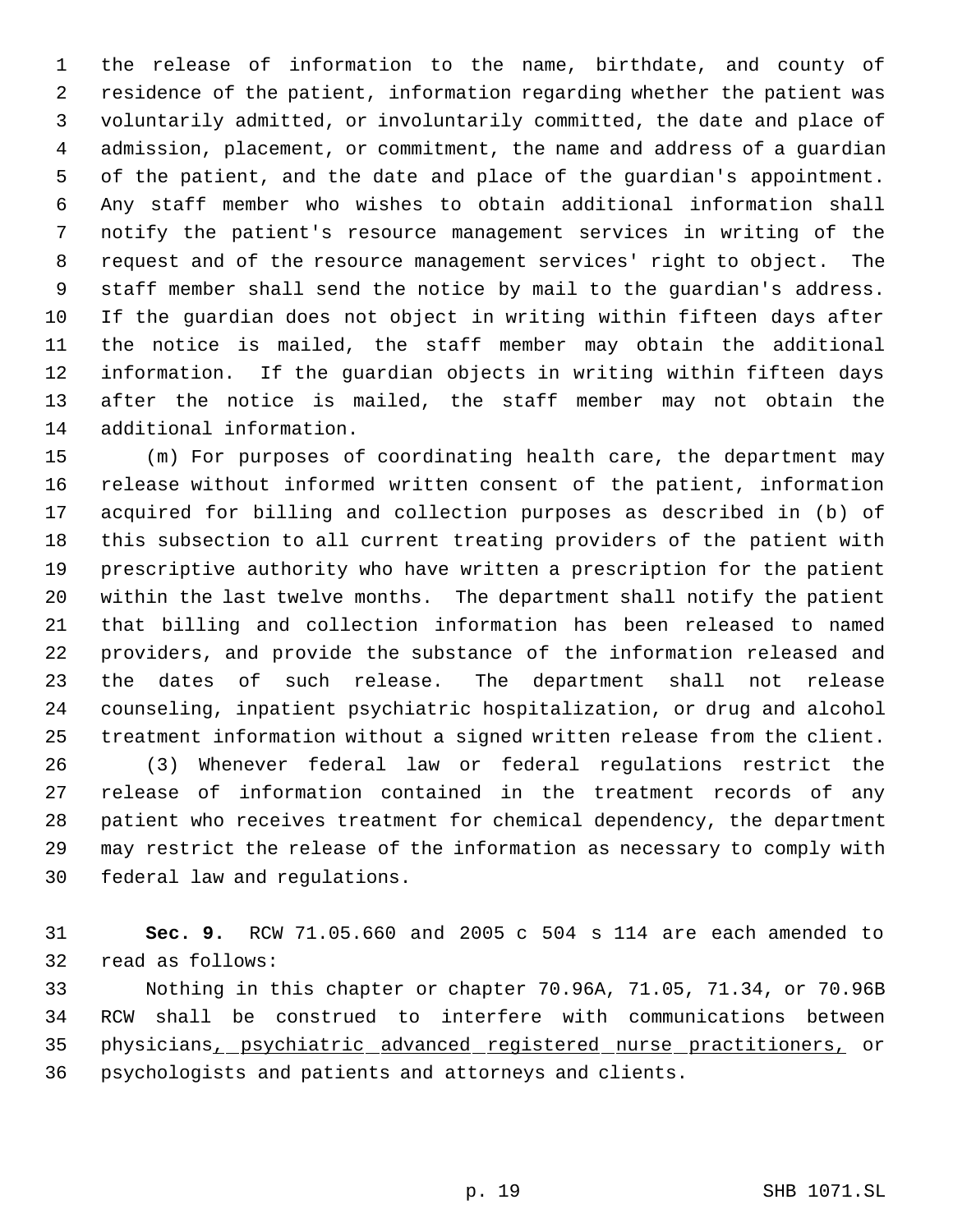**Sec. 10.** RCW 71.06.040 and 1959 c 25 s 71.06.040 are each amended to read as follows:

 At a preliminary hearing upon the charge of sexual psychopathy, the 4 court may require the testimony of two duly licensed physicians or psychiatric advanced registered nurse practitioners who have examined the defendant. If the court finds that there are reasonable grounds to believe the defendant is a sexual psychopath, the court shall order said defendant confined at the nearest state hospital for observation as to the existence of sexual psychopathy. Such observation shall be for a period of not to exceed ninety days. The defendant shall be detained in the county jail or other county facilities pending execution of such observation order by the department.

 **Sec. 11.** RCW 71.12.540 and 1989 1st ex.s. c 9 s 233 are each amended to read as follows:

 The authorities of each establishment as defined in this chapter shall place on file in the office of the establishment the recommendations made by the department of health as a result of such visits, for the purpose of consultation by such authorities, and for reference by the department representatives upon their visits. Every such establishment shall keep records of every person admitted thereto as follows and shall furnish to the department, when required, the following data: Name, age, sex, marital status, date of admission, 23 voluntary or other commitment, name of physician or psychiatric 24 advanced registered nurse practitioner, diagnosis, and date of discharge.

 **Sec. 12.** RCW 71.32.140 and 2004 c 39 s 2 are each amended to read as follows:

(1) A principal who:

 (a) Chose not to be able to revoke his or her directive during any period of incapacity;

 (b) Consented to voluntary admission to inpatient mental health 32 treatment, or authorized an agent to consent on the principal's behalf; and

 (c) At the time of admission to inpatient treatment, refuses to be admitted,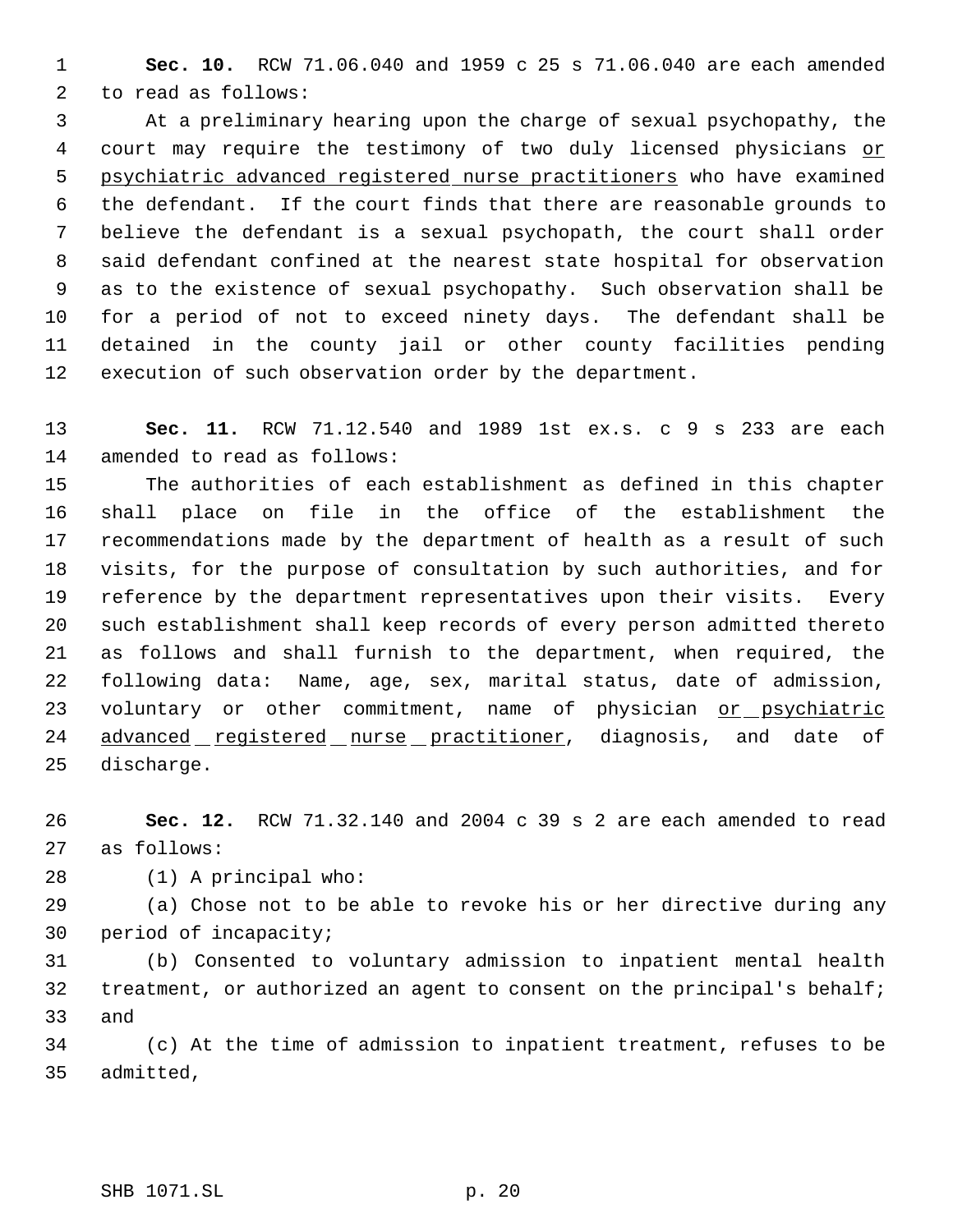may only be admitted into inpatient mental health treatment under subsection (2) of this section.

 (2) A principal may only be admitted to inpatient mental health treatment under his or her directive if, prior to admission, a 5 ((physician)) member of the treating facility's professional staff who is a physician or psychiatric advanced registered nurse practitioner:

 (a) Evaluates the principal's mental condition, including a review of reasonably available psychiatric and psychological history, diagnosis, and treatment needs, and determines, in conjunction with another health care provider or mental health professional, that the principal is incapacitated;

 (b) Obtains the informed consent of the agent, if any, designated in the directive;

 (c) Makes a written determination that the principal needs an inpatient evaluation or is in need of inpatient treatment and that the evaluation or treatment cannot be accomplished in a less restrictive setting; and

 (d) Documents in the principal's medical record a summary of the 19 physician's or psychiatric advanced registered nurse practitioner's findings and recommendations for treatment or evaluation.

21 (3) In the event the admitting physician is not a psychiatrist, or 22 the advanced registered nurse practitioner is not a psychiatric 23 advanced registered nurse practitioner, the principal shall receive a complete psychological assessment by a mental health professional within twenty-four hours of admission to determine the continued need for inpatient evaluation or treatment.

 (4)(a) If it is determined that the principal has capacity, then the principal may only be admitted to, or remain in, inpatient treatment if he or she consents at the time or is detained under the involuntary treatment provisions of chapter 70.96A, 71.05, or 71.34 RCW.

 (b) If a principal who is determined by two health care providers or one mental health professional and one health care provider to be incapacitated continues to refuse inpatient treatment, the principal may immediately seek injunctive relief for release from the facility.

 (5) If, at the end of the period of time that the principal or the principal's agent, if any, has consented to voluntary inpatient treatment, but no more than fourteen days after admission, the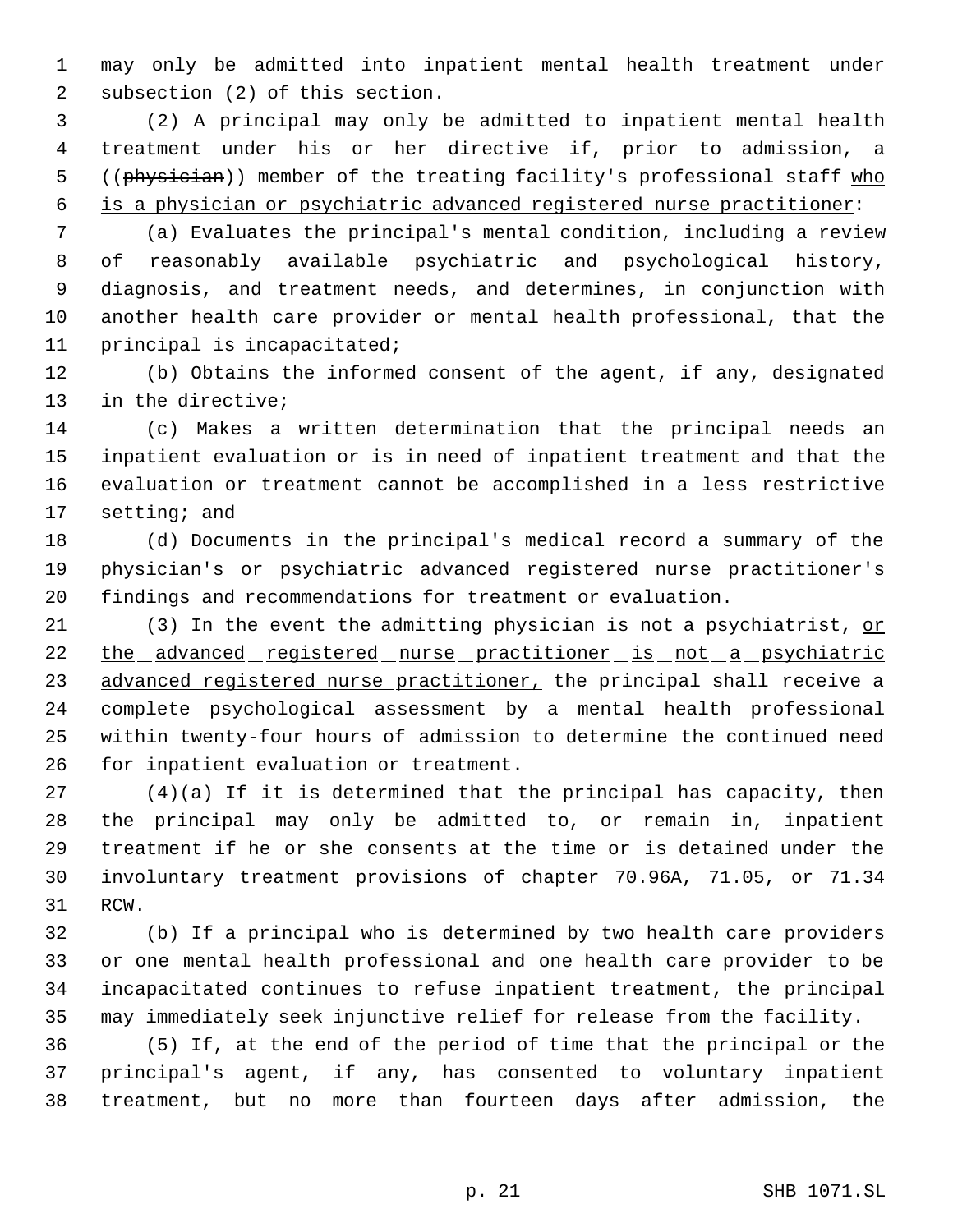principal has not regained capacity or has regained capacity but refuses to consent to remain for additional treatment, the principal must be released during reasonable daylight hours, unless detained under chapter 70.96A, 71.05, or 71.34 RCW.

 (6)(a) Except as provided in (b) of this subsection, any principal who is voluntarily admitted to inpatient mental health treatment under this chapter shall have all the rights provided to individuals who are voluntarily admitted to inpatient treatment under chapter 71.05, 71.34, or 72.23 RCW.

 (b) Notwithstanding RCW 71.05.050 regarding consent to inpatient treatment for a specified length of time, the choices an incapacitated principal expressed in his or her directive shall control, provided, however, that a principal who takes action demonstrating a desire to be discharged, in addition to making statements requesting to be discharged, shall be discharged, and no principal shall be restrained in any way in order to prevent his or her discharge. Nothing in this subsection shall be construed to prevent detention and evaluation for civil commitment under chapter 71.05 RCW.

 (7) Consent to inpatient admission in a directive is effective only while the professional person, health care provider, and health care facility are in substantial compliance with the material provisions of the directive related to inpatient treatment.

 **Sec. 13.** RCW 71.32.250 and 2003 c 283 s 25 are each amended to read as follows:

 (1) If a principal who is a resident of a long-term care facility is admitted to inpatient mental health treatment pursuant to his or her directive, the principal shall be allowed to be readmitted to the same long-term care facility as if his or her inpatient admission had been for a physical condition on the same basis that the principal would be readmitted under state or federal statute or rule when:

 (a) The treating facility's professional staff determine that inpatient mental health treatment is no longer medically necessary for the resident. The determination shall be made in writing by a psychiatrist, psychiatric advanced registered nurse practitioner, or ((by)) a mental health professional and either (i) a physician or (ii) psychiatric advanced registered nurse practitioner; or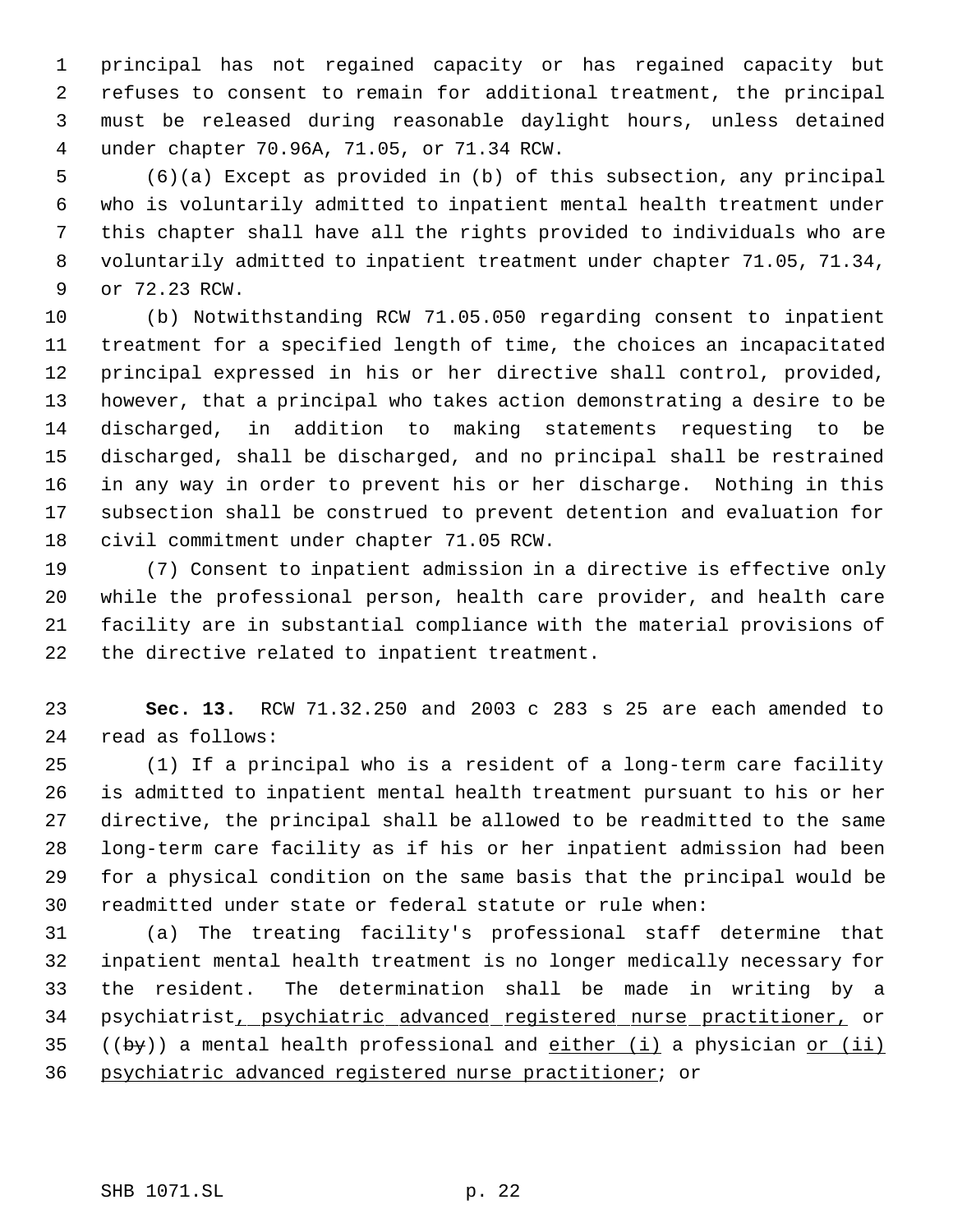(b) The person's consent to admission in his or her directive has expired.

 (2)(a) If the long-term care facility does not have a bed available at the time of discharge, the treating facility may discharge the resident, in consultation with the resident and agent if any, and in accordance with a medically appropriate discharge plan, to another long-term care facility.

 (b) This section shall apply to inpatient mental health treatment admission of long-term care facility residents, regardless of whether the admission is directly from a facility, hospital emergency room, or other location.

 (c) This section does not restrict the right of the resident to an earlier release from the inpatient treatment facility. This section does not restrict the right of a long-term care facility to initiate transfer or discharge of a resident who is readmitted pursuant to this section, provided that the facility has complied with the laws governing the transfer or discharge of a resident.

 (3) The joint legislative audit and review committee shall conduct an evaluation of the operation and impact of this section. The committee shall report its findings to the appropriate committees of the legislature by December 1, 2004.

 **Sec. 14.** RCW 71.32.260 and 2003 c 283 s 26 are each amended to read as follows:

 The directive shall be in substantially the following form: Mental Health Advance Directive **NOTICE TO PERSONS CREATING A MENTAL HEALTH ADVANCE DIRECTIVE** This is an important legal document. It creates an advance directive for mental health treatment. Before signing this document you should know these important facts: (1) This document is called an advance directive and allows you to make decisions in advance about your mental health treatment, including medications, short-term admission to inpatient treatment and electroconvulsive therapy.

# **YOU DO NOT HAVE TO FILL OUT OR SIGN THIS FORM.**

### **IF YOU DO NOT SIGN THIS FORM, IT WILL NOT TAKE EFFECT.**

If you choose to complete and sign this document, you may still decide to leave some items blank.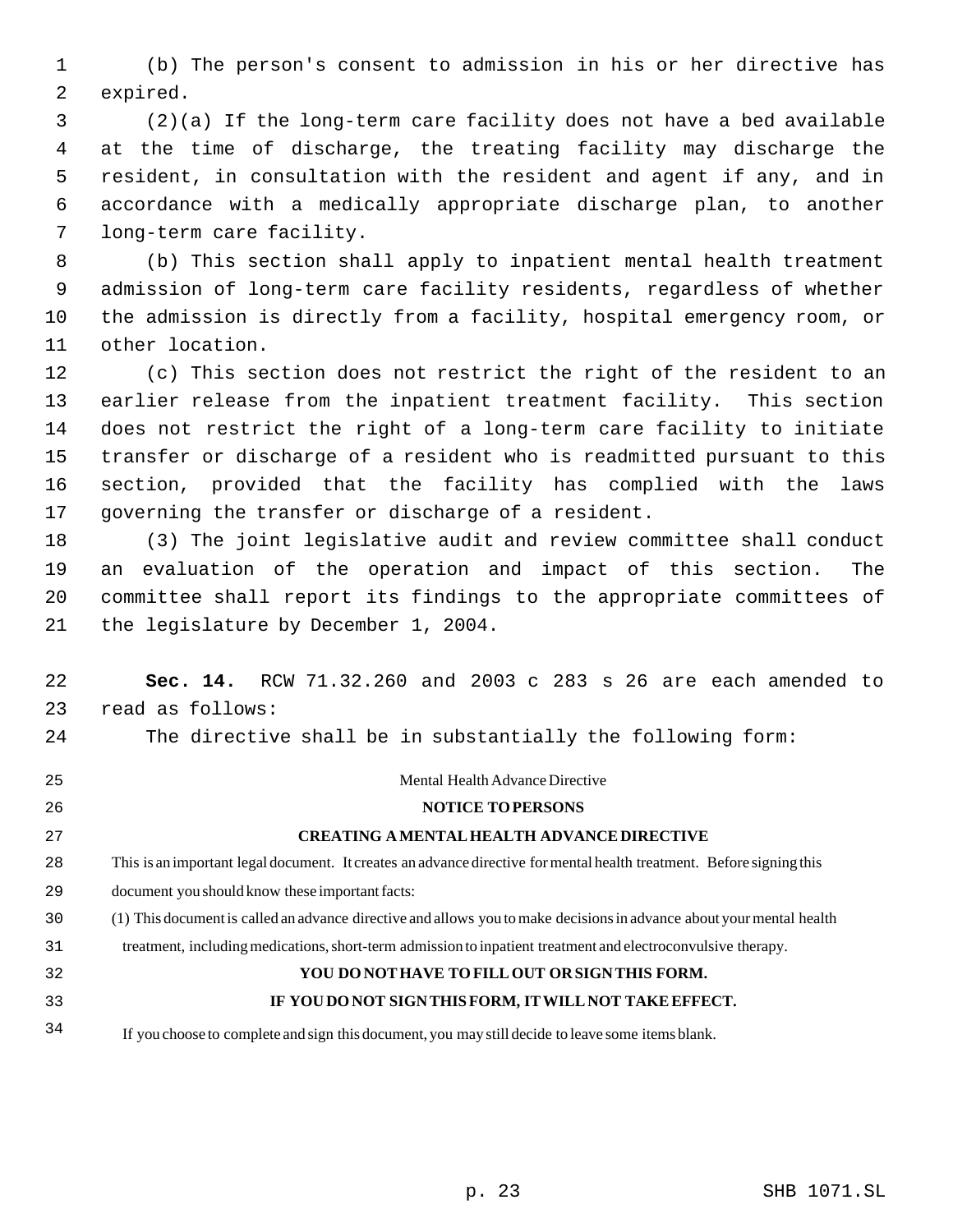| $\mathbf{1}$   | (2) You have the right to appoint a person as your agent to make treatment decisions for you. You must notify your             |
|----------------|--------------------------------------------------------------------------------------------------------------------------------|
| $\overline{c}$ | agent that you have appointed him or her as an agent. The person you appoint has a duty to act consistently with               |
| 3              | your wishes made known by you. If your agent does not know what your wishes are, he or she has a duty to act in                |
| 4              | your best interest. Your agent has the right to withdraw from the appointment at any time.                                     |
| 5              | (3) The instructions you include with this advance directive and the authority you give your agent to act will only become     |
| 6              | effective under the conditions you select in this document. You may choose to limit this directive and your agent's            |
| 7              | authority to times when you are incapacitated or to times when you are exhibiting symptoms or behavior that you                |
| 8              | specify. You may also make this directive effective immediately. No matter when you choose to make this directive              |
| 9              | effective, your treatment providers must still seek your informed consent at all times that you have capacity to give          |
| 10             | informed consent.                                                                                                              |
| 11             | (4) You have the right to revoke this document in writing at any time you have capacity.                                       |
| 12             | YOU MAY NOT REVOKE THIS DIRECTIVE WHEN YOU HAVE BEEN FOUND TO BE                                                               |
| 13             | INCAPACITATED UNLESS YOU HAVE SPECIFICALLY STATED IN THIS DIRECTIVE THAT                                                       |
| 14             | YOU WANT IT TO BE REVOCABLE WHEN YOU ARE INCAPACITATED.                                                                        |
| 15             | (5) This directive will stay in effect until you revoke it unless you specify an expiration date. If you specify an expiration |
| 16             | date and you are incapacitated at the time it expires, it will remain in effect until you have capacity to make                |
| 17             | treatment decisions again unless you chose to be able to revoke it while you are incapacitated and you revoke the              |
| 18             | directive.                                                                                                                     |
| 19             | (6) You cannot use your advance directive to consent to civil commitment. The procedures that apply to your advance            |
| 20             | directive are different than those provided for in the Involuntary Treatment Act. Involuntary treatment is a different         |
| 21             | process.                                                                                                                       |
| 22             | (7) If there is anything in this directive that you do not understand, you should ask a lawyer to explain it to you.           |
| 23             | (8) You should be aware that there are some circumstances where your provider may not have to follow your directive.           |
| 24             | (9) You should discuss any treatment decisions in your directive with your provider.                                           |
| 25             | (10) You may ask the court to rule on the validity of your directive.                                                          |
| 26             | PART I.                                                                                                                        |
| 27             | STATEMENT OF INTENT TO CREATE A                                                                                                |
| 28             | MENTAL HEALTH ADVANCE DIRECTIVE                                                                                                |
| 29             | I,  being a person with capacity, willfully and voluntarily execute this mental health advance directive so                    |
| 30             | that my choices regarding my mental health care will be carried out in circumstances when I am unable to express my            |
| 31             | instructions and preferences regarding my mental health care. If a guardian is appointed by a court to make mental             |
| 32             | health decisions for me, I intend this document to take precedence over all other means of ascertaining my intent.             |
| 33             | The fact that I may have left blanks in this directive does not affect its validity in any way. I intend that all              |
| 34             | completed sections be followed. If I have not expressed a choice, my agent should make the decision that he or she             |
| 35             | determines is in my best interest. I intend this directive to take precedence over any other directives I have previously      |
| 36             |                                                                                                                                |
| 37             | executed, to the extent that they are inconsistent with this document, or unless I expressly state otherwise in either         |
|                | document.                                                                                                                      |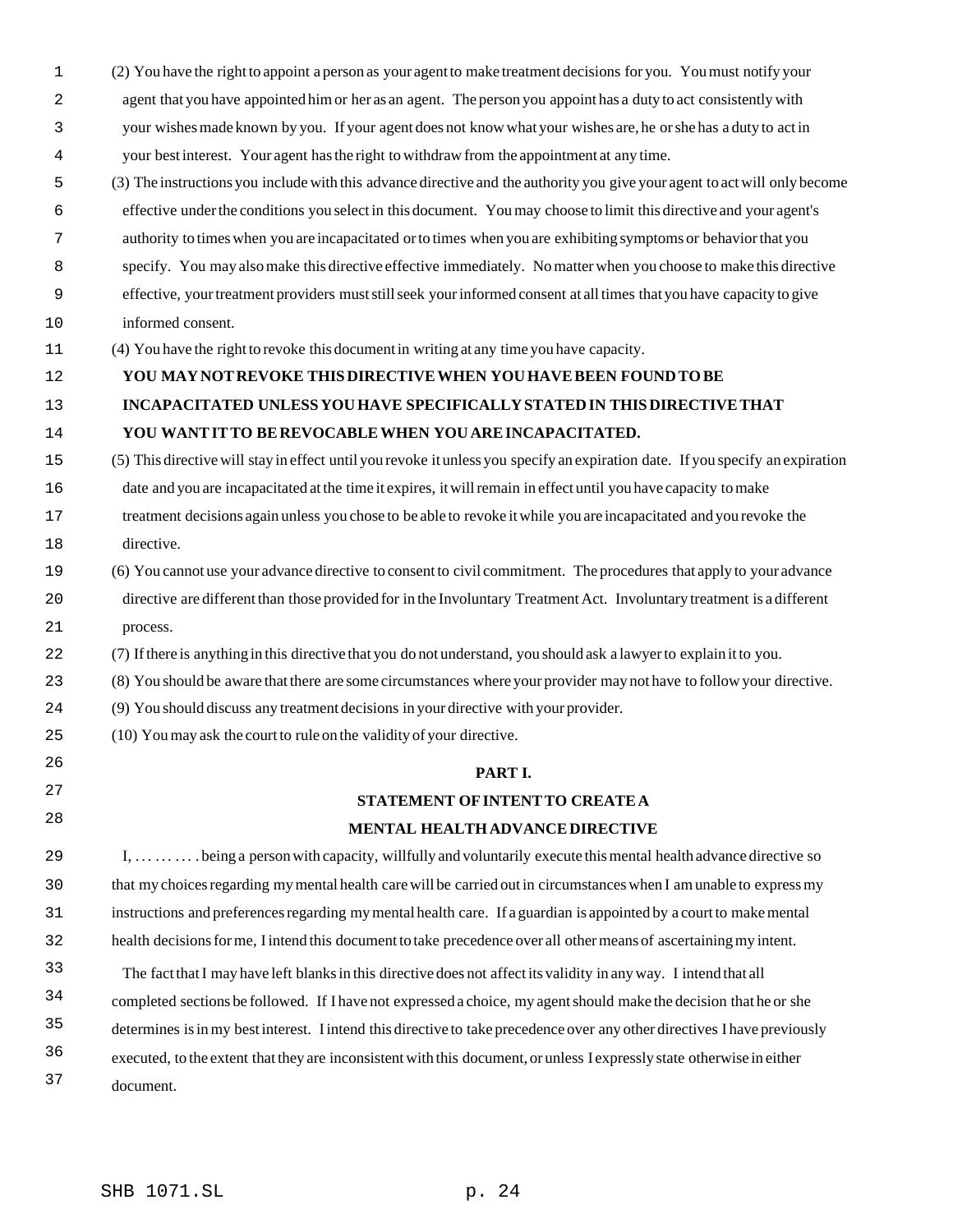| 1  | I understand that I may revoke this directive in whole or in part if I am a person with capacity. I understand that I      |
|----|----------------------------------------------------------------------------------------------------------------------------|
| 2  | cannot revoke this directive if a court, two health care providers, or one mental health professional and one health care  |
| 3  | provider find that I am an incapacitated person, unless, when I executed this directive, I chose to be able to revoke this |
| 4  | directive while incapacitated.                                                                                             |
| 5  | I understand that, except as otherwise provided in law, revocation must be in writing. I understand that nothing in        |
| 6  | this directive, or in my refusal of treatment to which I consent in this directive, authorizes any health care provider,   |
| 7  | professional person, health care facility, or agent appointed in this directive to use or threaten to use abuse, neglect,  |
| 8  | financial exploitation, or abandonment to carry out my directive.                                                          |
| 9  | I understand that there are some circumstances where my provider may not have to follow my directive.                      |
| 10 | PART II.                                                                                                                   |
| 11 | WHEN THIS DIRECTIVE IS EFFECTIVE                                                                                           |
| 12 | YOU MUST COMPLETE THIS PART FOR YOUR DIRECTIVE TO BE VALID.                                                                |
| 13 | I intend that this directive become effective (YOUMUST CHOOSE ONLY ONE):                                                   |
| 14 | Immediately upon my signing of this directive.                                                                             |
| 15 | If I become incapacitated.                                                                                                 |
| 16 |                                                                                                                            |
| 17 |                                                                                                                            |
| 18 |                                                                                                                            |
| 19 | PART III.                                                                                                                  |
| 20 | <b>DURATION OF THIS DIRECTIVE</b>                                                                                          |
| 21 | YOU MUST COMPLETE THIS PART FOR YOUR DIRECTIVE TO BE VALID.                                                                |
| 22 | I want this directive to (YOU MUST CHOOSE ONLY ONE):                                                                       |
| 23 | Remain valid and in effect for an indefinite period of time.                                                               |
| 24 | Automatically expire years from the date it was created.                                                                   |
| 25 | <b>PART IV.</b>                                                                                                            |
| 26 | WHEN I MAY REVOKE THIS DIRECTIVE                                                                                           |
| 27 | YOU MUST COMPLETE THIS PART FOR THIS DIRECTIVE TO BE VALID.                                                                |
| 28 | I intend that I be able to revoke this directive (YOUMUST CHOOSE ONLY ONE):                                                |
| 29 | Only when I have capacity.                                                                                                 |
| 30 | I understand that choosing this option means I may only revoke this directive if I have capacity. I further understand     |
| 31 | that if I choose this option and become incapacitated while this directive is in effect, I may receive treatment           |
| 32 | that I specify in this directive, even if I object at the time.                                                            |
| 33 | Even if I am incapacitated.                                                                                                |
| 34 | I understand that choosing this option means that I may revoke this directive even if I am incapacitated. I further        |
| 35 | understand that if I choose this option and revoke this directive while I am incapacitated I may not receive               |
| 36 | treatment that I specify in this directive, even if I want the treatment.                                                  |
|    |                                                                                                                            |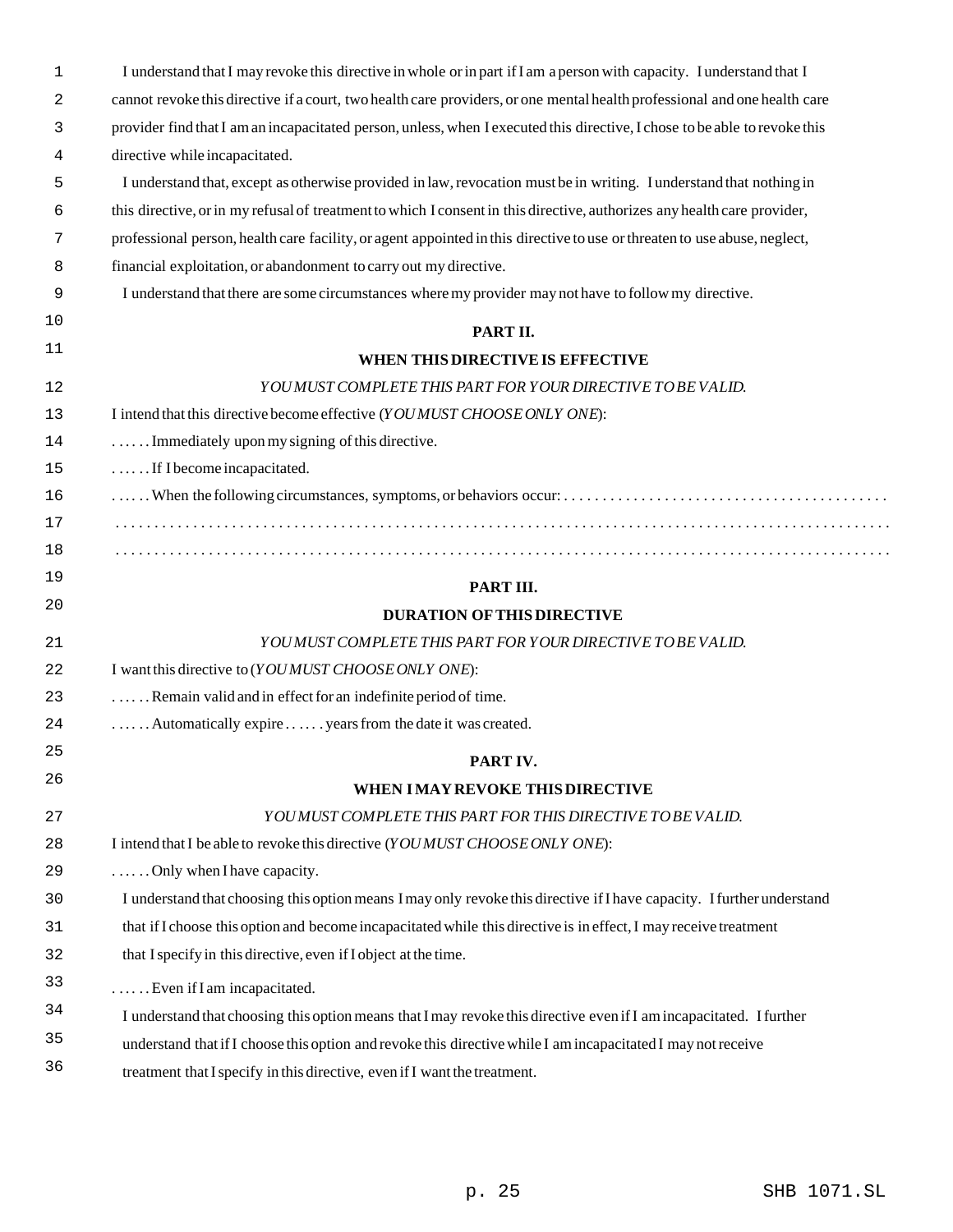| 1  | PART V.                                                                                                                 |
|----|-------------------------------------------------------------------------------------------------------------------------|
| 2  | PREFERENCES AND INSTRUCTIONS ABOUT TREATMENT, FACILITIES, AND PHYSICIANS OR                                             |
| 3  | PSYCHIATRIC ADVANCED REGISTERED NURSE PRACTITIONERS                                                                     |
| 4  | A. Preferences and Instructions About Physician(s) or Psychiatric Advanced Registered Nurse Practitioner(s) to          |
| 5  | be Involved in My Treatment                                                                                             |
| 6  | I would like the physician(s) or psychiatric advanced registered nurse practitioner(s) named below to be involved in my |
| 7  | treatment decisions:                                                                                                    |
| 8  |                                                                                                                         |
| 9  |                                                                                                                         |
| 10 |                                                                                                                         |
| 11 | <b>B. Preferences and Instructions About Other Providers</b>                                                            |
| 12 | I am receiving other treatment or care from providers who I feel have an impact on my mental health care. I would like  |
| 13 | the following treatment provider(s) to be contacted when this directive is effective:                                   |
| 14 |                                                                                                                         |
| 15 |                                                                                                                         |
| 16 | C. Preferences and Instructions About Medications for Psychiatric Treatment (initial and complete all that apply)       |
| 17 | . I consent, and authorize my agent (if appointed) to consent, to the following                                         |
| 18 |                                                                                                                         |
| 19 | I do not consent, and I do not authorize my agent (if appointed) to consent, to the administration of the following     |
| 20 |                                                                                                                         |
| 21 | I am willing to take the medications excluded above if my only reason for excluding them is the side effects            |
| 22 |                                                                                                                         |
| 23 | and<br>effects<br>eliminated<br>adjustment<br>these<br>side<br>be<br>by<br>dosage<br>other<br>can<br>or<br>means        |
| 24 | I am willing to try any other medication the hospital doctor or psychiatric advanced registered nurse practitioner      |
| 25 | recommends                                                                                                              |
| 26 | I am willing to try any other medications my outpatient doctor or psychiatric advanced registered nurse                 |
| 27 | practitioner recommends                                                                                                 |
| 28 | I do not want to try any other medications.                                                                             |
| 29 | <b>Medication Allergies</b>                                                                                             |
| 30 |                                                                                                                         |
| 31 |                                                                                                                         |
| 32 | <b>Other Medication Preferences or Instructions</b>                                                                     |
| 33 |                                                                                                                         |
| 34 |                                                                                                                         |
| 35 | D. Preferences and Instructions About Hospitalization and Alternatives                                                  |
| 36 | (initial all that apply and, if desired, rank "1" for first choice, "2" for second choice, and so on)                   |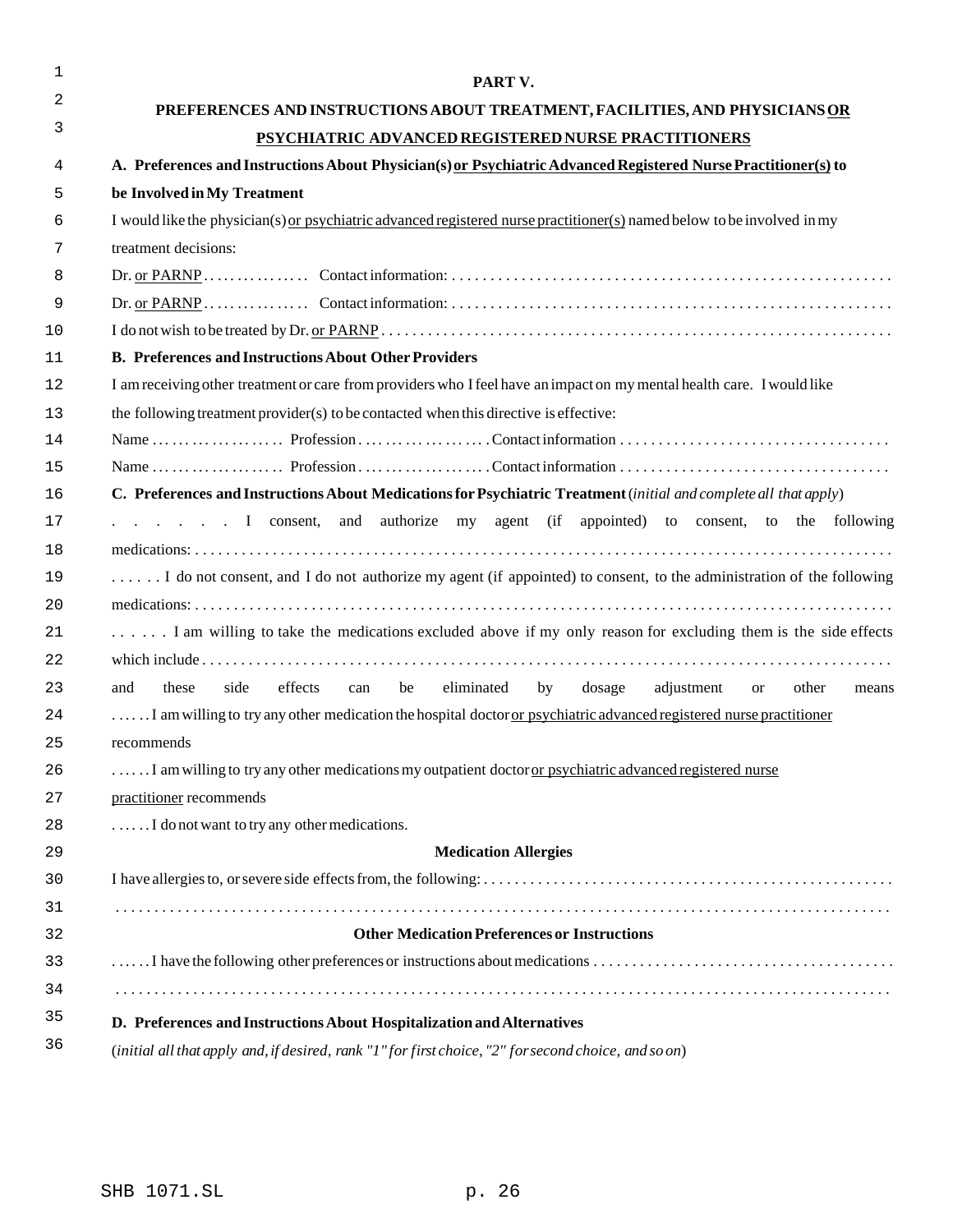| $\mathbf 1$ | In the event my psychiatric condition is serious enough to require 24-hour care and I have no physical conditions         |
|-------------|---------------------------------------------------------------------------------------------------------------------------|
| 2           | that require immediate access to emergency medical care, I prefer to receive this care in programs/facilities designed as |
| 3           | alternatives to psychiatric hospitalizations.                                                                             |
| 4           | I would also like the interventions below to be tried before hospitalization is considered:                               |
| 5           | Calling someone or having someone call me when needed.                                                                    |
| 6           |                                                                                                                           |
| 7           | Staying overnight with someone                                                                                            |
| 8           |                                                                                                                           |
| 9           | Having a mental health service provider come to see me                                                                    |
| 10          | Going to a crisis triage center or emergency room                                                                         |
| 11          | Staying overnight at a crisis respite (temporary) bed                                                                     |
| 12          | Seeing a service provider for help with psychiatric medications                                                           |
| 13          |                                                                                                                           |
| 14          | <b>Authority to Consent to Inpatient Treatment</b>                                                                        |
| 15          | I consent, and authorize my agent (if appointed) to consent, to voluntary admission to inpatient mental health treatment  |
| 16          | for   days (not to exceed 14 days)                                                                                        |
| 17          | (Sign one):                                                                                                               |
| 18          | If deemed appropriate by my agent (if appointed) and treating physician or psychiatric advanced registered nurse          |
| 19          | practitioner                                                                                                              |
| 20          |                                                                                                                           |
| 21          | (Signature)                                                                                                               |
| 22          | <b>or</b>                                                                                                                 |
| 23          | Under the following circumstances (specify symptoms, behaviors, or circumstances that indicate the need for               |
| 24          |                                                                                                                           |
| 25          |                                                                                                                           |
| 26          | (Signature)                                                                                                               |
| 27          | I donot consent, or authorize my agent (if appointed) to consent, to inpatient treatment                                  |
| 28          |                                                                                                                           |
| 29          | (Signature)                                                                                                               |
| 30          | <b>Hospital Preferences and Instructions</b>                                                                              |
| 31          |                                                                                                                           |
| 32          |                                                                                                                           |
| 33          | E. Preferences and Instructions About Preemergency                                                                        |
| 34          | I would like the interventions below to be tried before use of seclusion or restraint is considered                       |
| 35          | (initial all that apply):                                                                                                 |
| 36          | "Talk me down" one-on-one                                                                                                 |
| 37          | More medication                                                                                                           |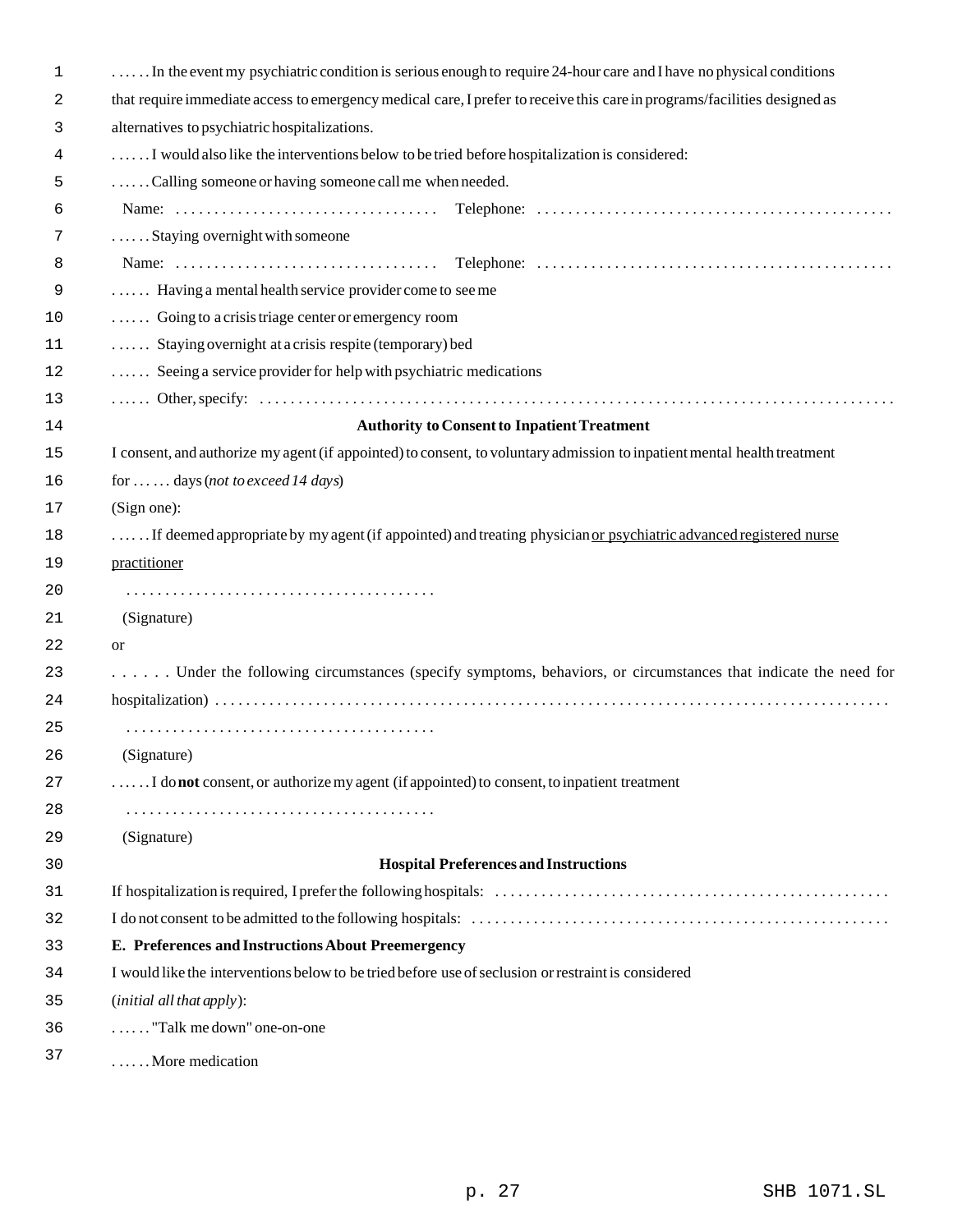| 1  | Time out/privacy                                                                                                           |
|----|----------------------------------------------------------------------------------------------------------------------------|
| 2  | Show of authority/force                                                                                                    |
| 3  | Shift my attention to something else                                                                                       |
| 4  | Set firm limits on my behavior                                                                                             |
| 5  | Help me to discuss/vent feelings                                                                                           |
| 6  | Decrease stimulation                                                                                                       |
| 7  | Offer to have neutral person settle dispute                                                                                |
| 8  |                                                                                                                            |
| 9  | F. Preferences and Instructions About Seclusion, Restraint, and Emergency Medications                                      |
| 10 | If it is determined that I am engaging in behavior that requires seclusion, physical restraint, and/or emergency use of    |
| 11 | medication, I prefer these interventions in the order I have chosen (choose "1" for first choice, "2" for second choice,   |
| 12 | and so on):                                                                                                                |
| 13 | $\ldots$ . Seclusion                                                                                                       |
| 14 | Seclusion and physical restraint (combined)                                                                                |
| 15 | Medication by injection                                                                                                    |
| 16 | Medication in pill or liquid form                                                                                          |
| 17 | In the event that my attending physician or psychiatric advanced registered nurse practitioner decides to use medication   |
| 18 | in response to an emergency situation after due consideration of my preferences and instructions for emergency             |
| 19 | treatments stated above, I expect the choice of medication to reflect any preferences and instructions I have expressed in |
| 20 | Part III C of this form. The preferences and instructions I express in this section regarding medication in emergency      |
| 21 | situations do not constitute consent to use of the medication for nonemergency treatment.                                  |
| 22 | G. Preferences and Instructions About Electroconvulsive Therapy                                                            |
| 23 | (ECT or Shock Therapy)                                                                                                     |
| 24 | My wishes regarding electroconvulsive therapy are (sign one):                                                              |
| 25 | I do not consent, nor authorize my agent (if appointed) to consent, to the administration of electroconvulsive             |
| 26 | therapy                                                                                                                    |
| 27 |                                                                                                                            |
| 28 | (Signature)                                                                                                                |
| 29 | I consent, and authorize my agent (if appointed) to consent, to the administration of electroconvulsive therapy            |
| 30 |                                                                                                                            |
| 31 | (Signature)                                                                                                                |
| 32 | I consent, and authorize my agent (if appointed) to consent, to the administration of electroconvulsive therapy,           |
| 33 |                                                                                                                            |
| 34 |                                                                                                                            |
| 35 |                                                                                                                            |
| 36 | (Signature)                                                                                                                |
| 37 | H. Preferences and Instructions About Who is Permitted to Visit                                                            |

SHB 1071.SL p. 28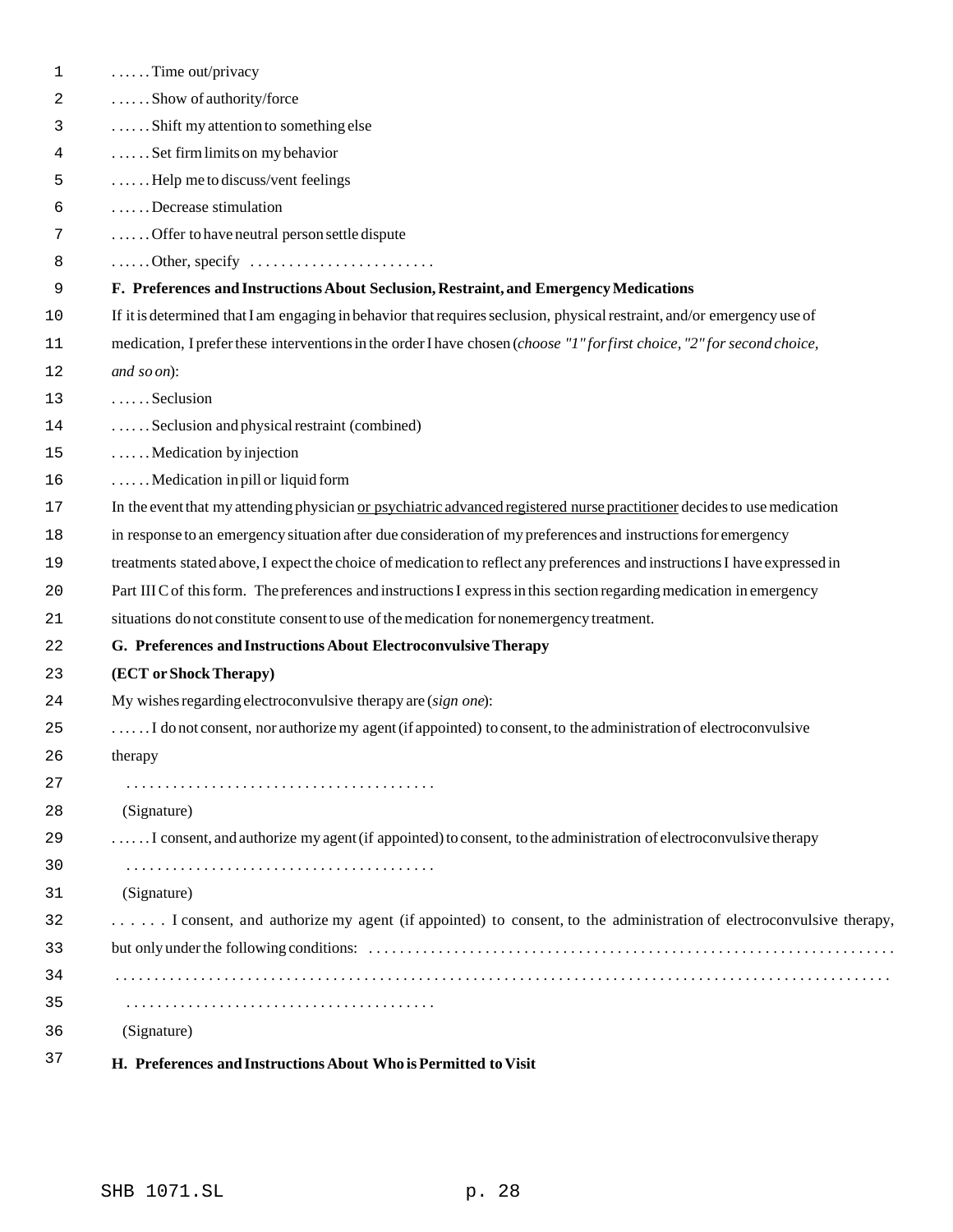| 1  | If I have been admitted to a mental health treatment facility, the following people are not permitted to visit me there: |
|----|--------------------------------------------------------------------------------------------------------------------------|
| 2  |                                                                                                                          |
| 3  |                                                                                                                          |
| 4  |                                                                                                                          |
| 5  | I understand that persons not listed above may be permitted to visit me.                                                 |
| 6  | I. Additional Instructions About My Mental Health Care                                                                   |
| 7  |                                                                                                                          |
| 8  |                                                                                                                          |
| 9  | In case of emergency, please contact:                                                                                    |
| 10 |                                                                                                                          |
| 11 | Work telephone:                                                                                                          |
| 12 | Physician <u>or Psychiatric Advanced Registered</u>                                                                      |
| 13 |                                                                                                                          |
| 14 |                                                                                                                          |
| 15 |                                                                                                                          |
| 16 |                                                                                                                          |
| 17 |                                                                                                                          |
| 18 |                                                                                                                          |
| 19 |                                                                                                                          |
| 20 |                                                                                                                          |
| 21 |                                                                                                                          |
| 22 | <b>J. Refusal of Treatment</b>                                                                                           |
| 23 | I do not consent to any mental health treatment.                                                                         |
| 24 |                                                                                                                          |
| 25 | (Signature)                                                                                                              |
| 26 | PART VI.                                                                                                                 |
| 27 | DURABLE POWER OF ATTORNEY (APPOINTMENT OF MY AGENT)                                                                      |
| 28 | (Fill out this part only if you wish to appoint an agent or nominate a guardian.)                                        |
| 29 | I authorize an agent to make mental health treatment decisions on my behalf. The authority granted to my agent           |
| 30 | includes the right to consent, refuse consent, or withdraw consent to any mental health care, treatment, service, or     |
| 31 | procedure, consistent with any instructions and/or limitations I have set forth in this directive. I intend that those   |
| 32 | decisions should be made in accordance with my expressed wishes as set forth in this document. If I have not expressed   |
| 33 | a choice in this document and my agent does not otherwise know my wishes, I authorize my agent to make the               |
| 34 | decision that my agent determines is in my best interest. This agency shall not be affected by my incapacity. Unless I   |
| 35 | state otherwise in this durable power of attorney, I may revoke it unless prohibited by other state law.                 |
| 36 |                                                                                                                          |
|    | A. Designation of an Agent                                                                                               |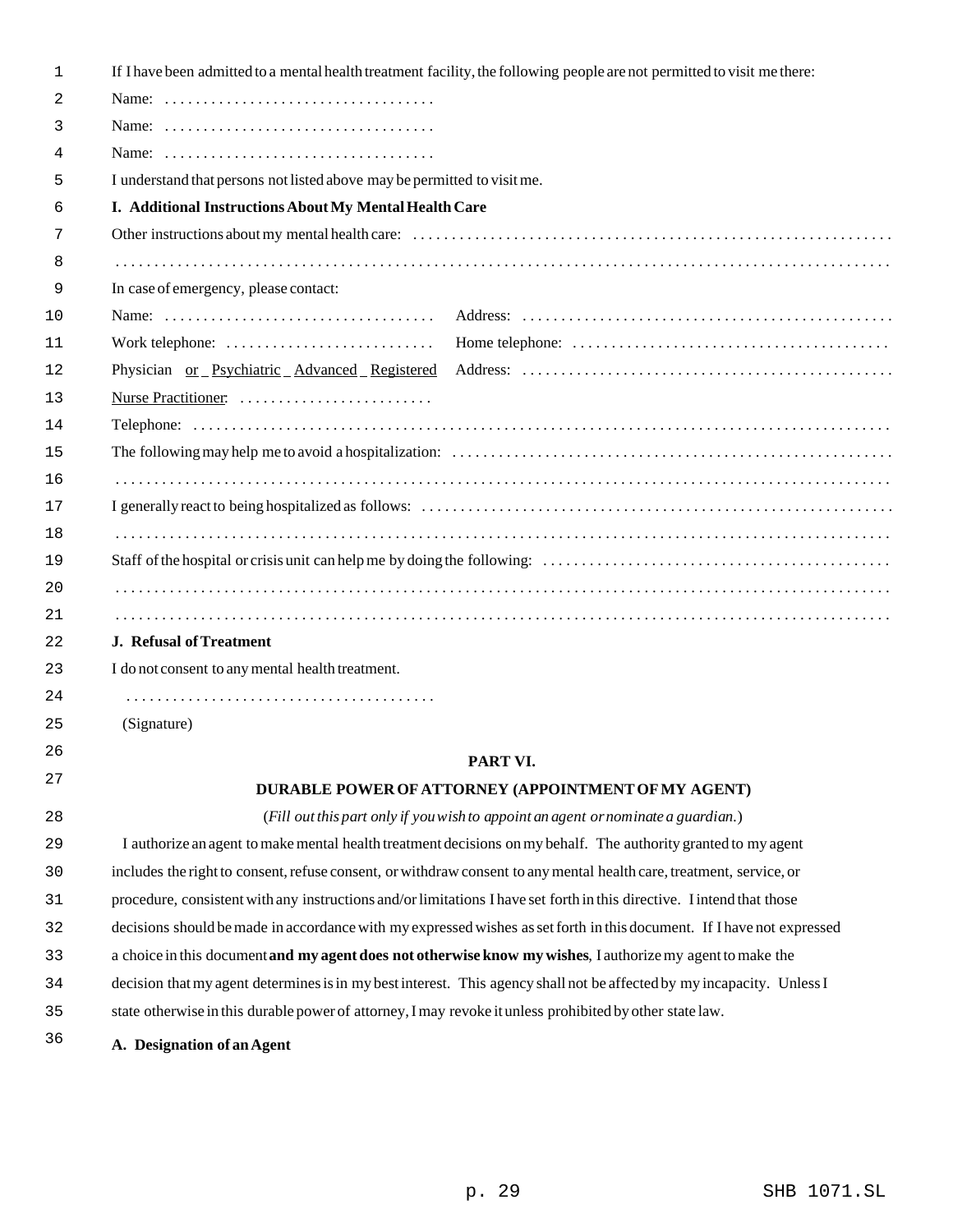| $\mathbf 1$ | I appoint the following person as my agent to make mental health treatment decisions for me as authorized in this         |
|-------------|---------------------------------------------------------------------------------------------------------------------------|
| 2           | document and request that this person be notified immediately when this directive becomes effective:                      |
| 3           |                                                                                                                           |
| 4           |                                                                                                                           |
| 5           |                                                                                                                           |
| 6           | <b>B.</b> Designation of Alternate Agent                                                                                  |
| 7           | If the person named above is unavailable, unable, or refuses to serve as my agent, or I revoke that person's authority to |
| 8           | serve as my agent, I hereby appoint the following person as my alternate agent and request that this person be notified   |
| 9           | immediately when this directive becomes effective or when my original agent is no longer my agent:                        |
| 10          | Name: $\dots\dots\dots\dots\dots\dots\dots\dots\dots\dots\dots\dots\dots\dots$                                            |
| 11          |                                                                                                                           |
| 12          |                                                                                                                           |
| 13          | C. When My Spouse is My Agent (initial if desired)                                                                        |
| 14          | If my spouse is my agent, that person shall remain my agent even if we become legally separated or our marriage           |
| 15          | is dissolved, unless there is a court order to the contrary or I have remarried.                                          |
| 16          | D. Limitations on My Agent's Authority                                                                                    |
| 17          | I do not grant my agent the authority to consent on my behalf to the following:                                           |
| 18          |                                                                                                                           |
| 19          |                                                                                                                           |
| 20          | E. Limitations on My Ability to Revoke this Durable Power of Attorney                                                     |
| 21          | I choose to limit my ability to revoke this durable power of attorney as follows:                                         |
| 22          |                                                                                                                           |
| 23          |                                                                                                                           |
| 24          | F. Preference as to Court-Appointed Guardian                                                                              |
| 25          | In the event a court appoints a guardian who will make decisions regarding my mental health treatment, I nominate the     |
| 26          | following person as my guardian:                                                                                          |
| 27          | Name: $\ldots \ldots \ldots \ldots \ldots \ldots \ldots \ldots \ldots \ldots \ldots$                                      |
| 28          |                                                                                                                           |
| 29          |                                                                                                                           |
| 30          | The appointment of a guardian of my estate or my person or any other decision maker shall not give the guardian or        |
| 31          | decision maker the power to revoke, suspend, or terminate this directive or the powers of my agent, except as authorized  |
| 32          | by law.                                                                                                                   |
| 33          |                                                                                                                           |
| 34          | (Signature required if nomination is made)                                                                                |
| 35          | PART VII.                                                                                                                 |
| 36          | <b>OTHER DOCUMENTS</b>                                                                                                    |
| 37          |                                                                                                                           |
|             | (Initial all that apply)                                                                                                  |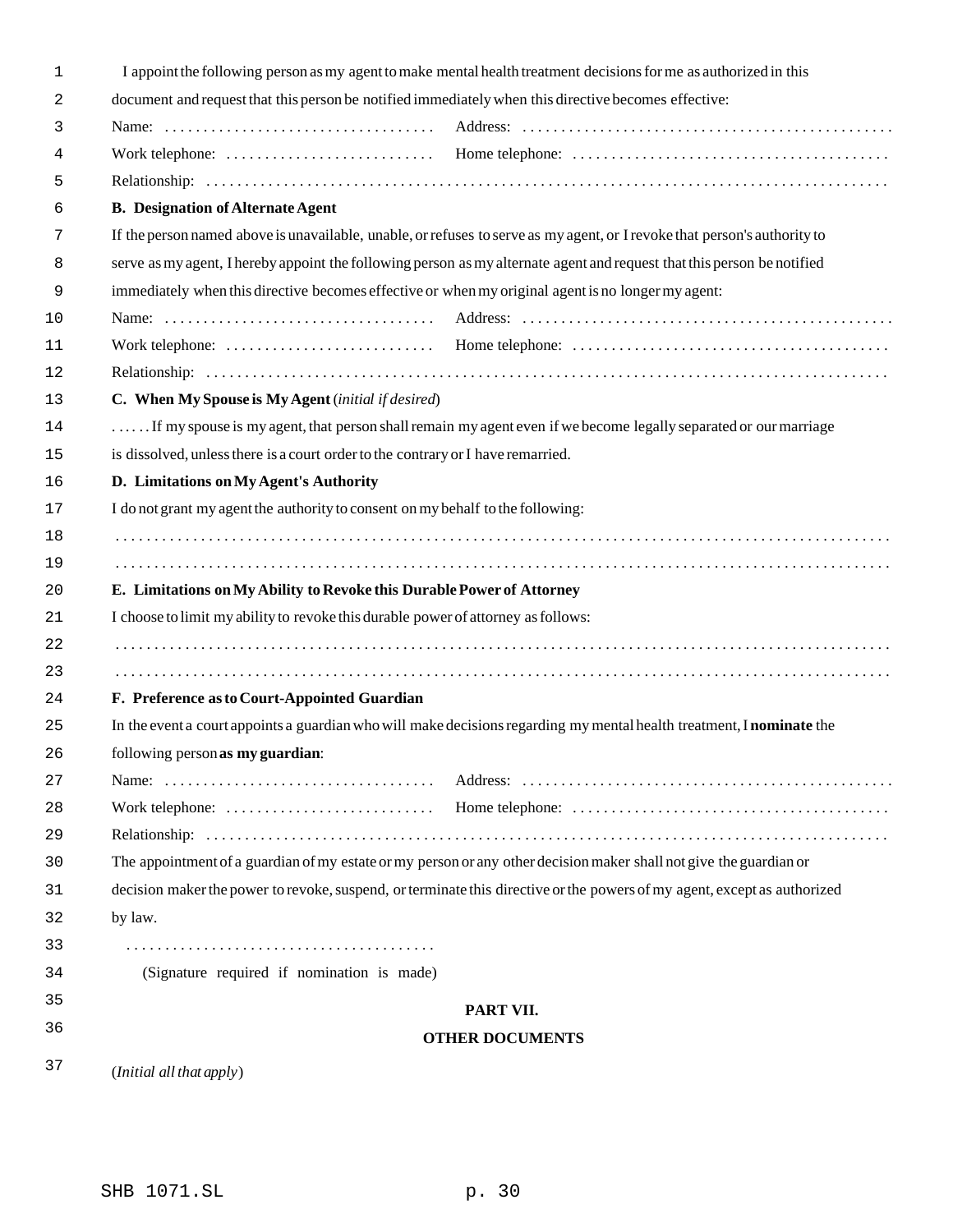| $\mathbf{1}$ | I have executed the following documents that include the power to make decisions regarding health care services for               |
|--------------|-----------------------------------------------------------------------------------------------------------------------------------|
| 2            | myself:                                                                                                                           |
| 3            | Health care power of attorney (chapter 11.94 RCW)                                                                                 |
| 4            | "Living will" (Health care directive; chapter 70.122 RCW)                                                                         |
| 5            | I have appointed more than one agent. I understand that the most recently appointed agent controls except as                      |
| 6            | stated below:                                                                                                                     |
| 7            |                                                                                                                                   |
| 8            | PART VIII.                                                                                                                        |
| 9            | NOTIFICATION OF OTHERS AND CARE OF PERSONAL AFFAIRS                                                                               |
| 10           | (Fill out this part only if you wish to provide nontreatment instructions.)                                                       |
| 11           | I understand the preferences and instructions in this part are <b>NOT</b> the responsibility of my treatment provider and that no |
| 12           | treatment provider is required to act on them.                                                                                    |
| 13           | A. Who Should Be Notified                                                                                                         |
| 14           | I desire my agent to notify the following individuals as soon as possible when this directive becomes effective:                  |
| 15           |                                                                                                                                   |
| 16           | Day telephone: $\dots\dots\dots\dots\dots\dots\dots\dots\dots\dots$                                                               |
| 17           | Name:                                                                                                                             |
| 18           |                                                                                                                                   |
| 19           | <b>B. Preferences or Instructions About Personal Affairs</b>                                                                      |
| 20           | I have the following preferences or instructions about my personal affairs (e.g., care of dependents, pets, household) if I       |
| 21           | am admitted to a mental health treatment facility:                                                                                |
| 22           |                                                                                                                                   |
| 23           |                                                                                                                                   |
| 24           | C. Additional Preferences and Instructions:                                                                                       |
| 25           |                                                                                                                                   |
| 26           |                                                                                                                                   |
| 27           |                                                                                                                                   |
| 28           |                                                                                                                                   |
| 29           | PART IX.                                                                                                                          |
| 30           | <b>SIGNATURE</b>                                                                                                                  |
| 31           | By signing here, I indicate that I understand the purpose and effect of this document and that I am giving my                     |
| 32           | informed consent to the treatments and/or admission to which I have consented or authorized my agent to consent in this           |
| 33           | directive. I intend that my consent in this directive be construed as being consistent with the elements of informed              |
| 34           | consent under chapter 7.70 RCW.                                                                                                   |
| 35           |                                                                                                                                   |
| 36           | Printed Name:                                                                                                                     |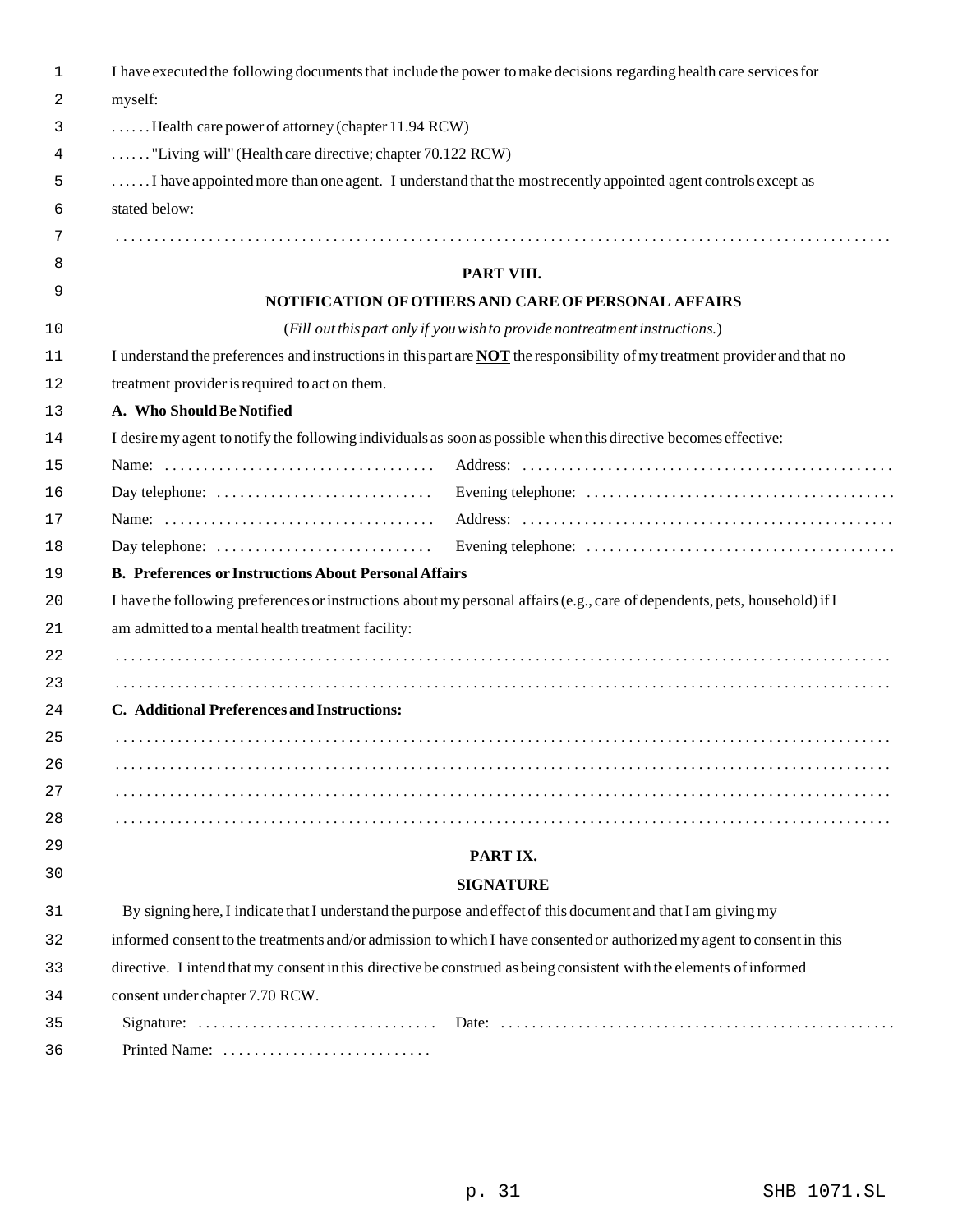| 1  | This directive was signed and declared by the "Principal," to be his or her directive, in our presence who, at his or her |
|----|---------------------------------------------------------------------------------------------------------------------------|
| 2  | request, have signed our names below as witnesses. We declare that, at the time of the creation of this instrument, the   |
| 3  | Principal is personally known to us, and, according to our best knowledge and belief, has capacity at this time and does  |
| 4  | not appear to be acting under duress, undue influence, or fraud. We further declare that none of us is:                   |
| 5  | (A) A person designated to make medical decisions on the principal's behalf;                                              |
| 6  | (B) A health care provider or professional person directly involved with the provision of care to the principal at the    |
| 7  | time the directive is executed;                                                                                           |
| 8  | (C) An owner, operator, employee, or relative of an owner or operator of a health care facility or long-term care         |
| 9  | facility in which the principal is a patient or resident;                                                                 |
| 10 | (D) A person who is related by blood, marriage, or adoption to the person, or with whom the principal has a dating        |
| 11 | relationship as defined in RCW 26.50.010;                                                                                 |
| 12 | (E) An incapacitated person;                                                                                              |
| 13 | (F) A person who would benefit financially if the principal undergoes mental health treatment; or                         |
| 14 | $(G)$ A minor.                                                                                                            |
| 15 | Witness 1: Signature:                                                                                                     |
| 16 | Printed Name:                                                                                                             |
| 17 | Telephone:                                                                                                                |
| 18 |                                                                                                                           |
| 19 | Printed Name:                                                                                                             |
| 20 | Telephone:                                                                                                                |
| 21 | PART X.                                                                                                                   |
| 22 | <b>RECORD OF DIRECTIVE</b>                                                                                                |
| 23 |                                                                                                                           |
| 24 |                                                                                                                           |
| 25 | DO NOT FILL OUT PART XI UNLESS YOU INTEND TO REVOKE                                                                       |
| 26 | THIS DIRECTIVE IN PART OR IN WHOLE                                                                                        |
| 27 | PART XI.                                                                                                                  |
| 28 | <b>REVOCATION OF THIS DIRECTIVE</b>                                                                                       |
| 29 | (Initial any that apply):                                                                                                 |
| 30 |                                                                                                                           |
| 31 |                                                                                                                           |
| 32 | I am revoking all of this directive.                                                                                      |
| 33 | By signing here, I indicate that I understand the purpose and effect of my revocation and that no person is bound by any  |
| 34 | revoked provision(s). I intend this revocation to be interpreted as if I had never completed the revoked provision(s).    |
| 35 |                                                                                                                           |
| 36 | Printed Name:                                                                                                             |
|    |                                                                                                                           |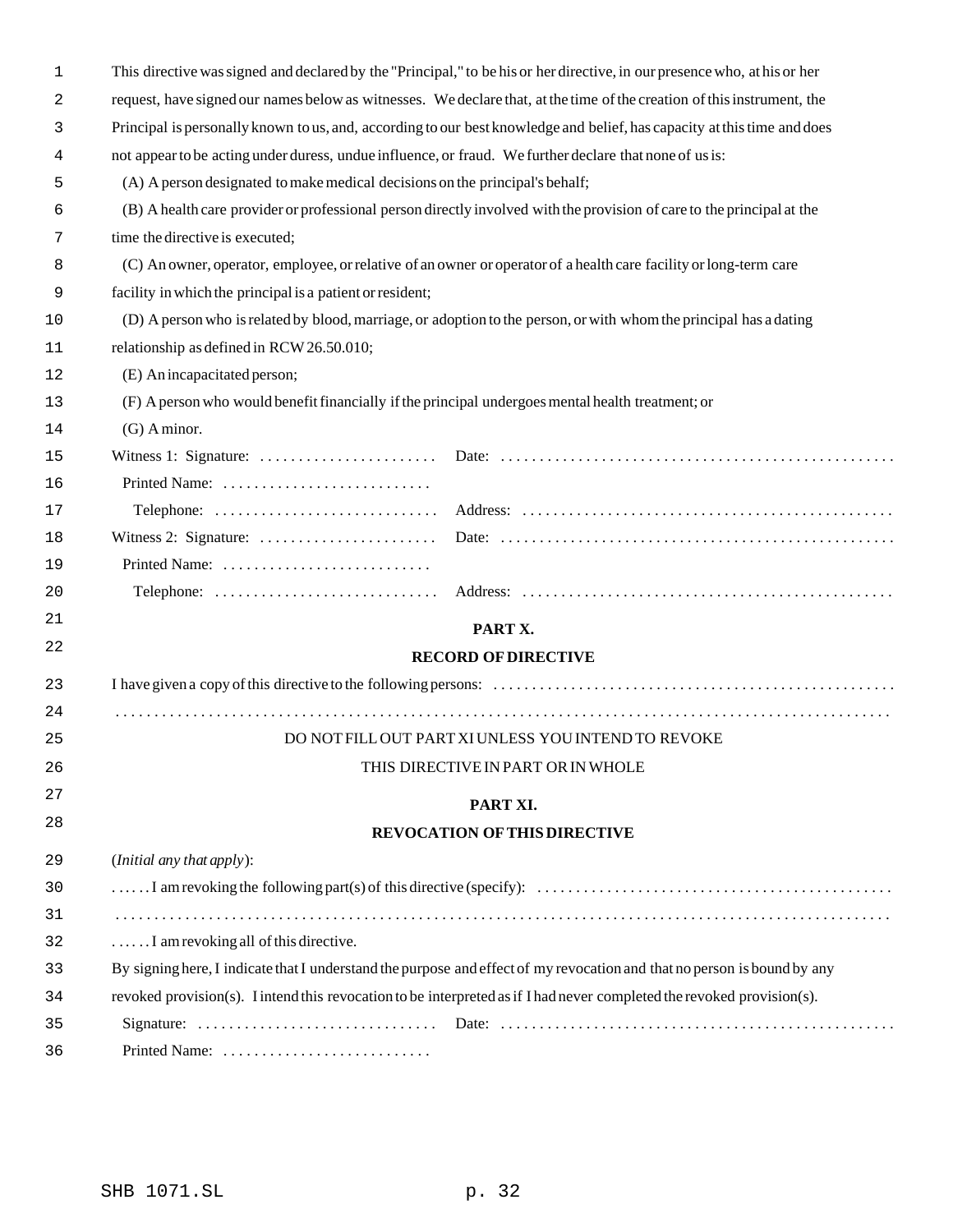# **DO NOT SIGN THIS PART UNLESS YOU INTEND TO REVOKE THIS DIRECTIVE IN PART OR IN WHOLE**

 **Sec. 15.** RCW 71.34.355 and 1985 c 354 s 16 are each amended to read as follows: Absent a risk to self or others, minors treated under this chapter have the following rights, which shall be prominently posted in the evaluation and treatment facility: (1) To wear their own clothes and to keep and use personal possessions; (2) To keep and be allowed to spend a reasonable sum of their own 11 money for canteen expenses and small purchases; 12 (3) To have individual storage space for private use; (4) To have visitors at reasonable times; (5) To have reasonable access to a telephone, both to make and receive confidential calls; (6) To have ready access to letter-writing materials, including stamps, and to send and receive uncensored correspondence through the mails; (7) To discuss treatment plans and decisions with mental health professionals; (8) To have the right to adequate care and individualized treatment; (9) Not to consent to the performance of electro-convulsive treatment or surgery, except emergency life-saving surgery, upon him or her, and not to have electro-convulsive treatment or nonemergency surgery in such circumstance unless ordered by a court pursuant to a judicial hearing in which the minor is present and represented by counsel, and the court shall appoint a psychiatrist, psychologist, psychiatric advanced registered nurse practitioner, or physician designated by the minor or the minor's counsel to testify on behalf of the minor. The minor's parent may exercise this right on the minor's behalf, and must be informed of any impending treatment; (10) Not to have psychosurgery performed on him or her under any circumstances.

 **Sec. 16.** RCW 71.34.720 and 1991 c 364 s 12 are each amended to read as follows: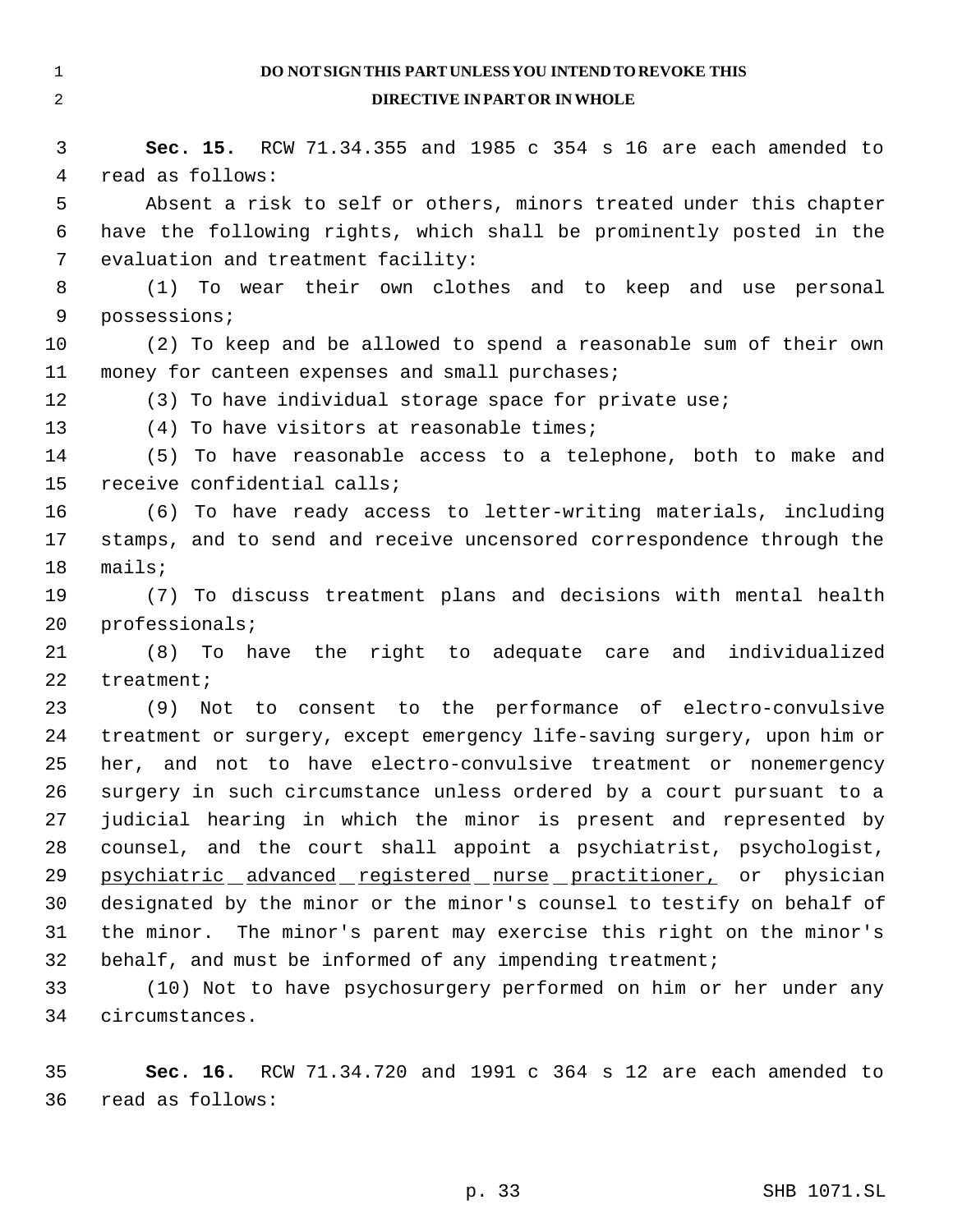(1) Each minor approved by the facility for inpatient admission shall be examined and evaluated by a children's mental health 3 specialist as to the child's mental condition and by a physician or 4 psychiatric advanced registered nurse practitioner as to the child's physical condition within twenty-four hours of admission. Reasonable measures shall be taken to ensure medical treatment is provided for any condition requiring immediate medical attention.

 (2) If, after examination and evaluation, the children's mental 9 health specialist and the physician or psychiatric advanced registered nurse practitioner determine that the initial needs of the minor would be better served by placement in a chemical dependency treatment facility, then the minor shall be referred to an approved treatment program defined under RCW 70.96A.020.

 (3) The admitting facility shall take reasonable steps to notify immediately the minor's parent of the admission.

 (4) During the initial seventy-two hour treatment period, the minor has a right to associate or receive communications from parents or others unless the professional person in charge determines that such communication would be seriously detrimental to the minor's condition or treatment and so indicates in the minor's clinical record, and notifies the minor's parents of this determination. In no event may the minor be denied the opportunity to consult an attorney.

 (5) If the evaluation and treatment facility admits the minor, it may detain the minor for evaluation and treatment for a period not to exceed seventy-two hours from the time of provisional acceptance. The computation of such seventy-two hour period shall exclude Saturdays, Sundays, and holidays. This initial treatment period shall not exceed seventy-two hours except when an application for voluntary inpatient treatment is received or a petition for fourteen-day commitment is filed.

 (6) Within twelve hours of the admission, the facility shall advise the minor of his or her rights as set forth in this chapter.

 **Sec. 17.** RCW 71.34.730 and 1995 c 312 s 54 are each amended to read as follows:

 (1) The professional person in charge of an evaluation and treatment facility where a minor has been admitted involuntarily for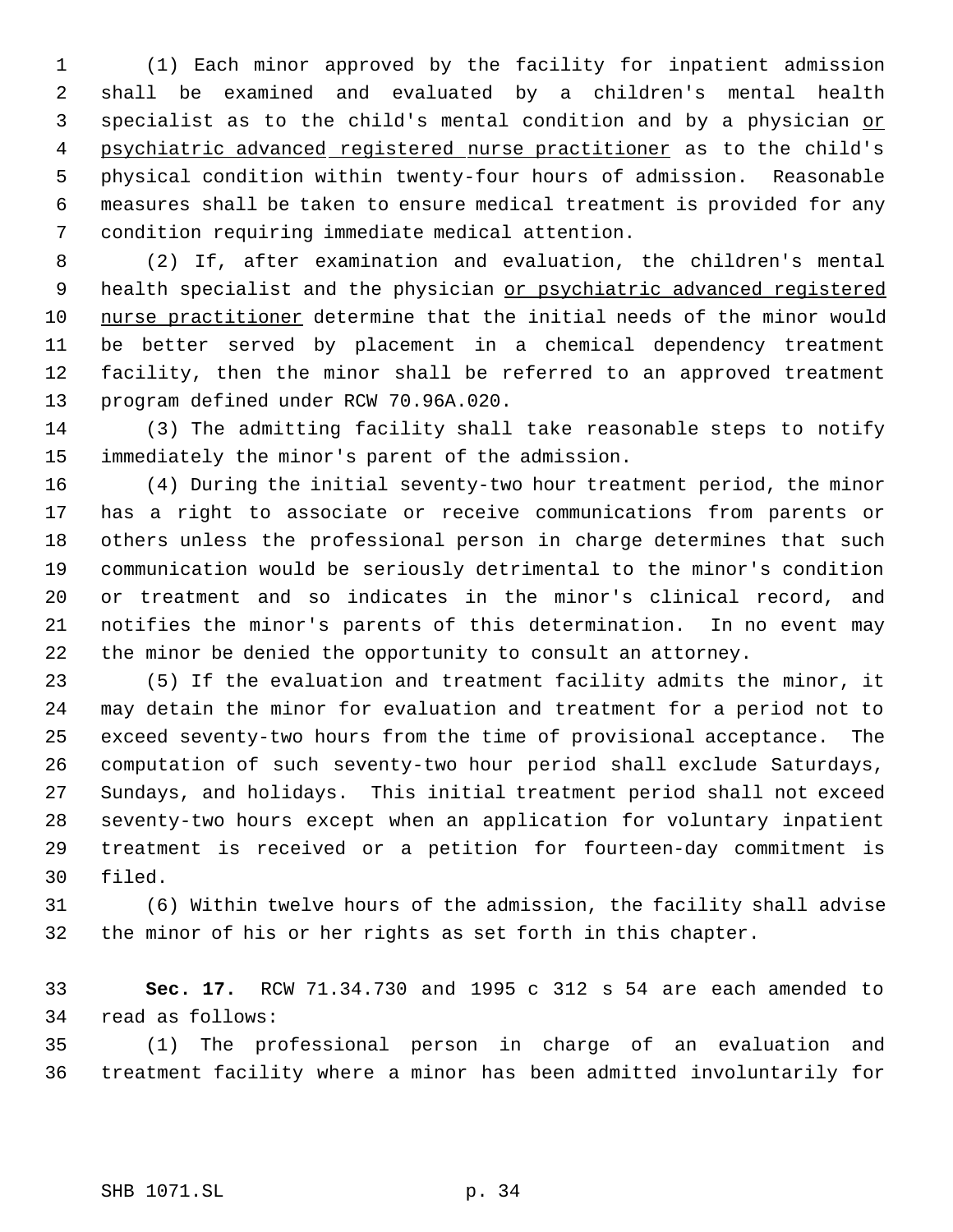the initial seventy-two hour treatment period under this chapter may petition to have a minor committed to an evaluation and treatment facility for fourteen-day diagnosis, evaluation, and treatment.

 If the professional person in charge of the treatment and evaluation facility does not petition to have the minor committed, the parent who has custody of the minor may seek review of that decision in court. The parent shall file notice with the court and provide a copy of the treatment and evaluation facility's report.

 (2) A petition for commitment of a minor under this section shall be filed with the superior court in the county where the minor is residing or being detained.

 (a) A petition for a fourteen-day commitment shall be signed 13 ((either)) by (i) two physicians ((or by one physician and)), (ii) two psychiatric advanced registered nurse practitioners, (iii) a mental 15 health professional ((who)) and either a physician or a psychiatric 16 advanced registered nurse practitioner, or (iv) a physician and a psychiatric advanced registered nurse practitioner. The person signing 18 the petition must have examined the minor, and ((shall)) the petition must contain the following:

20  $((\overleftrightarrow{\textbf{i}}))$   $(\overrightarrow{A})$  The name and address of the petitioner;

21 ( $(\frac{1+i}{1})$ ) (B) The name of the minor alleged to meet the criteria for fourteen-day commitment;

23 ( $(\{\pm i\}$ )) (C) The name, telephone number, and address if known of every person believed by the petitioner to be legally responsible for the minor;

26 ( $(\overleftrightarrow{\text{iv}})$ ) (D) A statement that the petitioner has examined the minor and finds that the minor's condition meets required criteria for fourteen-day commitment and the supporting facts therefor;

29 ( $(\{\text{v}\})$ ) <u>(E)</u> A statement that the minor has been advised of the need for voluntary treatment but has been unwilling or unable to consent to necessary treatment;

32  $((\overrightarrow{v_i}))$  (F) A statement recommending the appropriate facility or facilities to provide the necessary treatment; and

 (( $\overline{(+\text{v}\text{t}\text{i})}$ )) (G) A statement concerning whether a less restrictive alternative to inpatient treatment is in the best interests of the minor.

(b) A copy of the petition shall be personally delivered to the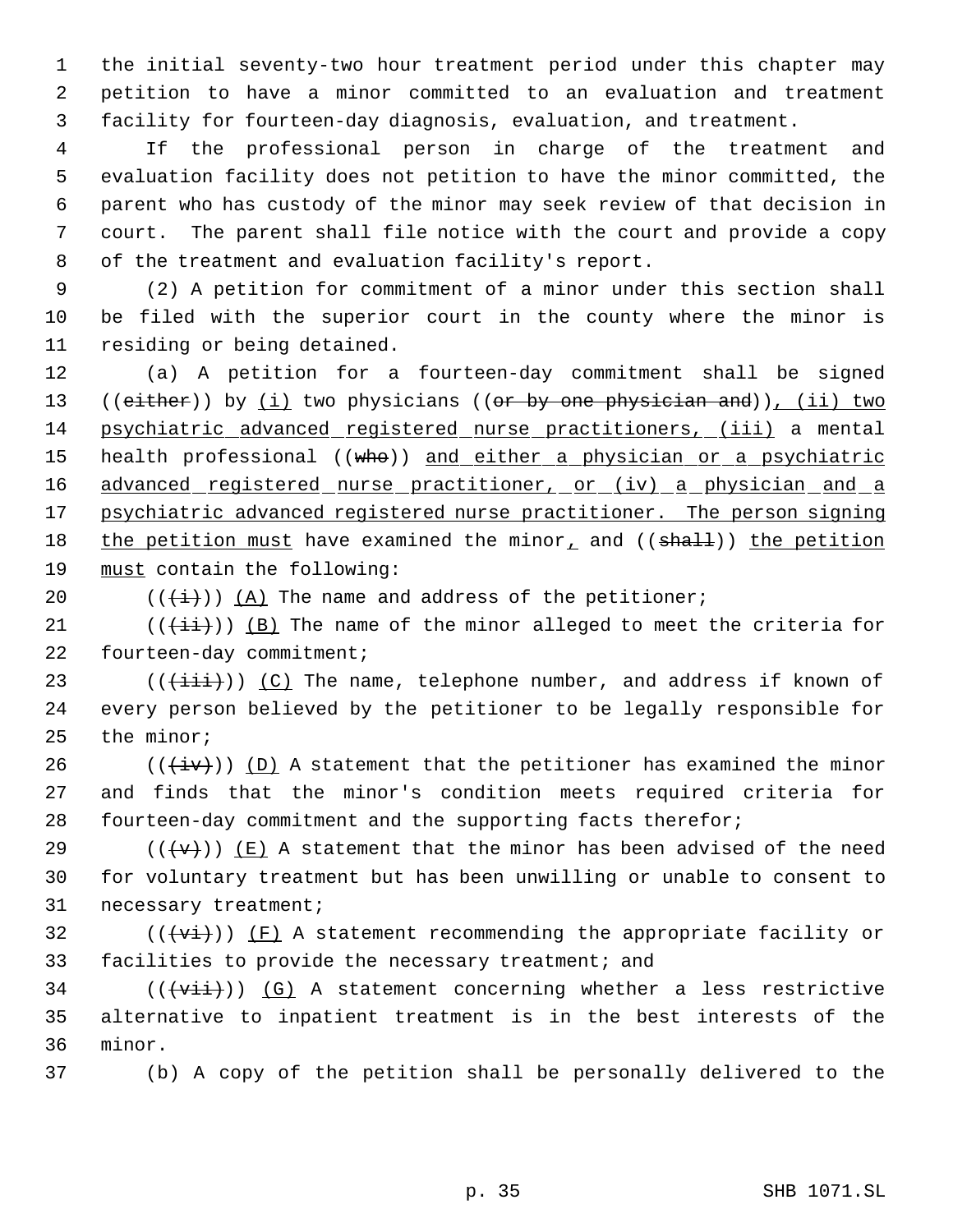minor by the petitioner or petitioner's designee. A copy of the petition shall be sent to the minor's attorney and the minor's parent.

 **Sec. 18.** RCW 71.34.750 and 1985 c 354 s 9 are each amended to read as follows:

 (1) At any time during the minor's period of fourteen-day commitment, the professional person in charge may petition the court for an order requiring the minor to undergo an additional one hundred eighty-day period of treatment. The evidence in support of the petition shall be presented by the county prosecutor unless the petition is filed by the professional person in charge of a state- operated facility in which case the evidence shall be presented by the attorney general.

 (2) The petition for one hundred eighty-day commitment shall contain the following:

(a) The name and address of the petitioner or petitioners;

 (b) The name of the minor alleged to meet the criteria for one hundred eighty-day commitment;

 (c) A statement that the petitioner is the professional person in charge of the evaluation and treatment facility responsible for the 20 treatment of the minor;

(d) The date of the fourteen-day commitment order; and

(e) A summary of the facts supporting the petition.

 (3) The petition shall be supported by accompanying affidavits signed by (a) two examining physicians, one of whom shall be a child 25 psychiatrist, ((or by one examining physician and)) or two psychiatric advanced registered nurse practitioners, one of whom shall be a child 27 and adolescent or family psychiatric advanced registered nurse practitioner, (b) one children's mental health specialist and either an 29 examining physician or a psychiatric advanced registered nurse practitioner, or (c) an examining physician and a psychiatric advanced 31 registered nurse practitioner, one of which needs to be a child psychiatrist or a child and adolescent psychiatric nurse practitioner. The affidavits shall describe in detail the behavior of the detained minor which supports the petition and shall state whether a less restrictive alternative to inpatient treatment is in the best interests of the minor.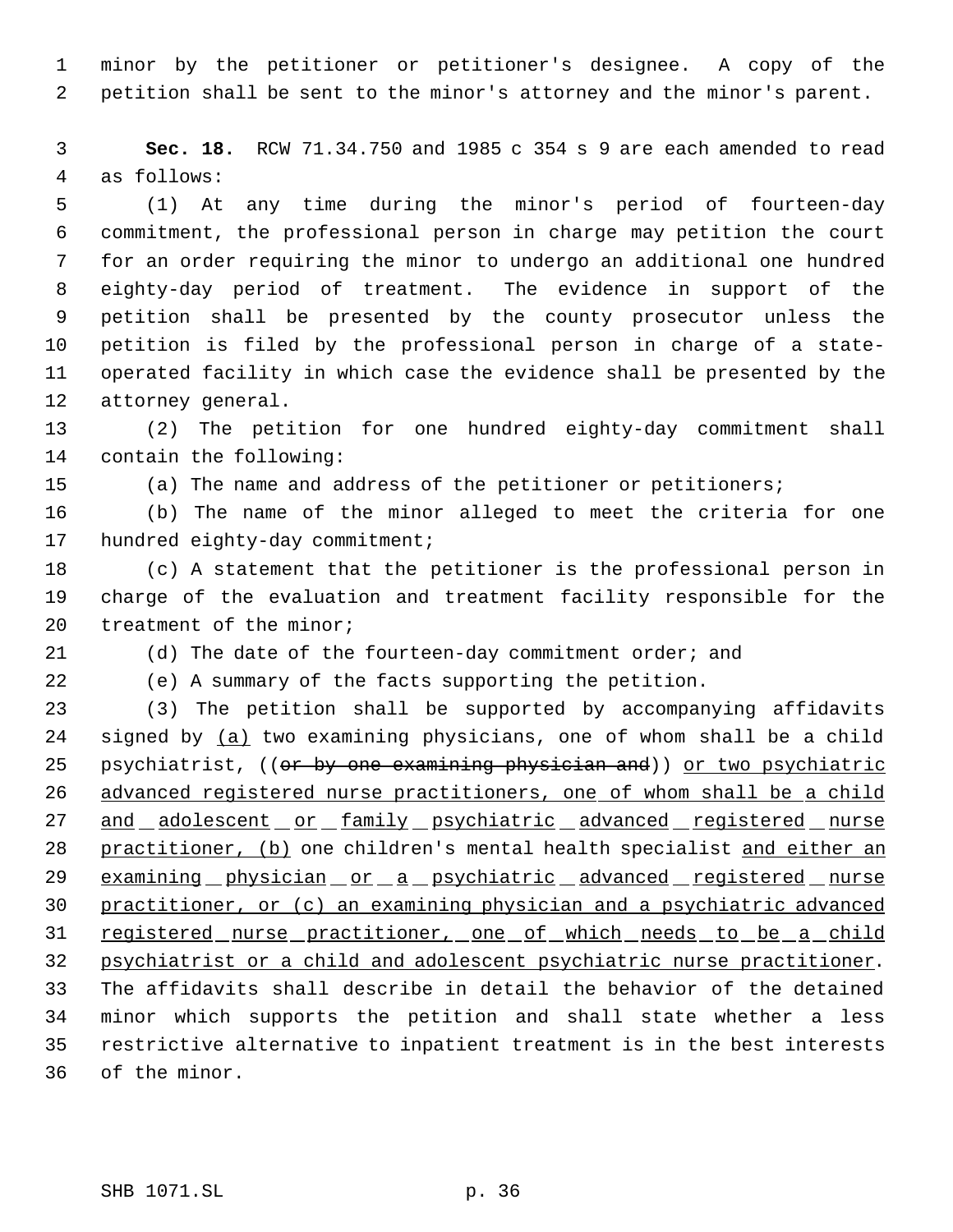(4) The petition for one hundred eighty-day commitment shall be filed with the clerk of the court at least three days before the expiration of the fourteen-day commitment period. The petitioner or the petitioner's designee shall within twenty-four hours of filing serve a copy of the petition on the minor and notify the minor's attorney and the minor's parent. A copy of the petition shall be provided to such persons at least twenty-four hours prior to the hearing.

 (5) At the time of filing, the court shall set a date within seven days for the hearing on the petition. The court may continue the hearing upon the written request of the minor or the minor's attorney for not more than ten days. The minor or the parents shall be afforded the same rights as in a fourteen-day commitment hearing. Treatment of the minor shall continue pending the proceeding.

 (6) For one hundred eighty-day commitment, the court must find by clear, cogent, and convincing evidence that the minor:

(a) Is suffering from a mental disorder;

 (b) Presents a likelihood of serious harm or is gravely disabled; and

 (c) Is in need of further treatment that only can be provided in a one hundred eighty-day commitment.

 (7) If the court finds that the criteria for commitment are met and that less restrictive treatment in a community setting is not appropriate or available, the court shall order the minor committed for further inpatient treatment to the custody of the secretary or to a private treatment and evaluation facility if the minor's parents have assumed responsibility for payment for the treatment. If the court finds that a less restrictive alternative is in the best interest of the minor, the court shall order less restrictive alternative treatment upon such conditions as necessary.

 If the court determines that the minor does not meet the criteria for one hundred eighty-day commitment, the minor shall be released.

 (8) Successive one hundred eighty-day commitments are permissible on the same grounds and under the same procedures as the original one hundred eighty-day commitment. Such petitions shall be filed at least five days prior to the expiration of the previous one hundred eighty-day commitment order.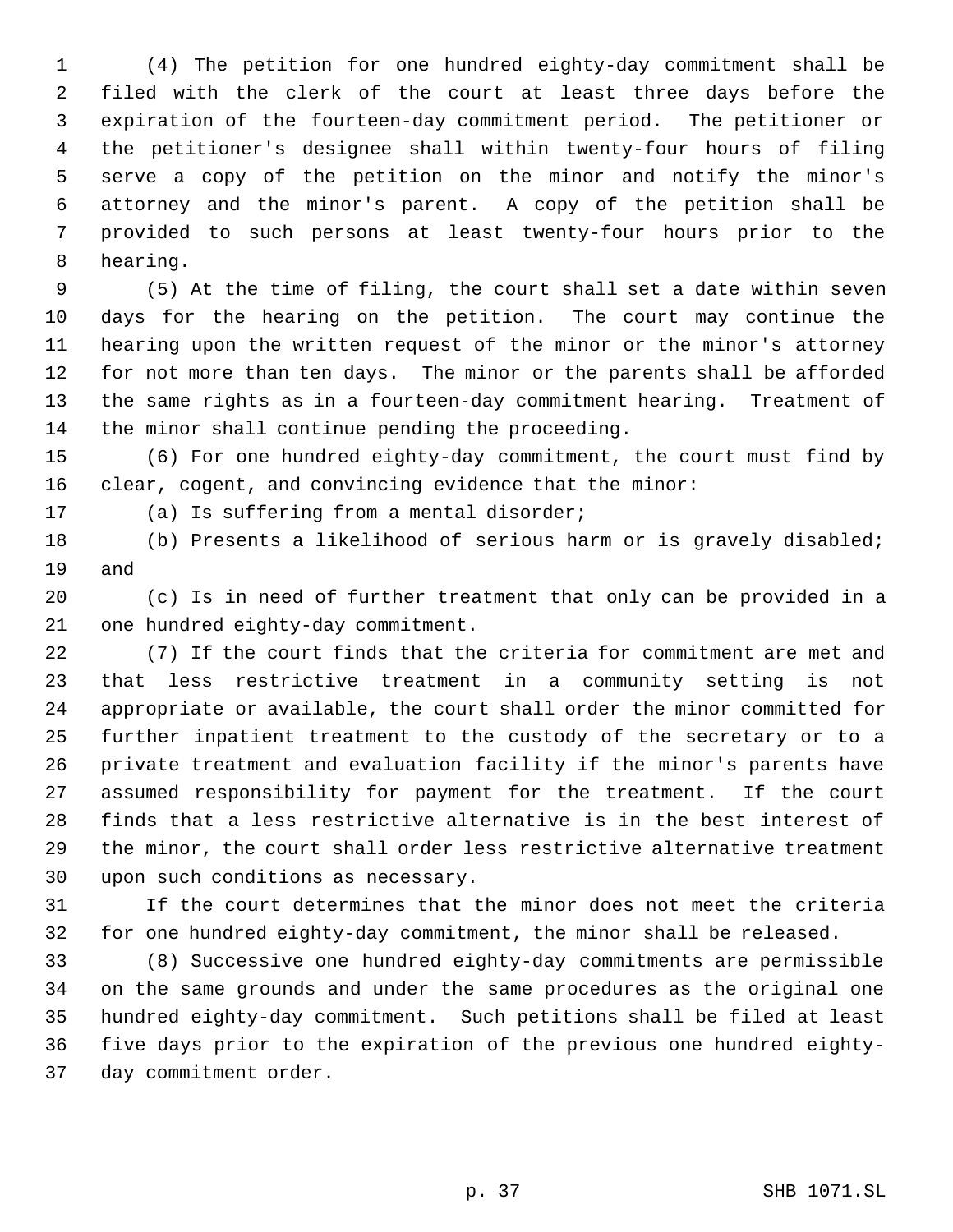**Sec. 19.** RCW 71.34.770 and 1985 c 354 s 12 are each amended to read as follows:

 (1) The professional person in charge of the inpatient treatment facility may authorize release for the minor under such conditions as appropriate. Conditional release may be revoked pursuant to RCW 71.34.780 if leave conditions are not met or the minor's functioning substantially deteriorates.

 (2) Minors may be discharged prior to expiration of the commitment 9 period if the treating physician, psychiatric advanced registered nurse 10 practitioner, or professional person in charge concludes that the minor no longer meets commitment criteria.

 **Sec. 20.** RCW 71.05.020 and 2008 c 156 s 1 are each amended to read as follows:

 The definitions in this section apply throughout this chapter unless the context clearly requires otherwise.

 (1) "Admission" or "admit" means a decision by a physician or psychiatric advanced registered nurse practitioner that a person should be examined or treated as a patient in a hospital;

 (2) "Antipsychotic medications" means that class of drugs primarily used to treat serious manifestations of mental illness associated with thought disorders, which includes, but is not limited to atypical 22 antipsychotic medications;

 (3) "Attending staff" means any person on the staff of a public or private agency having responsibility for the care and treatment of a patient;

 (4) "Commitment" means the determination by a court that a person should be detained for a period of either evaluation or treatment, or both, in an inpatient or a less restrictive setting;

 (5) "Conditional release" means a revocable modification of a commitment, which may be revoked upon violation of any of its terms;

 (6) "Crisis stabilization unit" means a short-term facility or a portion of a facility licensed by the department of health and certified by the department of social and health services under RCW 71.24.035, such as an evaluation and treatment facility or a hospital, which has been designed to assess, diagnose, and treat individuals experiencing an acute crisis without the use of long-term hospitalization;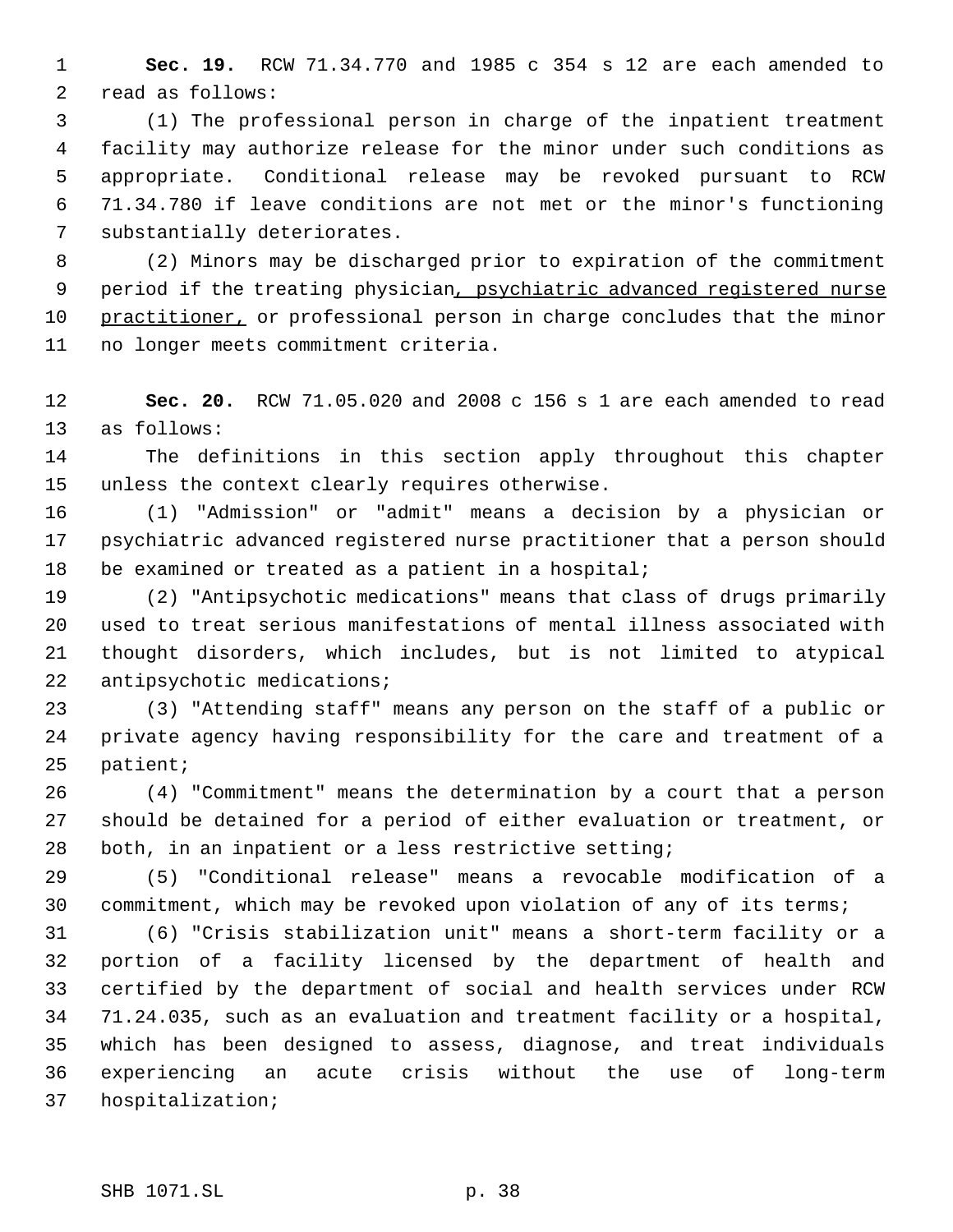(7) "Custody" means involuntary detention under the provisions of this chapter or chapter 10.77 RCW, uninterrupted by any period of unconditional release from commitment from a facility providing involuntary care and treatment;

 (8) "Department" means the department of social and health services;

 (9) "Designated chemical dependency specialist" means a person designated by the county alcoholism and other drug addiction program coordinator designated under RCW 70.96A.310 to perform the commitment duties described in chapters 70.96A and 70.96B RCW;

 (10) "Designated crisis responder" means a mental health professional appointed by the county or the regional support network to 13 perform the duties specified in this chapter;

 (11) "Designated mental health professional" means a mental health professional designated by the county or other authority authorized in 16 rule to perform the duties specified in this chapter;

 (12) "Detention" or "detain" means the lawful confinement of a 18 person, under the provisions of this chapter;

 (13) "Developmental disabilities professional" means a person who has specialized training and three years of experience in directly treating or working with persons with developmental disabilities and is a psychiatrist, psychologist, psychiatric advanced registered nurse practitioner, or social worker, and such other developmental disabilities professionals as may be defined by rules adopted by the secretary;

 (14) "Developmental disability" means that condition defined in RCW 71A.10.020(3);

 (15) "Discharge" means the termination of hospital medical authority. The commitment may remain in place, be terminated, or be amended by court order;

 (16) "Evaluation and treatment facility" means any facility which can provide directly, or by direct arrangement with other public or private agencies, emergency evaluation and treatment, outpatient care, and timely and appropriate inpatient care to persons suffering from a mental disorder, and which is certified as such by the department. A physically separate and separately operated portion of a state hospital may be designated as an evaluation and treatment facility. A facility which is part of, or operated by, the department or any federal agency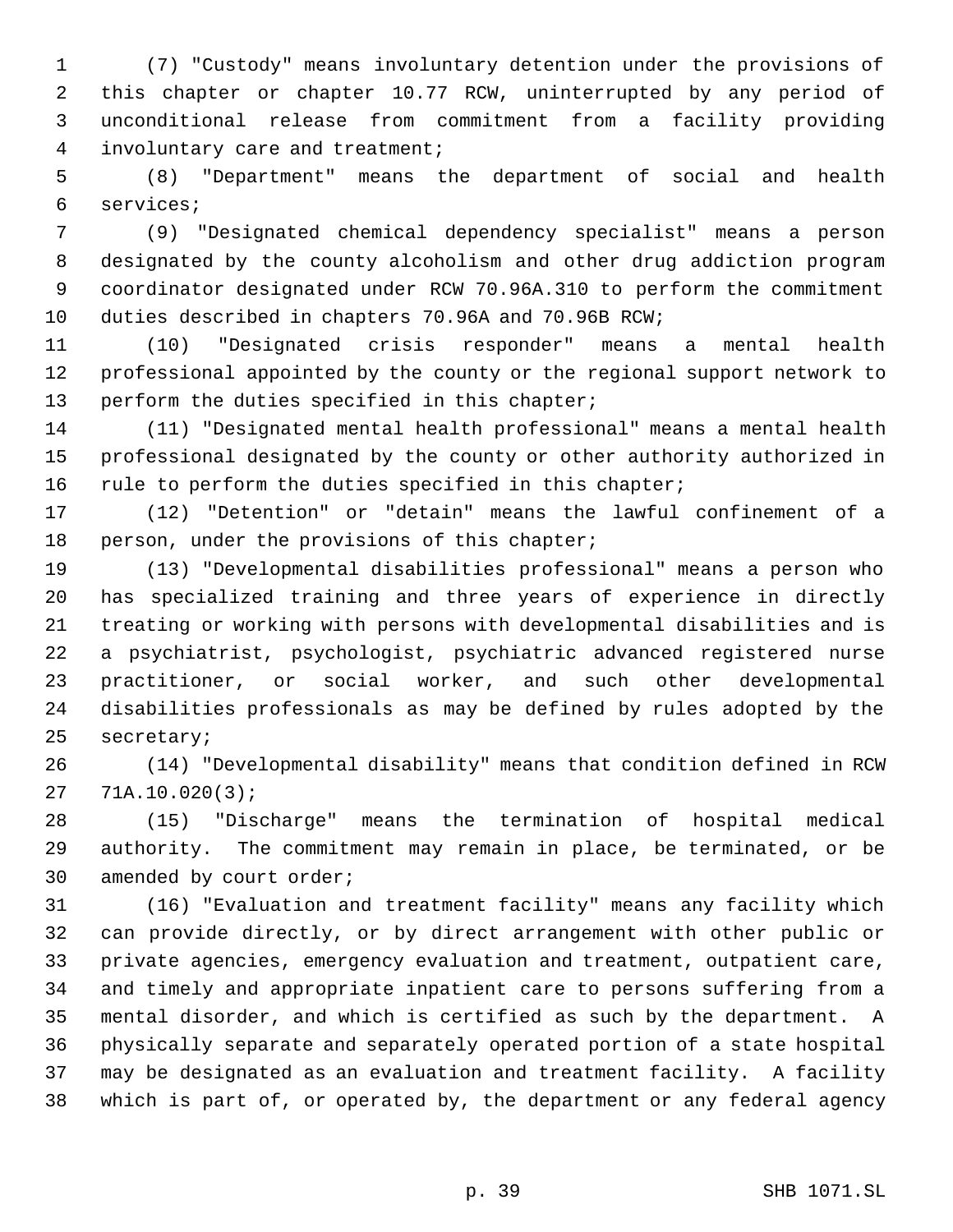will not require certification. No correctional institution or facility, or jail, shall be an evaluation and treatment facility within the meaning of this chapter;

 (17) "Gravely disabled" means a condition in which a person, as a result of a mental disorder: (a) Is in danger of serious physical harm resulting from a failure to provide for his or her essential human needs of health or safety; or (b) manifests severe deterioration in routine functioning evidenced by repeated and escalating loss of cognitive or volitional control over his or her actions and is not receiving such care as is essential for his or her health or safety;

 (18) "Habilitative services" means those services provided by program personnel to assist persons in acquiring and maintaining life skills and in raising their levels of physical, mental, social, and vocational functioning. Habilitative services include education, training for employment, and therapy. The habilitative process shall be undertaken with recognition of the risk to the public safety presented by the person being assisted as manifested by prior charged criminal conduct;

 (19) "History of one or more violent acts" refers to the period of time ten years prior to the filing of a petition under this chapter, excluding any time spent, but not any violent acts committed, in a mental health facility or in confinement as a result of a criminal conviction;

 (20) "Imminent" means the state or condition of being likely to occur at any moment or near at hand, rather than distant or remote;

 (21) "Individualized service plan" means a plan prepared by a developmental disabilities professional with other professionals as a team, for a person with developmental disabilities, which shall state:

 (a) The nature of the person's specific problems, prior charged criminal behavior, and habilitation needs;

 (b) The conditions and strategies necessary to achieve the purposes of habilitation;

 (c) The intermediate and long-range goals of the habilitation program, with a projected timetable for the attainment;

 (d) The rationale for using this plan of habilitation to achieve those intermediate and long-range goals;

(e) The staff responsible for carrying out the plan;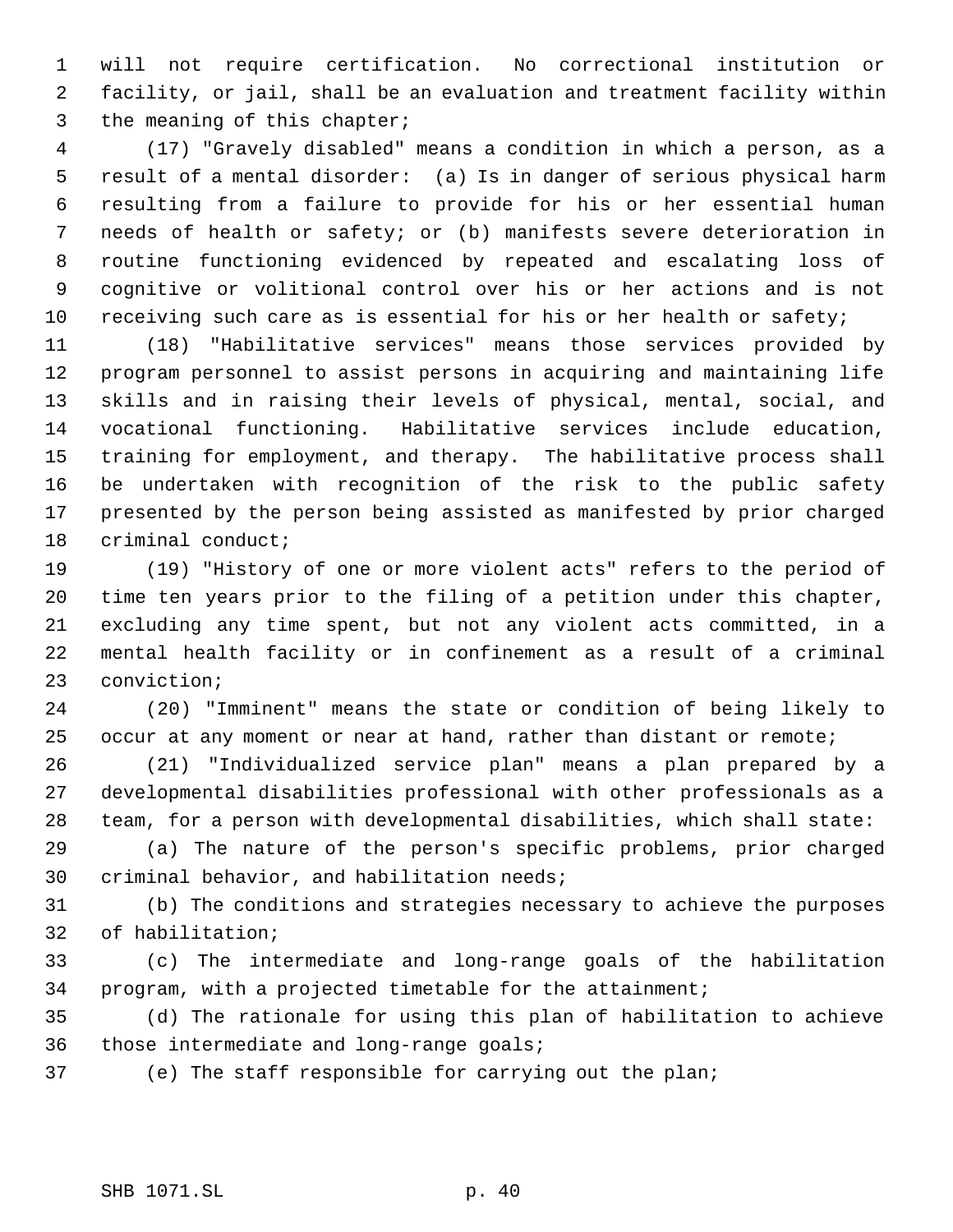(f) Where relevant in light of past criminal behavior and due consideration for public safety, the criteria for proposed movement to less-restrictive settings, criteria for proposed eventual discharge or release, and a projected possible date for discharge or release; and

 (g) The type of residence immediately anticipated for the person and possible future types of residences;

 (22) "Judicial commitment" means a commitment by a court pursuant 8 to the provisions of this chapter;

(23) "Likelihood of serious harm" means:

 (a) A substantial risk that: (i) Physical harm will be inflicted by a person upon his or her own person, as evidenced by threats or attempts to commit suicide or inflict physical harm on oneself; (ii) physical harm will be inflicted by a person upon another, as evidenced by behavior which has caused such harm or which places another person or persons in reasonable fear of sustaining such harm; or (iii) physical harm will be inflicted by a person upon the property of others, as evidenced by behavior which has caused substantial loss or 18 damage to the property of others; or

 (b) The person has threatened the physical safety of another and 20 has a history of one or more violent acts;

 (24) "Mental disorder" means any organic, mental, or emotional impairment which has substantial adverse effects on a person's 23 cognitive or volitional functions;

 (25) "Mental health professional" means a psychiatrist, 25 psychologist, psychiatric advanced registered nurse practitioner, psychiatric nurse, or social worker, and such other mental health professionals as may be defined by rules adopted by the secretary pursuant to the provisions of this chapter;

 (26) "Peace officer" means a law enforcement official of a public agency or governmental unit, and includes persons specifically given peace officer powers by any state law, local ordinance, or judicial order of appointment;

 (27) "Private agency" means any person, partnership, corporation, or association that is not a public agency, whether or not financed in whole or in part by public funds, which constitutes an evaluation and treatment facility or private institution, or hospital, which is conducted for, or includes a department or ward conducted for, the care 38 and treatment of persons who are mentally ill;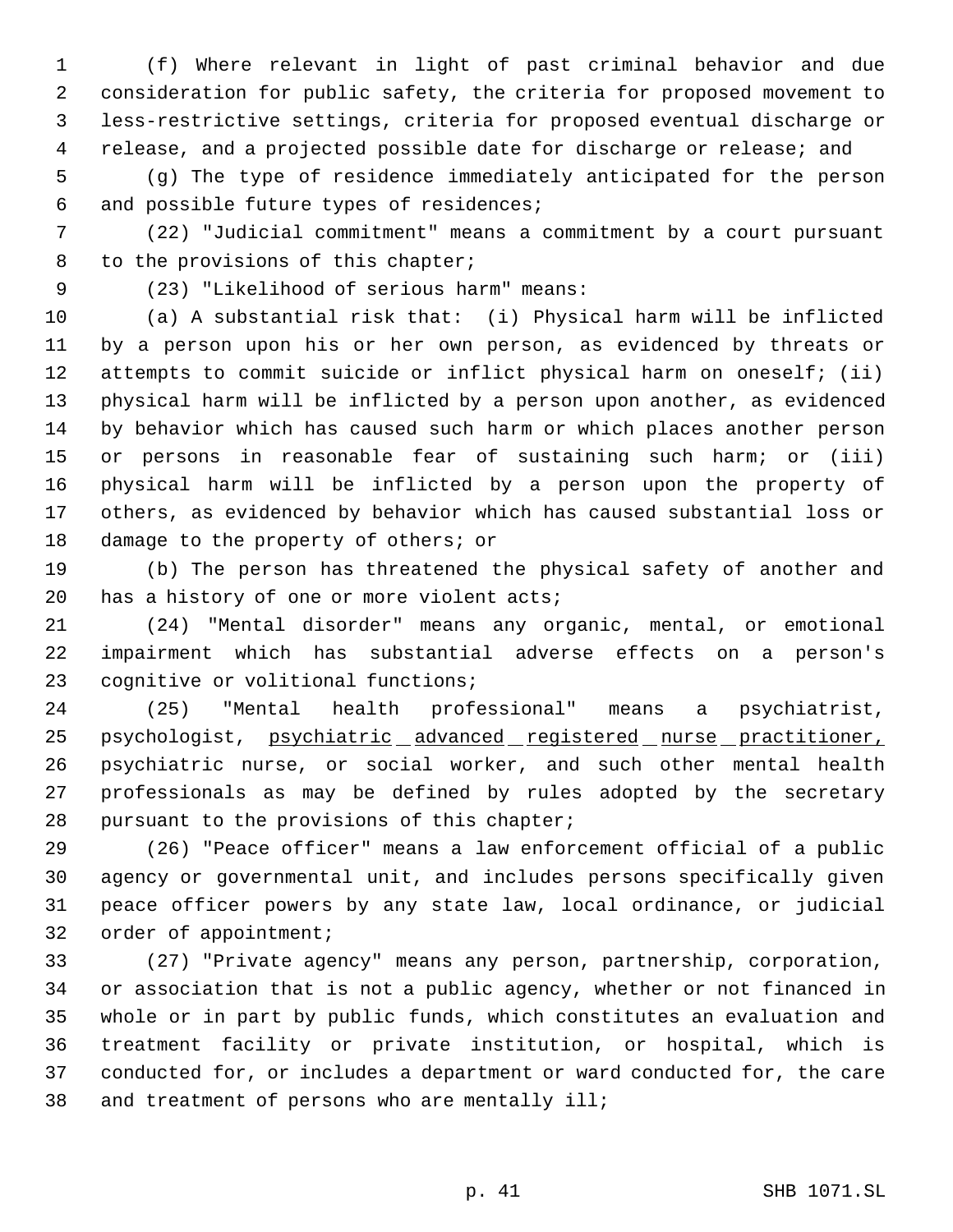(28) "Professional person" means a mental health professional and shall also mean a physician, psychiatric advanced registered nurse practitioner, registered nurse, and such others as may be defined by rules adopted by the secretary pursuant to the provisions of this chapter;

 (29) "Psychiatric advanced registered nurse practitioner" means a person who is licensed as an advanced registered nurse practitioner pursuant to chapter 18.79 RCW; and who is board certified in advanced practice psychiatric and mental health nursing;

 (30) "Psychiatrist" means a person having a license as a physician and surgeon in this state who has in addition completed three years of graduate training in psychiatry in a program approved by the American medical association or the American osteopathic association and is certified or eligible to be certified by the American board of psychiatry and neurology;

 (31) "Psychologist" means a person who has been licensed as a psychologist pursuant to chapter 18.83 RCW;

 (32) "Public agency" means any evaluation and treatment facility or institution, or hospital which is conducted for, or includes a department or ward conducted for, the care and treatment of persons with mental illness, if the agency is operated directly by, federal, state, county, or municipal government, or a combination of such governments;

 (33) "Registration records" include all the records of the department, regional support networks, treatment facilities, and other persons providing services to the department, county departments, or facilities which identify persons who are receiving or who at any time have received services for mental illness;

 (34) "Release" means legal termination of the commitment under the provisions of this chapter;

 (35) "Resource management services" has the meaning given in chapter 71.24 RCW;

 (36) "Secretary" means the secretary of the department of social and health services, or his or her designee;

 (37) "Social worker" means a person with a master's or further advanced degree from an accredited school of social work or a degree deemed equivalent under rules adopted by the secretary;